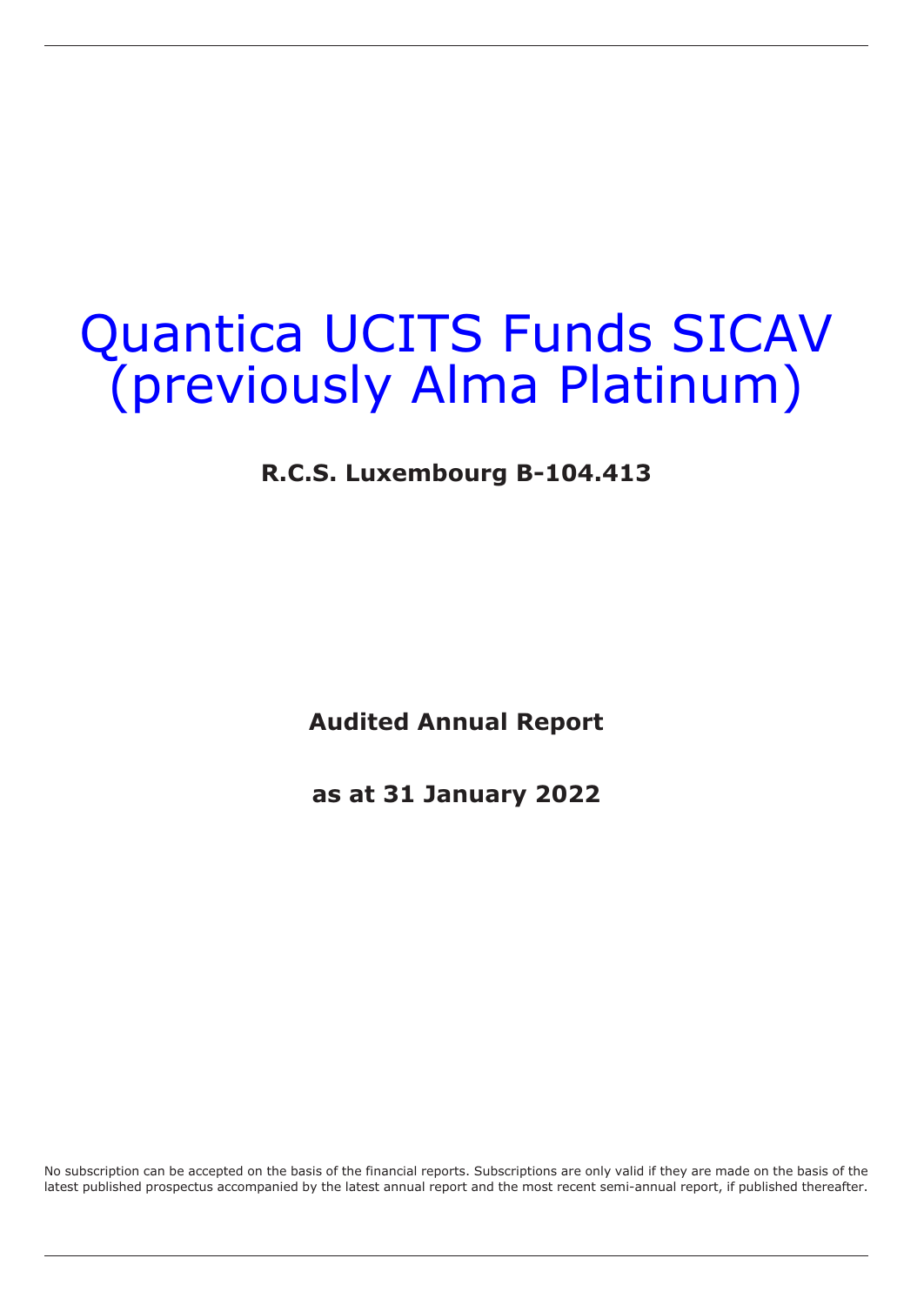## Table of contents

|                                                             | Page |
|-------------------------------------------------------------|------|
| Management and Administration                               |      |
| Directors' Report                                           |      |
| Independent Auditor's Report                                | 9    |
| <b>Statement of Net Assets</b>                              | 12   |
| Key Figures as at 31 January 2022                           | 13   |
| Statement of Operations and Changes in Net Assets           | 14   |
| <b>Statistics</b>                                           | 15   |
| Statement of Investments                                    |      |
| Quantica UCITS Funds SICAV - Quantica Managed Futures Focus | 17   |
| Quantica UCITS Funds SICAV - Quantica Managed Futures       | 18   |
| Notes to the Financial Statements                           | 19   |
| Information to Swiss Investors                              | 33   |
| Information to Shareholders (unaudited)                     | 37   |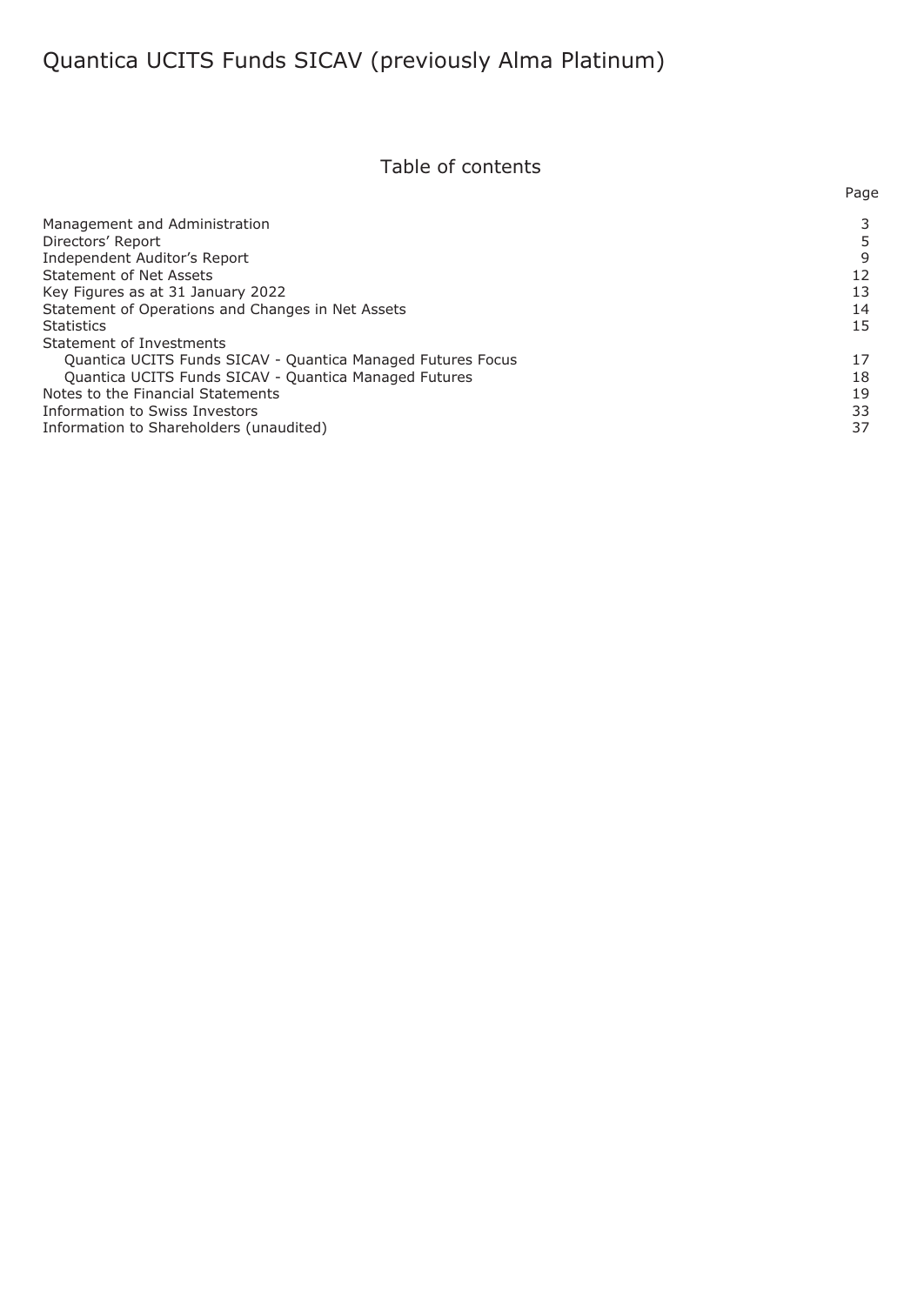## <span id="page-2-0"></span>Management and Administration

#### **Registered Office**

Quantica UCITS Funds SICAV (previously Alma Platinum) 11-13, boulevard de la Foire L-1528 Luxembourg Grand Duchy of Luxembourg

#### **Board of Directors**

- Andreas Lehmann\*, Founding partner, Alma Capital Investment Management, 5 rue Aldringen, L-1118 Luxembourg, Grand Duchy of Luxembourg
- Henri Vernhes\*, Founding partner and Chief Executive Officer, Alma Capital, 2 avenue Montespan, 75016 Paris, France
- Baptiste Fabre\*, Partner, Alma Capital Investment Management, 5 rue Aldringen, L-1118 Luxembourg, Grand Duchy of Luxembourg
- Hervé Rietzler\*, Partner, Alma Capital Investment Management, 5, rue Aldringen, L-1118 Luxembourg, Grand Duchy of Luxembourg
- Gilles Dupin\*, Independent Director, Chairman and CEO of Monceau Assurances group, 52 boulevard Marcel Cahen, L-1311 Luxembourg, Grand Duchy of Luxembourg

#### **Depositary**

RBC Investor Services Bank S.A. 14, Porte de France L-4360 Esch-sur-Alzette Grand Duchy of Luxembourg

#### **Administrative Agent, Paying Agent, Domiciliary Agent and Listing Agent**

RBC Investor Services Bank S.A. 14, Porte de France L-4360 Esch-sur-Alzette Grand Duchy of Luxembourg

#### **Registrar and Transfer Agent**

RBC Investor Services Bank S.A. 14, Porte de France L-4360 Esch-sur-Alzette Grand Duchy of Luxembourg

#### **Management Company**

Alma Capital Investment Management 5, rue Aldringen L-1118 Luxembourg Grand Duchy of Luxembourg

#### **Investment Managers**<sup>1</sup>

MidOcean Credit Fund Management, L.P. 320 Park Avenue Suite 1600 New York, NY 10022 United States of America (Up to merger out as at 10 January 2022)

\* Please refer to subsequent event note for further details.

<sup>1</sup> In relation to Alma Platinum MidOcean Absolute Return Credit only, as further detailed in Note 15.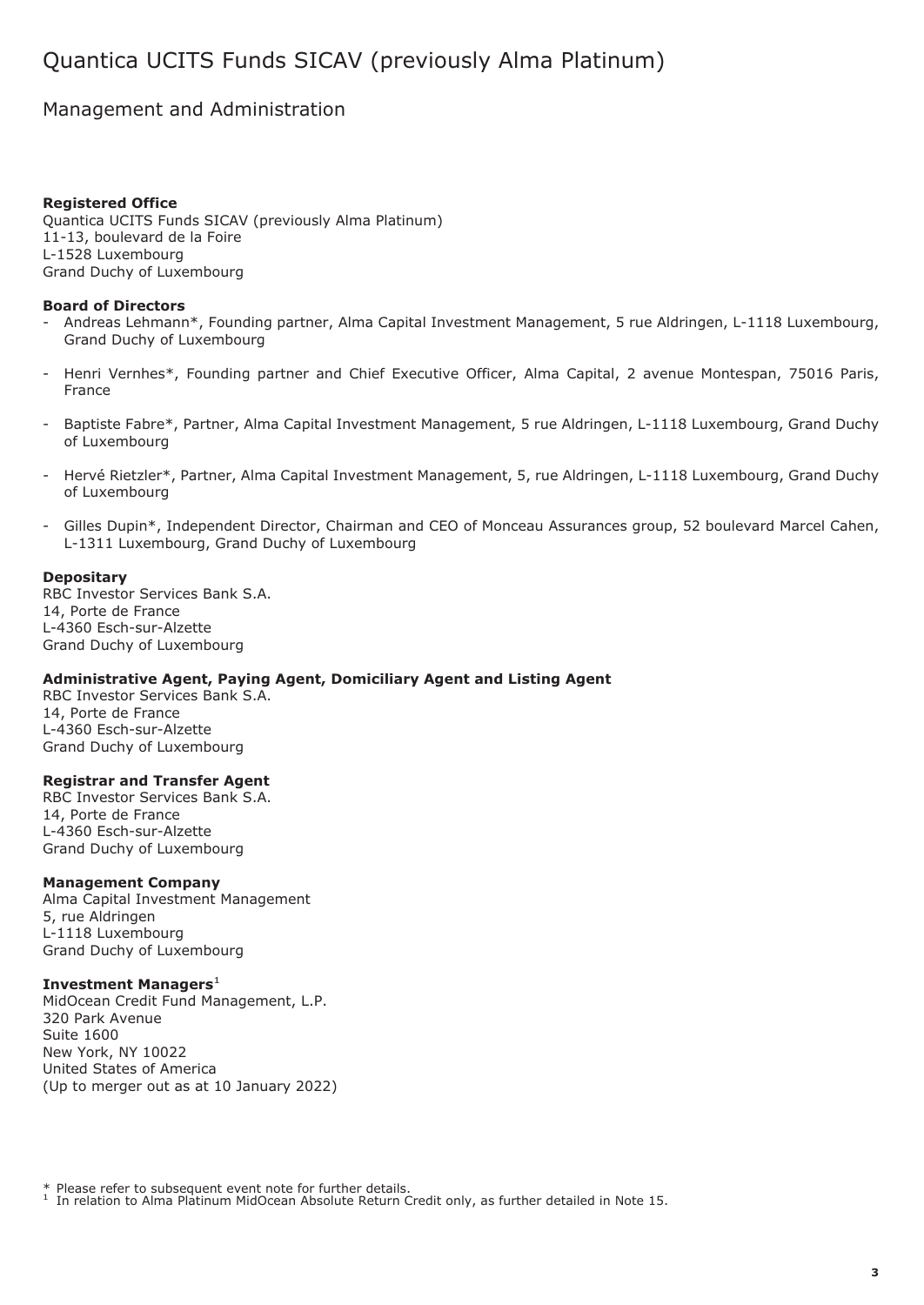## Management and Administration (continued)

Quantica Capital AG 10 Freier Platz 8200 Schaffhausen **Switzerland** 

### **Independent Auditor of the Company**

Ernst & Young S.A. 35E, avenue John F. Kennedy, L-1855 Luxembourg Grand Duchy of Luxembourg

#### **Legal Adviser of the Company**

Elvinger Hoss Prussen société anonyme 2, place Winston Churchill L-1340 Luxembourg Grand Duchy of Luxembourg

Capitalized terms used herein shall have the same meaning as in the current prospectus of Quantica UCITS Funds SICAV (previously Alma Platinum) (the "Prospectus").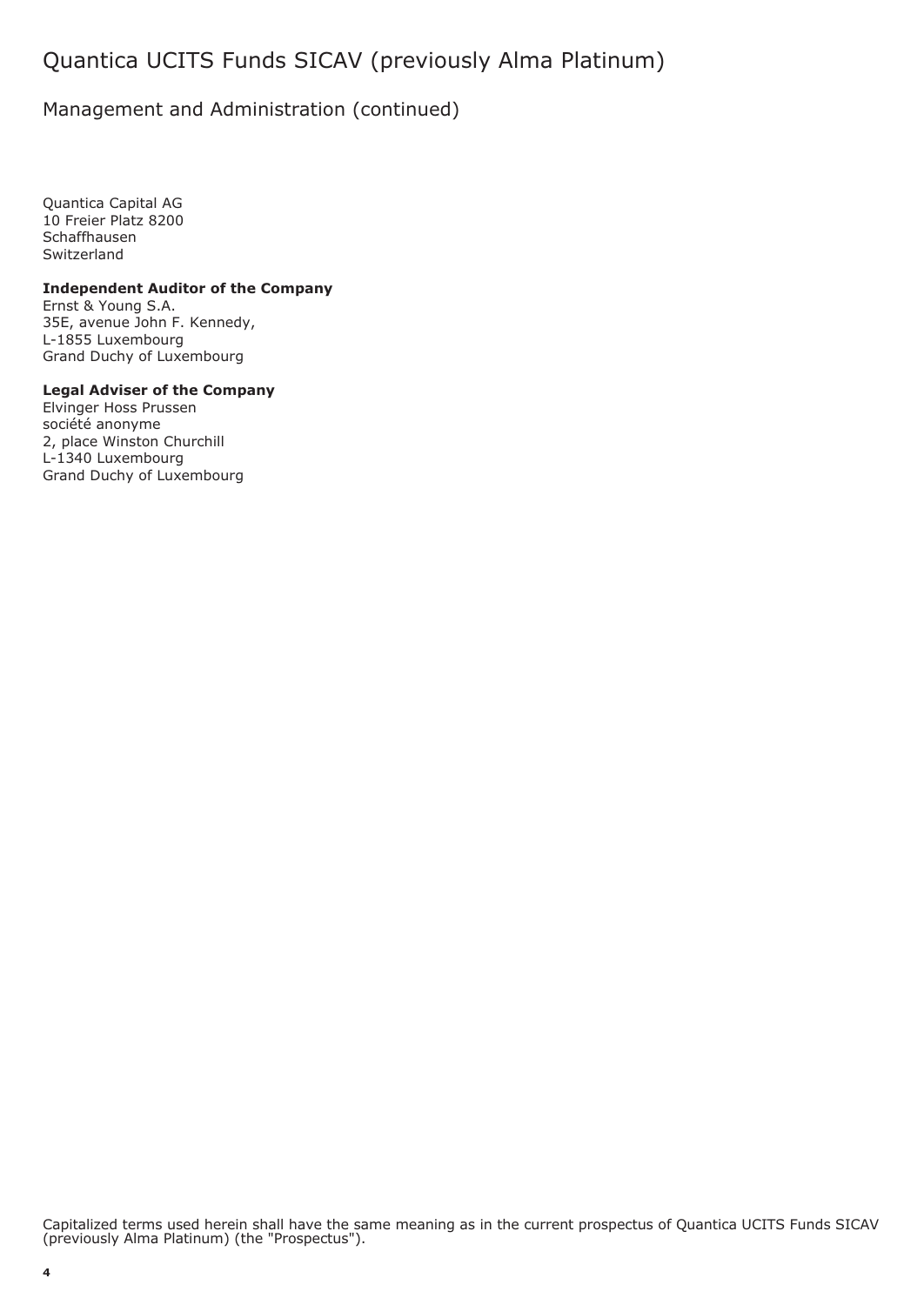<span id="page-4-0"></span>Directors' Report

### **Corporate Governance**

The Board of Directors of the Company (the "Board") is committed to maintaining the highest standards of corporate governance and is accountable to shareholders for the governance of the Company's affairs. The Company complies with all applicable rules and regulations.

### **Board Composition**

The Board is committed to maintaining an appropriate balance of skills, experience, independence and knowledge amongst its members. The Directors collectively demonstrate a breadth of investment knowledge and experience, business and financial skills and legal and regulatory familiarity which enables them to provide effective strategic leadership, oversight and proper governance of the Company.

Andreas Lehmann, Chairman, Director: Mr Lehmann co-founded Alma Capital in 2006, and develops its international activity from London. Previously, he was Managing Director of J.O. Hambro Capital Management, Managing Director of Merrill Lynch Investment Managers, Director of Mercury Asset Management (part of the investment bank SG Warburg & Co. in London). Before obtaining an MBA from INSEAD, Andreas took a Law degree at the University of Copenhagen.

Henri Vernhes, Director: co-founder and CEO of Alma Capital. Between 2000 and 2005, as Managing Director, he started and developed Merrill Lynch Investment Managers in France. He began his career as a manager at Banque Worms after having been an officer in the French Navy. Mr Vernhes graduated from the Institut d'Etudes Politiques of Paris and Paris IX Dauphine University.

Baptiste Fabre, Director: Mr Fabre joined Alma Capital in 2010. He is a Conducting Officer of Alma Capital Investment Management. Previously, he cofounded a fintech project, after working at Société Générale Corporate & Investment Banking in Paris and previously with BNP Paribas in India. Mr. Fabre graduated from the Institut d'Etudes Politiques de Paris and the London School of Economics.

Hervé Rietzler, Director: Mr Rietzler joined Alma Capital in 2012. He was previously a managing director and a member of the executive committee at RBS Switzerland, where he was in charge of equity derivatives and structured products for investors in Switzerland and France. Between 1996 and 2005, he worked at Merrill Lynch in London and Paris. He has started his career at Société Générale as equity derivatives products seller for Swiss clients. Mr Rietzler graduated from HEC in 1992. He has also served as an officer in the French Navy for military service.

Gilles Dupin, Independent Director: Mr Dupin is Chairman and CEO of Monceau Assurances group. He started his career as an insurance controller in the French Ministry of Finances. In 1986 he was appointed head of the Internal audit department of Gan Assurances, and then joined the Victoire Group as Corporate planning manager and finally got the responsibility of conducting the Belgian and Luxembourgish entities. He also served on the Board of Directors at April Group and La Française AM and is currently seating on the Board of Wafa Assurances (Morocco). Mr. Dupin graduated from the Ecole Polytechnique and from the Institut d'Etudes Politiques of Paris, and is a qualified actuary fellow of both the French and the Luxembourgish Institutes of Actuaries.

### **Board's Responsibilities**

The Board meets at least quarterly and may also meet on an ad hoc basis as required. The Board is supplied with information in a timely manner and in a form and of a quality appropriate to enable it to discharge its duties. The Board is responsible for the long-term success of the Company and recognises its responsibility to provide leadership, direction and control to the Company within a framework of prudent and effective controls which enables risk to be assessed and managed. The Chairman's main responsibility is to lead and manage the Board, encourage critical discussions and promote effective communication within the Board.

### **Insurance**

The Company maintains appropriate Directors' and officers' liability insurance cover.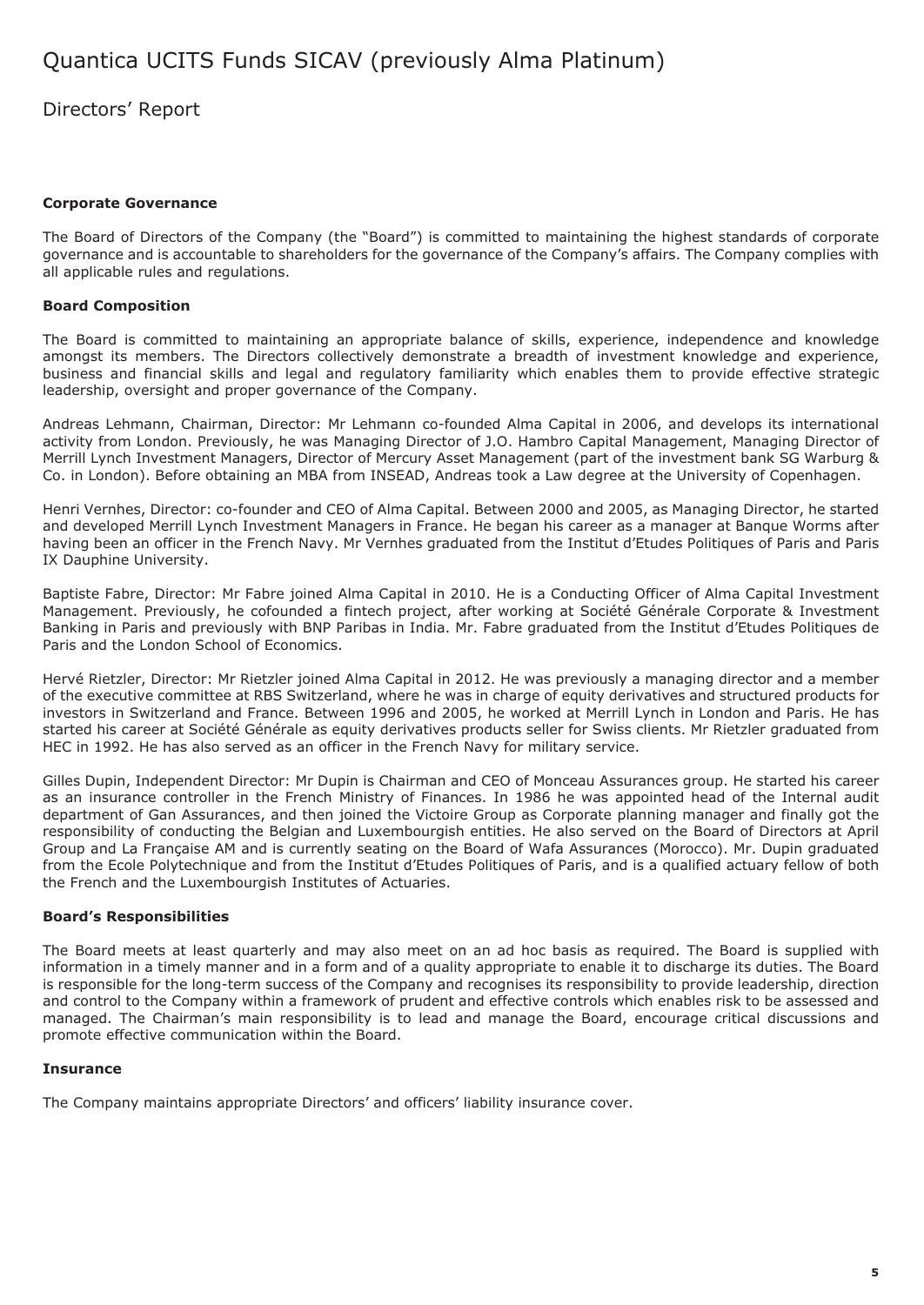## Directors' Report (continued)

#### **Delegation of Responsibilities**

The Board has delegated the investment management, distribution and administration of the Company and the Sub-Funds to the Management Company. The Management Company has delegated the management of the investment portfolio to the Investment Managers. The relevant Investment Managers have direct responsibility for the decisions relating to the day-to-day running of the Sub-Funds. The Management Company has delegated its responsibilities for administrative services of the Company to RBC Investor Services Bank S.A. as Administrative Agent, which has responsibility for the administration of the Company's affairs including the calculation of the net asset value and preparation of the financial statements of the Company, subject to the overall supervision of the Directors and the Management Company. The Company has appointed RBC Investor Services Bank S.A. as Depositary of its assets, which has responsibility for safe-keeping of such assets, pursuant to the regulations. The Management Company has delegated transfer agent and share registration services to RBC Investor Services Bank S.A. The Management Company reports to the Board on a quarterly basis and by exception where necessary. Reporting is in place to ensure that the Board can effectively oversee the actions of its delegates.

#### **Financial Reporting**

The Company prepares its financial statements under Luxembourg GAAP.

#### **Remuneration**

Some Directors are paid fees which are submitted for approval by the shareholders at the annual general meeting. The Board believes that the level of remuneration for those non-executive Directors who receive a fee properly reflects the time commitment and responsibilities of their roles.

#### **Communication with Shareholders**

The Board is responsible for convening the annual general meeting and all other general meetings of the Company. Shareholders have the opportunity to, and are encouraged to attend and vote at general meetings. The Board has reporting procedures in place such that client communication with the Company or the Management Company is reported to the Board, including shareholder complaints. The Management Company is tasked with actively managing the relationship between the Company and its shareholders.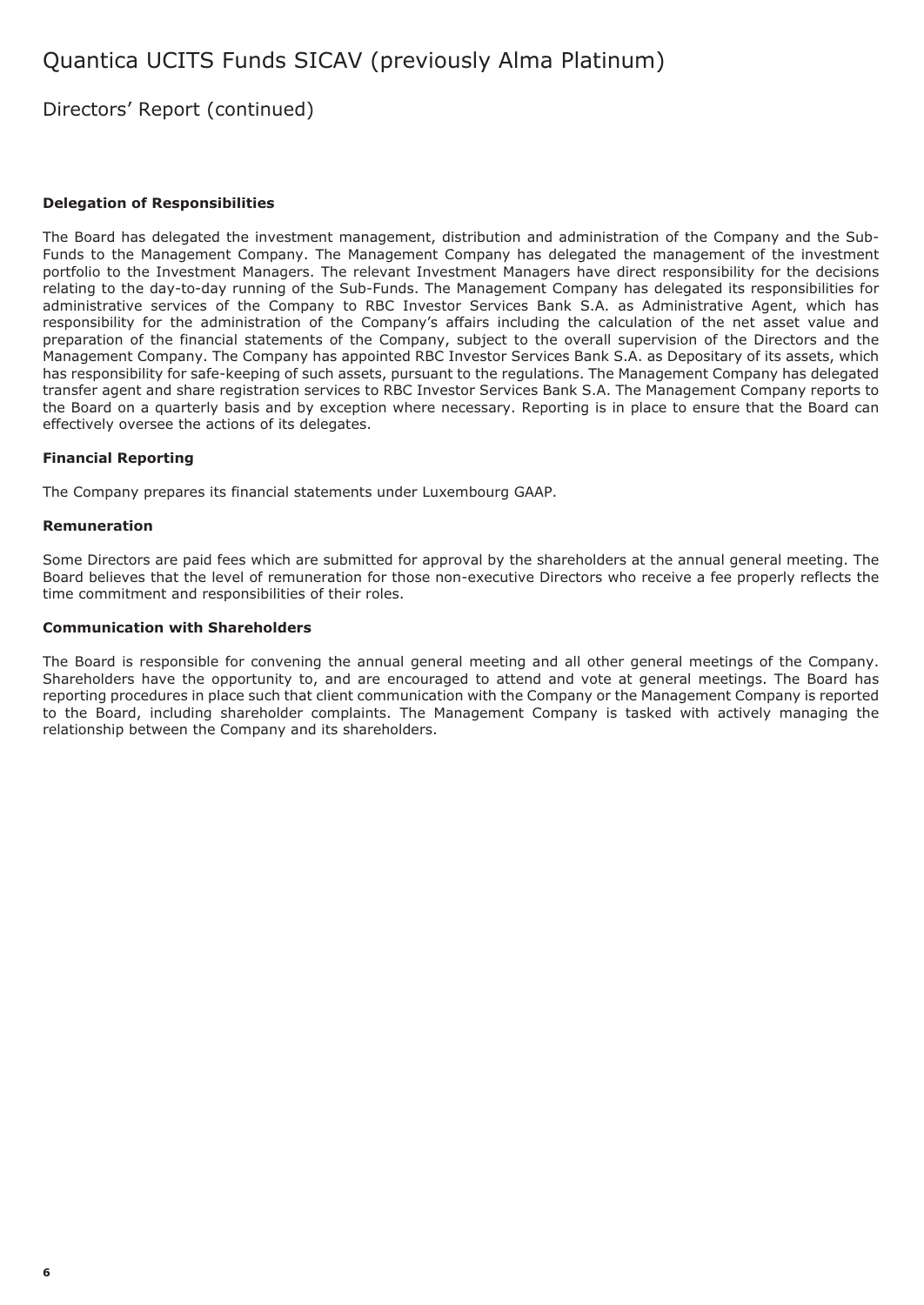## Directors' Report (continued)

#### **Quantica UCITS Funds SICAV - Quantica Managed Futures Focus**

The Investment Objective of the Sub-Fund is capital appreciation. To achieve the Investment Objective, Quantica Capital AG intends to gain exposure to global exchange-traded futures markets on equity indices, bonds, interest rates and currencies, all in accordance with Quantica's proprietary systematic investment strategy.

| Date<br>Quantica UCITS Funds SICAV - Quantica Managed<br><b>Futures Focus</b> | 31 January 2022   |                   |              |
|-------------------------------------------------------------------------------|-------------------|-------------------|--------------|
| Sub-Fund's Net Assets                                                         | USD 134,725,448   |                   |              |
| Share Class                                                                   | $I1C-C$           | $I1C-U$           | $I1C-E$      |
| Number of Shares                                                              | 300.00            | 3,646.71          | 73,150.89    |
| NAV per Share                                                                 | CHF 82.17         | <b>USD 114.56</b> | EUR 83.62    |
| <b>Share Class</b>                                                            | $I2C-U$           | $_{\rm I3C-C}$    | $IAC-C$      |
| Number of Shares                                                              | 430,236.00        | 138,196.76        | 16.00        |
| NAV per Share                                                                 | <b>USD 118.99</b> | CHF 111.42        | CHF 8,843.42 |
| Share Class                                                                   | $IAC-U$           | $ISC-C$           |              |
| Number of Shares                                                              | 112.14            | 565,711.30        |              |
| NAV per Share                                                                 | USD 11,920.39     | CHF 95.80         |              |

#### **Quantica UCITS Funds SICAV - Quantica Managed Futures**

The Investment Objective of the Sub-Fund is capital appreciation. To achieve the Investment Objective, Quantica Capital AG intends to gain exposure to global exchange-traded futures and forwards markets on equity indices, bonds, interest rates, commodities and currencies, all in accordance with Quantica's proprietary systematic investment strategy.

| Date                                                     | 31 January 2022 |              |              |
|----------------------------------------------------------|-----------------|--------------|--------------|
| Quantica UCITS Funds SICAV - Quantica<br>Managed Futures |                 |              |              |
| Sub-Fund's Net Assets                                    | USD 128,700,756 |              |              |
| Share Class                                              | $R1C-C$         | $R1C-E$      | $I1C-C$      |
| Number of Shares                                         | 177.95          | 148.84       | 4,962.83     |
| NAV per Share                                            | CHF 1,132.04    | EUR 1,145.19 | CHF 1,103.59 |
| Share Class                                              | $I1C-E$         | $I1C-G$      | $I1C-U$      |
| Number of Shares                                         | 116,521.59      | 1,181.70     | 72,941.00    |
| NAV per Share                                            | EUR 105.58      | GBP 1,165.02 | USD 110.72   |
| <b>Share Class</b>                                       | $I2C-E$         | $I2C-U$      | $I3C-C$      |
| Number of Shares                                         | 31,072.64       | 2,842.00     | 5,256.39     |
| NAV per Share                                            | EUR 1,207.85    | USD 1,271.59 | CHF 1,198.33 |
| <b>Share Class</b>                                       | $I3C-E$         | $I3C-G$      | $I3C-U$      |
| Number of Shares                                         | 3,403.96        | 100.00       | 1,948.18     |
| NAV per Share                                            | EUR 1,231.78    | GBP 1,298.04 | USD 1,378.46 |
| <b>Share Class</b>                                       | $IAC-C$         | $IAC-E$      | $IAC-U$      |
| Number of Shares                                         | 1,016.11        | 2,055.19     | 15,768.54    |
| NAV per Share                                            | CHF 1,275.23    | EUR 1,192.02 | USD 1,402.52 |
| <b>Share Class</b>                                       | $ISC-E$         | $ISC-U$      |              |
| Number of Shares                                         | 3,483.81        | 6,350.02     |              |
| NAV per Share                                            | EUR 1,184.95    | USD 1,229.07 |              |
|                                                          |                 |              |              |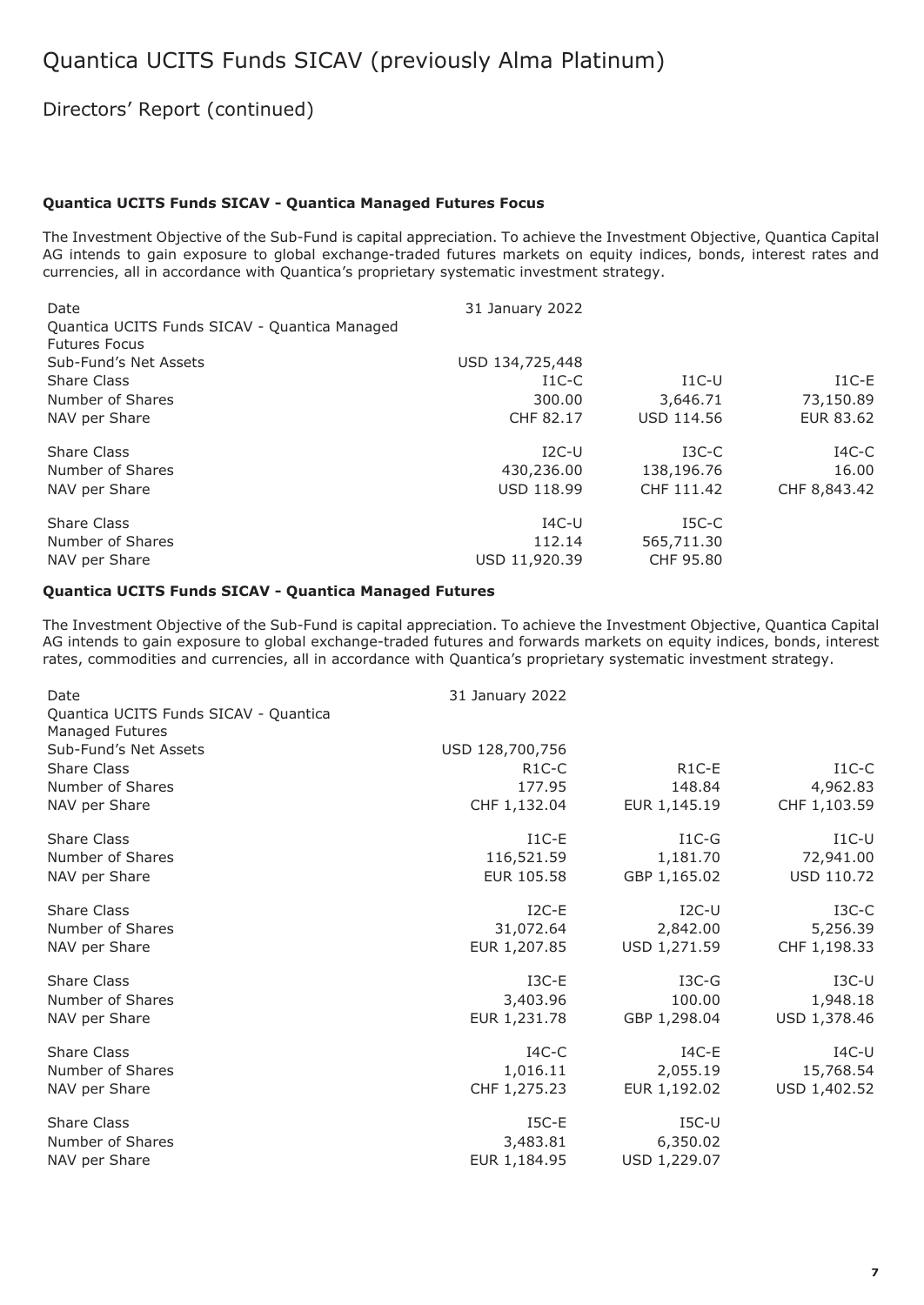## Directors' Report (continued)

*In 2020 and throughout 2021 we have seen the development of the covid-19 pandemic and a significant correction in the financial markets during the first quarter. Markets have mostly recovered through the end of 2020 and in to 2021, and the impact of the pandemic on the Company's activity finally appears not to be significant. The Board and the Management Company continue to watch the global situation very closely and monitor the economic and financial impact of the pandemic on the activity of the Company.*

The Board of Directors

Luxembourg, February 2022

*While every effort is made to ensure the accuracy of this report, should there be any material differences with the data expressed in the Prospectus and/or Product Annex, the latter will prevail.*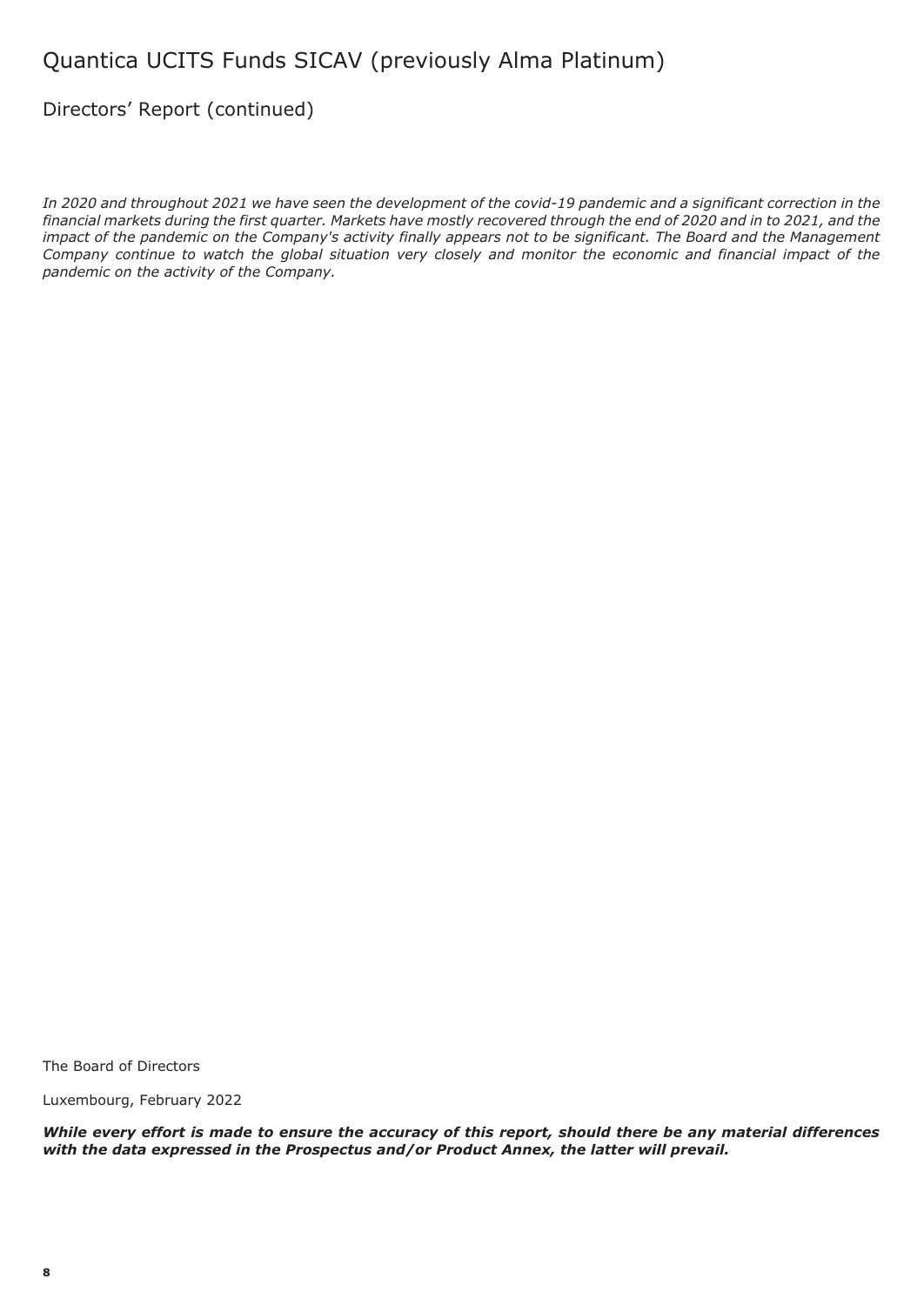## **Independent auditor's report**

To the Shareholders Quantica UCITS Funds SICAV (previously Alma Platinum) 11-13, boulevard de la Foire L-1528 Luxembourg Grand-Duchy of Luxembourg

### **Opinion**

We have audited the financial statements of Quantica UCITS Funds SICAV (previously Alma Platinum) (the "Fund") and of each of its sub-funds, which comprise the Statement of Net Assets and the Statement of Investments as at 31 January 2022, and the Statement of Operations and Changes in Net Assets for the year then ended, and the notes to the financial statements, including a summary of significant accounting policies.

In our opinion, the accompanying financial statements give a true and fair view of the financial position of the Fund and of each of its sub-funds as at 31 January 2022, and of the results of their operations and changes in their net assets for the year then ended in accordance with Luxembourg legal and regulatory requirements relating to the preparation and presentation of the financial statements.

### **Basis for Opinion**

We conducted our audit in accordance with the Law of 23 July 2016 on the audit profession (the "Law of 23 July 2016") and with International Standards on Auditing ("ISAs") as adopted for Luxembourg by the "Commission de Surveillance du Secteur Financier" ("CSSF"). Our responsibilities under the Law of 23 July 2016 and ISAs as adopted for Luxembourg by the CSSF are further described in the "responsibilities of the "réviseur d'entreprises agréé" for the audit of the financial statements" section of our report. We are also independent of the Fund in accordance with the International Code of Ethics for Professional Accountants, including International Independence Standards, issued by the International Ethics Standards Board for Accountants ("IESBA Code") as adopted for Luxembourg by the CSSF together with the ethical requirements that are relevant to our audit of the financial statements, and have fulfilled our other ethical responsibilities under those ethical requirements. We believe that the audit evidence we have obtained is sufficient and appropriate to provide a basis for our opinion.

### **Other information**

The Board of Directors of the Fund is responsible for the other information. The other information comprises the information included in the annual report but does not include the financial statements and our report of the "réviseur d'entreprises agréé" thereon.

Our opinion on the financial statements does not cover the other information and we do not express any form of assurance conclusion thereon.

In connection with our audit of the financial statements, our responsibility is to read the other information and, in doing so, consider whether the other information is materially inconsistent with the financial statements or our knowledge obtained in the audit or otherwise appears to be materially misstated. If, based on the work we have performed, we conclude that there is a material misstatement of this other information, we are required to report this fact. We have nothing to report in this regard.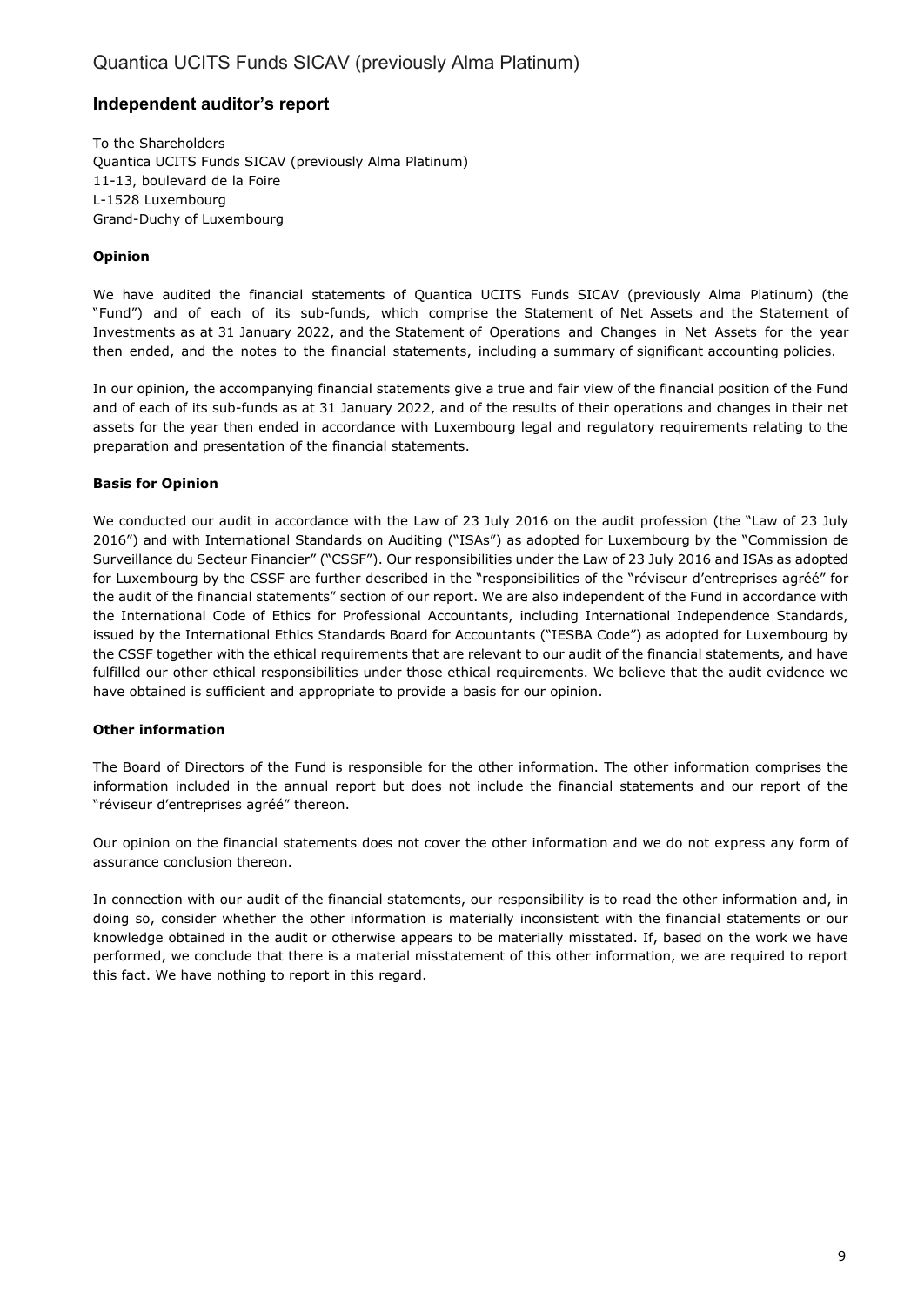## **Independent auditor's report (continued)**

### **Responsibilities of the Board of Directors of the Fund for the financial statements**

The Board of Directors of the Fund is responsible for the preparation and fair presentation of these financial statements in accordance with Luxembourg legal and regulatory requirements relating to the preparation and presentation of the financial statements, and for such internal control as the Board of Directors of the Fund determines is necessary to enable the preparation of financial statements that are free from material misstatement, whether due to fraud or error.

In preparing the financial statements, the Board of Directors of the Fund is responsible for assessing the Fund and each of its sub-funds' ability to continue as a going concern, disclosing, as applicable, matters related to going concern and using the going concern basis of accounting unless the Board of Directors of the Fund either intends to liquidate the Fund or any of its sub-funds or to cease operations, or has no realistic alternative but to do so.

### **Responsibilities of the "réviseur d'entreprises agréé" for the audit of the financial statements**

Our objectives are to obtain reasonable assurance about whether the financial statements as a whole are free from material misstatement, whether due to fraud or error, and to issue a report of the "réviseur d'entreprises agréé" that includes our opinion. Reasonable assurance is a high level of assurance, but is not a guarantee that an audit conducted in accordance with the Law of 23 July 2016 and with ISAs as adopted for Luxembourg by the CSSF will always detect a material misstatement when it exists. Misstatements can arise from fraud or error and are considered material if, individually or in the aggregate, they could reasonably be expected to influence the economic decisions of users taken on the basis of these financial statements.

As part of an audit in accordance with the Law of 23 July 2016 and with ISAs as adopted for Luxembourg by the CSSF, we exercise professional judgment and maintain professional skepticism throughout the audit. We also:

- Identify and assess the risks of material misstatement of the financial statements, whether due to fraud or error, design and perform audit procedures responsive to those risks, and obtain audit evidence that is sufficient and appropriate to provide a basis for our opinion. The risk of not detecting a material misstatement resulting from fraud is higher than for one resulting from error, as fraud may involve collusion, forgery, intentional omissions, misrepresentations, or the override of internal control.
- Obtain an understanding of internal control relevant to the audit in order to design audit procedures that are appropriate in the circumstances, but not for the purpose of expressing an opinion on the effectiveness of the Fund's internal control.
- Evaluate the appropriateness of accounting policies used and the reasonableness of accounting estimates and related disclosures made by the Board of Directors of the Fund.
- Conclude on the appropriateness of the Board of Directors of the Fund's use of the going concern basis of accounting and, based on the audit evidence obtained, whether a material uncertainty exists related to events or conditions that may cast significant doubt on the Fund or any of its sub-funds' ability to continue as a going concern. If we conclude that a material uncertainty exists, we are required to draw attention in our report of the "réviseur d'entreprises agréé" to the related disclosures in the financial statements or, if such disclosures are inadequate, to modify our opinion. Our conclusions are based on the audit evidence obtained up to the date of our report of the "réviseur d'entreprises agréé". However, future events or conditions may cause the Fund or any of its sub-funds to cease to continue as a going concern.
- In respect of sub-funds where a decision or an intention to close exists, we conclude on the appropriateness of the Board of Directors of the Fund use of the non-going concern basis of accounting. We also evaluate the adequacy of the disclosures describing the non-going basis of accounting and reasons for its use. Our conclusions are based on the audit evidence obtained up to the date of our report of the "réviseur d'entreprises agréé".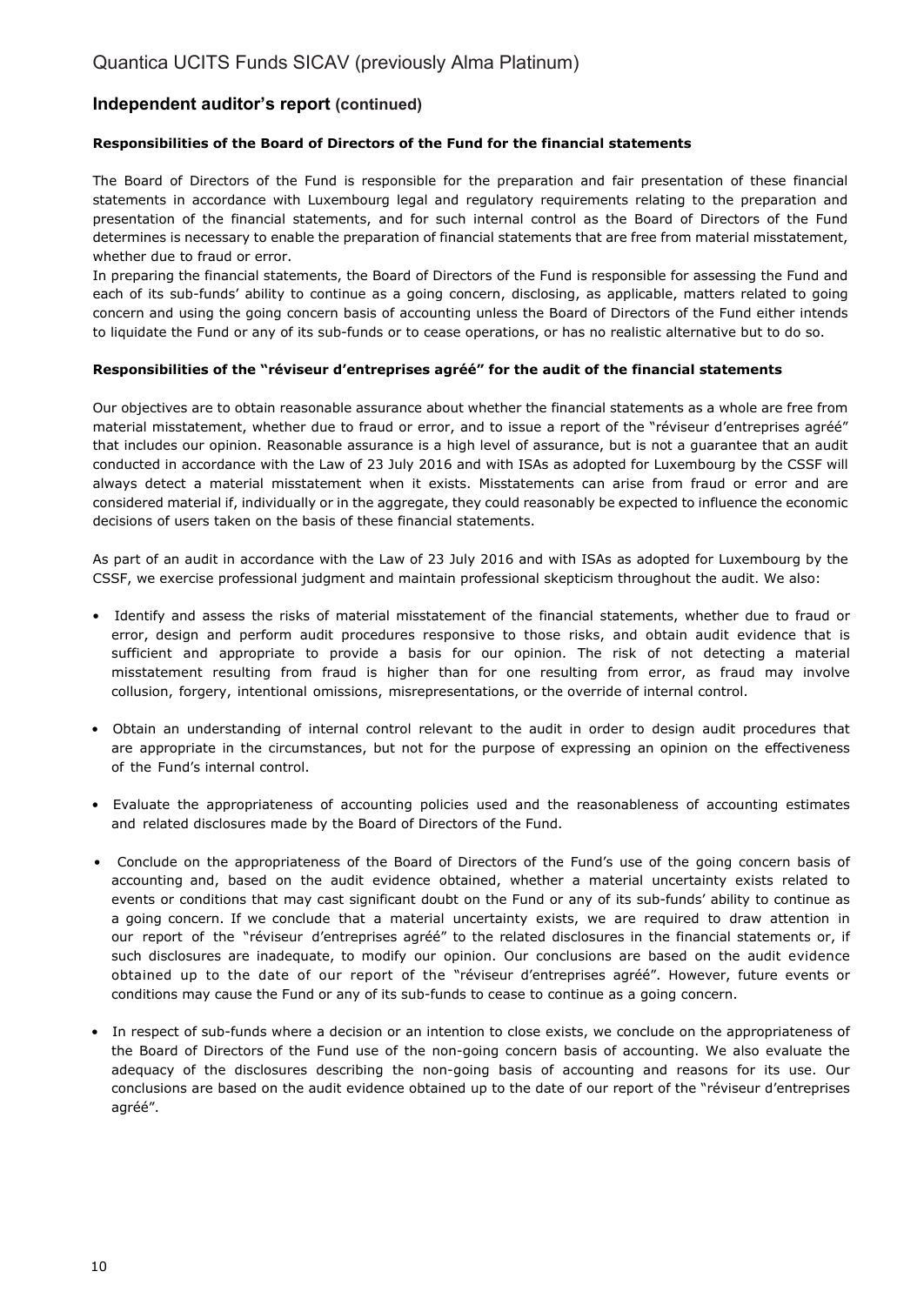## **Independent auditor's report (continued)**

• Evaluate the overall presentation, structure and content of the financial statements, including the disclosures, and whether the financial statements represent the underlying transactions and events in a manner that achieves fair presentation. We communicate with those charged with governance regarding, among other matters, the planned scope and timing of the audit and significant audit findings, including any significant deficiencies in internal control that we identify during our audit.

> Ernst & Young Société anonyme Cabinet de révision agréé

Tsabelle Nicks

Luxembourg, 7 April 2022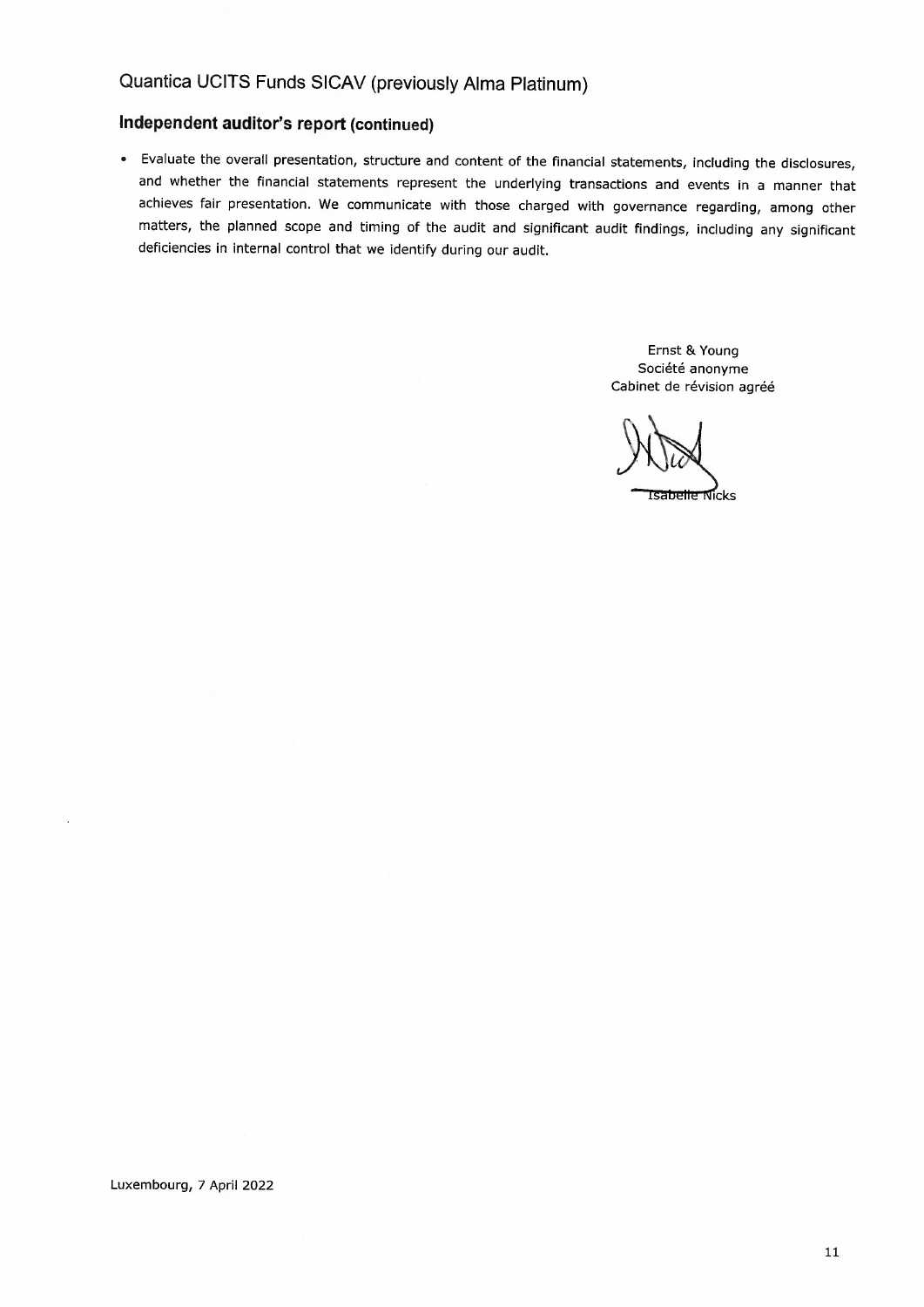## Statement of Net Assets as at 31 January 2022

|                                      |             | <b>Quantica UCITS</b><br><b>Funds SICAV -</b><br><b>Quantica Managed</b><br><b>Futures Focus</b> | <b>Quantica UCITS</b><br><b>Funds SICAV -</b><br><b>Quantica Managed</b><br><b>Futures</b> | <b>Combined</b> |
|--------------------------------------|-------------|--------------------------------------------------------------------------------------------------|--------------------------------------------------------------------------------------------|-----------------|
|                                      | <b>Note</b> | <b>USD</b>                                                                                       | <b>USD</b>                                                                                 | <b>EUR</b>      |
| <b>ASSETS</b>                        |             |                                                                                                  |                                                                                            |                 |
| Investment portfolio at market value |             | 18,664,922                                                                                       | 69,919,105                                                                                 | 79,022,356      |
| Cash at bank                         |             | 120,120,669                                                                                      | 62,572,654                                                                                 | 162,973,588     |
| Amounts receivable on subscriptions  |             | 213,318                                                                                          | 29,571                                                                                     | 216,672         |
| Interest and dividends receivable    |             | 98,775                                                                                           | 233,878                                                                                    | 296,747         |
| Other assets                         |             | 1,192                                                                                            | 1,385                                                                                      | 2,299           |
| <b>TOTAL ASSETS</b>                  |             | 139,098,876                                                                                      | 132,756,593                                                                                | 242,511,662     |
| <b>LIABILITIES</b>                   |             |                                                                                                  |                                                                                            |                 |
| Bank overdraft                       |             | 2,657,249                                                                                        | 2,365,297                                                                                  | 4,480,417       |
| Amounts payable on redemptions       |             | 85,307                                                                                           | 483,202                                                                                    | 507,145         |
| Interest payable                     |             | 30                                                                                               | 24                                                                                         | 48              |
| Net unrealised loss on futures       | (8)         | 489,176                                                                                          | 203,501                                                                                    | 617,910         |
| Management fee payable               | (4)         | 176,085                                                                                          | 237,097                                                                                    | 368,584         |
| Performance fee payable              | (6)         | $\Omega$                                                                                         | 1,616                                                                                      | 1,442           |
| Taxes and expenses payable           |             | 103,031                                                                                          | 144,400                                                                                    | 220,724         |
| Net unrealised loss on forward       |             |                                                                                                  |                                                                                            |                 |
| foreign exchange contracts           | (7)         | 862,550                                                                                          | 620,700                                                                                    | 1,323,149       |
| <b>TOTAL LIABILITIES</b>             |             | 4,373,428                                                                                        | 4,055,837                                                                                  | 7,519,419       |
| <b>TOTAL NET ASSETS</b>              |             | 134,725,448                                                                                      | 128,700,756                                                                                | 234,992,243     |

Any inconsistencies on the amounts of changes in net unrealised appreciation/(depreciation) are the result of rounding differences.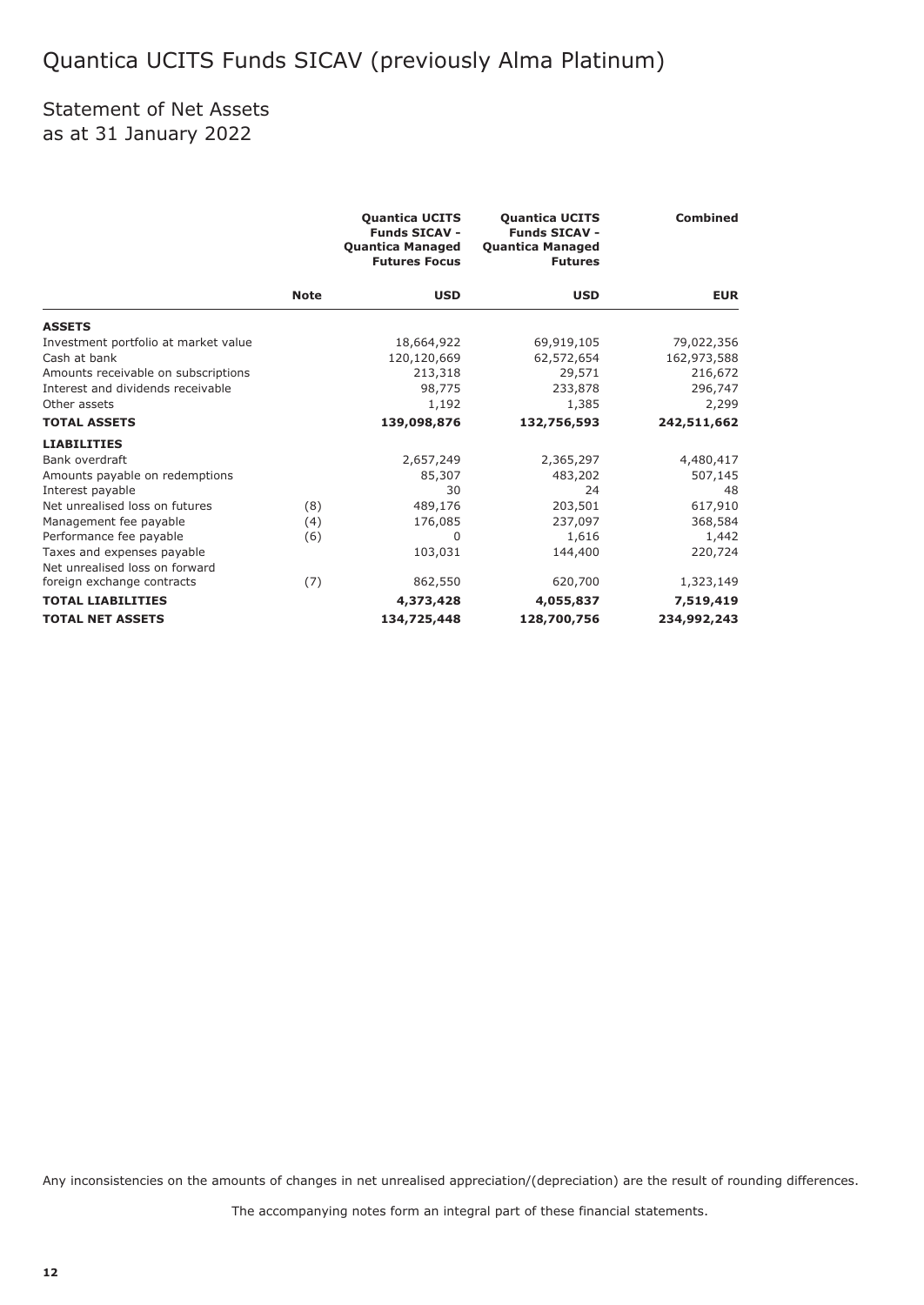## Key Figures as at 31 January 2022

|                                     | <b>Quantica UCITS</b><br><b>Funds SICAV -</b><br><b>Quantica Managed</b><br><b>Futures Focus</b><br><b>USD</b> | <b>Quantica UCITS</b><br><b>Funds SICAV -</b><br><b>Quantica Managed</b><br><b>Futures</b><br><b>USD</b> |
|-------------------------------------|----------------------------------------------------------------------------------------------------------------|----------------------------------------------------------------------------------------------------------|
| Net asset value per share           |                                                                                                                |                                                                                                          |
| R1C-C (CHF)                         |                                                                                                                | 1,132.04                                                                                                 |
| R <sub>1</sub> C-E (EUR)            |                                                                                                                | 1,145.19                                                                                                 |
| $I1C-C$ (CHF)                       | 82.17                                                                                                          | 1,103.59                                                                                                 |
| $I1C-E$ (EUR)                       | 83.62                                                                                                          | 105.58                                                                                                   |
| $IC-G(GBP)$                         |                                                                                                                | 1,165.02                                                                                                 |
| $I1C-U$                             | 114.56                                                                                                         | 110.72                                                                                                   |
| $I2C-E$ (EUR)                       |                                                                                                                | 1,207.85                                                                                                 |
| $I2C-U$                             | 118.99                                                                                                         | 1,271.59                                                                                                 |
| I3C-C (CHF)                         | 111.42                                                                                                         | 1,198.33                                                                                                 |
| $ISC-E$ (EUR)                       |                                                                                                                | 1,231.78                                                                                                 |
| $ISC-G(GBP)$                        |                                                                                                                | 1,298.04                                                                                                 |
| $I3C-U$                             |                                                                                                                | 1,378.46                                                                                                 |
| $I4C-C$ (CHF)                       | 8,843.42                                                                                                       | 1,275.23                                                                                                 |
| $I4C-E$ (EUR)                       |                                                                                                                | 1,192.02                                                                                                 |
| $IAC-U$                             | 11,920.39                                                                                                      | 1,402.52                                                                                                 |
| I5C-C (CHF)                         | 95.80                                                                                                          |                                                                                                          |
| $ISC-E$ (EUR)                       |                                                                                                                | 1,184.95                                                                                                 |
| $ISC-U$                             |                                                                                                                | 1,229.07                                                                                                 |
| <b>Number of shares outstanding</b> |                                                                                                                |                                                                                                          |
| R <sub>1</sub> C-C                  |                                                                                                                | 177.95                                                                                                   |
| R <sub>1</sub> C-E                  |                                                                                                                | 148.84                                                                                                   |
| $I1C-C$                             | 300.00                                                                                                         | 4,962.83                                                                                                 |
| $I1C-E$                             | 73,150.89                                                                                                      | 116,521.59                                                                                               |
| $I1C-G$                             |                                                                                                                | 1,181.70                                                                                                 |
| $I1C-U$                             | 3,646.71                                                                                                       | 72,941.00                                                                                                |
| $I2C-E$                             |                                                                                                                | 31,072.64                                                                                                |
| $I2C-U$                             | 430,236.00                                                                                                     | 2,842.00                                                                                                 |
| $_{\text{I3C-C}}$                   | 138,196.76                                                                                                     | 5,256.39                                                                                                 |
| $I3C-E$                             |                                                                                                                | 3,403.96                                                                                                 |
| $I3C-G$                             |                                                                                                                | 100.00                                                                                                   |
| $I3C-U$                             |                                                                                                                | 1,948.18                                                                                                 |
| $IAC-C$                             | 16.00                                                                                                          | 1,016.11                                                                                                 |
| $IAC-E$                             |                                                                                                                | 2,055.19                                                                                                 |
| $IAC-U$                             | 112.14                                                                                                         | 15,768.54                                                                                                |
| $ISC-C$                             | 565,711.30                                                                                                     |                                                                                                          |
| $ISC-E$                             |                                                                                                                | 3,483.81                                                                                                 |
| $ISC-U$                             | L.                                                                                                             | 6,350.02                                                                                                 |
|                                     |                                                                                                                |                                                                                                          |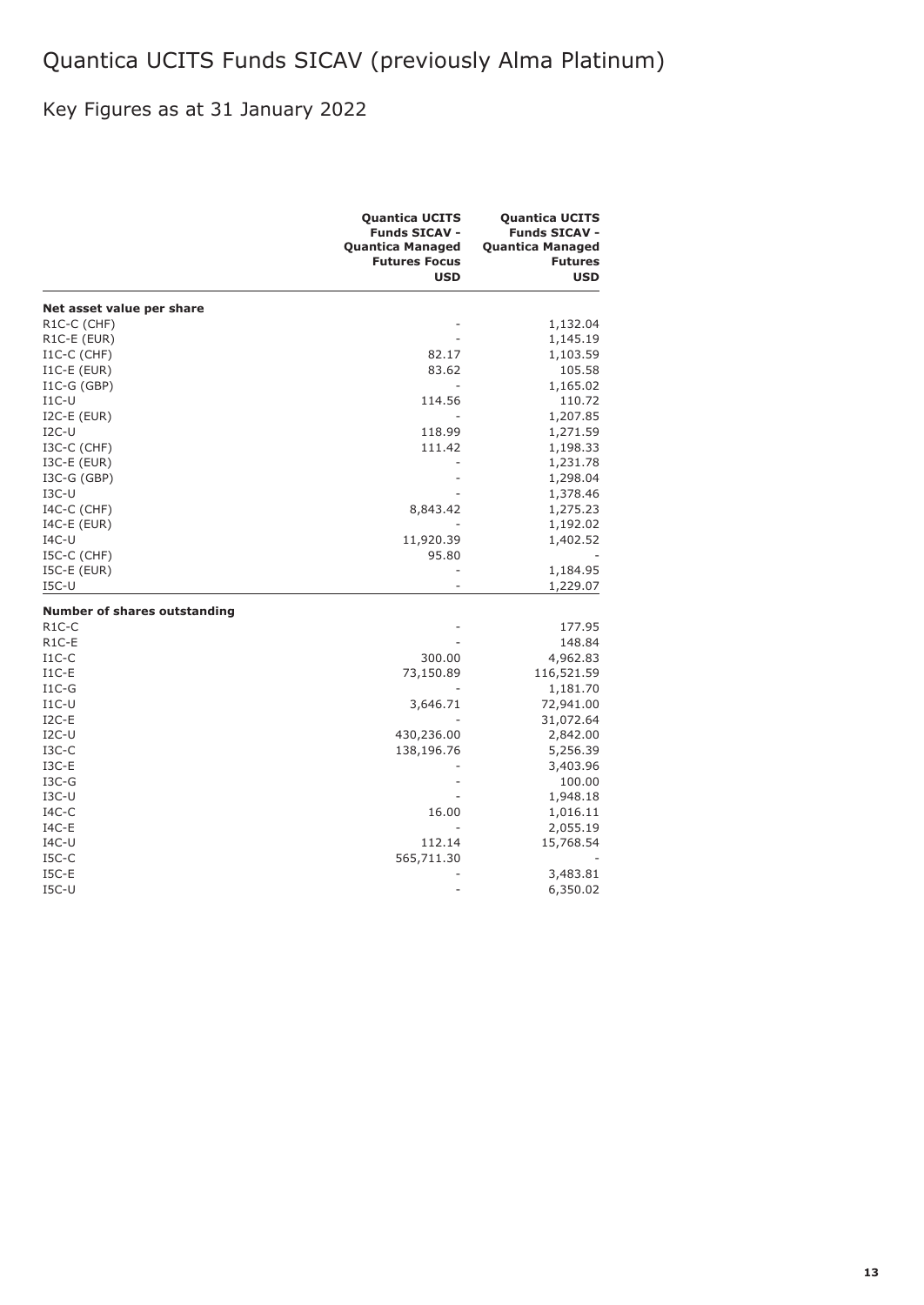## Statement of Operations and Changes in Net Assets for the Year ended 31 January 2022

|                                                                          |             | <b>Alma Platinum</b><br><b>MidOcean Absolute</b><br><b>Return Credit</b><br>(merged out as of<br>10/01/2022) | <b>Quantica UCITS</b><br><b>Funds SICAV -</b><br><b>Quantica Managed</b><br><b>Futures Focus</b> | <b>Quantica UCITS</b><br><b>Funds SICAV -</b><br><b>Quantica Managed</b><br><b>Futures</b> | <b>Combined</b> |
|--------------------------------------------------------------------------|-------------|--------------------------------------------------------------------------------------------------------------|--------------------------------------------------------------------------------------------------|--------------------------------------------------------------------------------------------|-----------------|
|                                                                          | <b>Note</b> | <b>USD</b>                                                                                                   | <b>USD</b>                                                                                       | <b>USD</b>                                                                                 | <b>EUR</b>      |
| <b>NET ASSETS AT THE BEGINNING OF</b>                                    |             |                                                                                                              |                                                                                                  |                                                                                            |                 |
| <b>THE YEAR</b>                                                          |             | 175,955,673                                                                                                  | 135,177,062                                                                                      | 151,846,657                                                                                | 381,084,356     |
| <b>INCOME</b>                                                            |             |                                                                                                              |                                                                                                  |                                                                                            |                 |
| Interest on bonds / CFD's bonds                                          |             | 8,067,585                                                                                                    | 26,912                                                                                           | 1,136,820                                                                                  | 8,234,898       |
| <b>Bank interest</b>                                                     |             | 12,768                                                                                                       | 17,395                                                                                           | 7,595                                                                                      | 33,682          |
| Interest on CFDs                                                         |             | 2,135,005                                                                                                    | 0                                                                                                | 0                                                                                          | 1,904,555       |
| Other Income, net                                                        |             | 0                                                                                                            | 2                                                                                                | $\mathbf 0$                                                                                | 2               |
| <b>TOTAL INCOME</b>                                                      |             | 10,215,358                                                                                                   | 44,309                                                                                           | 1,144,415                                                                                  | 10,173,137      |
| <b>EXPENSES</b>                                                          |             |                                                                                                              |                                                                                                  |                                                                                            |                 |
| Management Company Fees                                                  | (4)         | 1,307,176                                                                                                    | 779,652                                                                                          | 1,527,860                                                                                  | 3,224,522       |
| Performance Fees                                                         | (6)         | 1,227,239                                                                                                    | 59,146                                                                                           | 131,404                                                                                    | 1,264,754       |
| <b>Administrative Expenses</b>                                           | (5)         | 144                                                                                                          | 2,667                                                                                            | 5,998                                                                                      | 7,858           |
| Subscription tax                                                         | (3)         | 13,136                                                                                                       | 11,023                                                                                           | 15,287                                                                                     | 35,188          |
| Bank charges                                                             |             | 38,171                                                                                                       | 361,367                                                                                          | 184,068                                                                                    | 520,612         |
| Interest paid                                                            |             | 14,646                                                                                                       | 77,294                                                                                           | 56,878                                                                                     | 132,755         |
| Interest paid on Swaps                                                   |             | 845,486                                                                                                      | 0                                                                                                | 0                                                                                          | 754,225         |
| Other charges                                                            |             | 370,997                                                                                                      | 220,336                                                                                          | 366,564                                                                                    | 854,503         |
| <b>TOTAL EXPENSES</b>                                                    |             |                                                                                                              |                                                                                                  | 2,288,059                                                                                  | 6,794,417       |
|                                                                          |             | 3,816,995                                                                                                    | 1,511,485                                                                                        |                                                                                            |                 |
| NET INCOME / (LOSS) FROM<br><b>INVESTMENTS</b>                           |             | 6,398,363                                                                                                    | (1, 467, 176)                                                                                    | (1, 143, 644)                                                                              | 3,378,720       |
| Net realised gain / (loss) on sales of                                   |             |                                                                                                              |                                                                                                  |                                                                                            |                 |
| investments                                                              |             | 3,594,016                                                                                                    | 0                                                                                                | 9,169,298                                                                                  | 11,385,655      |
| Net realised gain / (loss) on CFDs                                       |             | 856,563                                                                                                      | 0                                                                                                | 0                                                                                          | 764,106         |
| Net realised gain / (loss) on swaps                                      |             | (1,619,492)                                                                                                  | 0                                                                                                | $\mathbf 0$                                                                                | (1,444,686)     |
| Net realised gain / (loss) on options                                    |             | 823,938                                                                                                      | $\Omega$                                                                                         | $\Omega$                                                                                   | 735,003         |
| Net realised gain / (loss) on forward                                    |             |                                                                                                              |                                                                                                  |                                                                                            |                 |
| foreign exchange contracts                                               |             | (10,844,982)                                                                                                 | (1,980,258)                                                                                      | (7, 215, 817)                                                                              | (17, 877, 845)  |
| Net realised gain / (loss) on futures                                    |             | 0                                                                                                            | (15, 584, 905)                                                                                   | (12, 347, 714)                                                                             | (24, 917, 600)  |
| Net realised gain / (loss) on foreign                                    |             |                                                                                                              |                                                                                                  |                                                                                            |                 |
| exchange                                                                 |             | 282,142                                                                                                      | (467, 377)                                                                                       | (536, 110)                                                                                 | (643, 484)      |
| <b>NET REALISED GAIN / (LOSS)</b>                                        |             | (509, 452)                                                                                                   | (19, 499, 716)                                                                                   | (12,073,987)                                                                               | (28, 620, 131)  |
| Change in net unrealised appreciation /<br>(depreciation) on investments |             | (3,998,941)                                                                                                  | (71, 154)                                                                                        | (4, 561, 774)                                                                              | (7,700,154)     |
| Change in net unrealised appreciation /                                  |             |                                                                                                              |                                                                                                  |                                                                                            |                 |
| (depreciation) on futures                                                |             | 0                                                                                                            | (2,390,120)                                                                                      | (1, 240, 176)                                                                              | (3,238,445)     |
| Change in net unrealised appreciation /                                  |             |                                                                                                              |                                                                                                  |                                                                                            |                 |
| (depreciation) on forward foreign                                        |             |                                                                                                              |                                                                                                  |                                                                                            |                 |
| exchange contracts                                                       |             | 446,595                                                                                                      | (814, 523)                                                                                       | (466, 194)                                                                                 | (744, 088)      |
| Change in net unrealised appreciation /                                  |             |                                                                                                              |                                                                                                  |                                                                                            |                 |
| (depreciation) on CFDs                                                   |             | (347, 818)                                                                                                   | $\mathbf 0$                                                                                      | 0                                                                                          | (310, 275)      |
| Change in net unrealised appreciation /                                  |             |                                                                                                              |                                                                                                  |                                                                                            |                 |
| (depreciation) on swaps                                                  |             | 1,405,376                                                                                                    | 0                                                                                                | 0                                                                                          | 1,253,681       |
| Change in net unrealised appreciation /                                  |             |                                                                                                              |                                                                                                  |                                                                                            |                 |
| (depreciation) on options                                                |             | (100, 658)                                                                                                   | $\mathbf 0$                                                                                      | 0                                                                                          | (89, 793)       |
| NET INCREASE / (DECREASE) IN NET                                         |             |                                                                                                              |                                                                                                  |                                                                                            |                 |
| <b>ASSETS AS A RESULT OF OPERATIONS</b>                                  |             | (3, 104, 898)                                                                                                | (22, 775, 513)                                                                                   | (18, 342, 131)                                                                             | (39, 449, 205)  |
| <b>EVOLUTION OF THE CAPITAL</b>                                          |             |                                                                                                              |                                                                                                  |                                                                                            |                 |
| Subscriptions of shares                                                  |             | 19,586,395                                                                                                   | 141,261,115                                                                                      | 54,223,150                                                                                 | 191,856,148     |
| Redemptions of shares                                                    |             | (192, 437, 170)                                                                                              | (118, 937, 216)                                                                                  | (59,026,920)                                                                               | (330, 420, 559) |
| Currency translation                                                     |             | 0                                                                                                            | 0                                                                                                | 0                                                                                          | 31,921,503      |
| NET ASSETS AT THE END OF THE YEAR                                        |             | 0                                                                                                            |                                                                                                  | 128,700,756                                                                                | 234,992,243     |
|                                                                          |             |                                                                                                              | 134,725,448                                                                                      |                                                                                            |                 |

Any inconsistencies on the amounts of changes in net unrealised appreciation/(depreciation) are the result of rounding differences.

The accompanying notes form an integral part of these financial statements.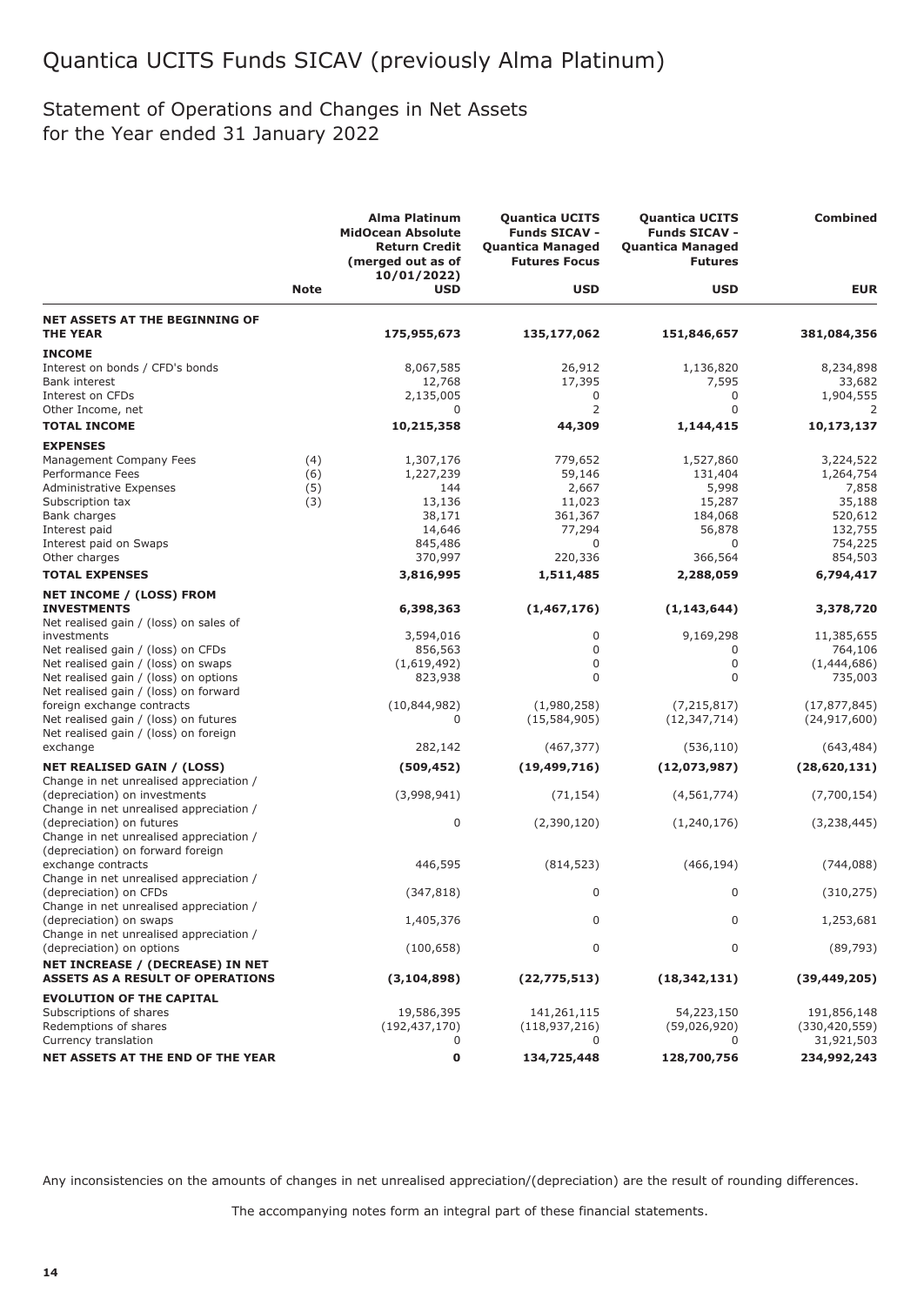## Statistics

|                                                                | <b>Alma Platinum</b><br><b>MidOcean Absolute</b><br><b>Return Credit</b><br>(merged out as of<br>10/01/2022) | <b>Quantica UCITS</b><br><b>Funds SICAV -</b><br><b>Quantica Managed</b><br><b>Futures Focus</b> | <b>Quantica UCITS</b><br><b>Funds SICAV -</b><br><b>Quantica Managed</b><br><b>Futures</b> |
|----------------------------------------------------------------|--------------------------------------------------------------------------------------------------------------|--------------------------------------------------------------------------------------------------|--------------------------------------------------------------------------------------------|
|                                                                | <b>USD</b>                                                                                                   | <b>USD</b>                                                                                       | <b>USD</b>                                                                                 |
| <b>Total Net Asset Value</b>                                   |                                                                                                              |                                                                                                  |                                                                                            |
| 31 January 2022                                                |                                                                                                              | 134,725,448                                                                                      | 128,700,756                                                                                |
| 31 January 2021                                                | 175,955,673                                                                                                  | 135,177,062                                                                                      | 151,846,657                                                                                |
| 31 January 2020                                                | 187,090,635                                                                                                  | 58,879,605                                                                                       | 132,055,251                                                                                |
| NAV per share at the end of the year<br><b>31 January 2022</b> |                                                                                                              |                                                                                                  |                                                                                            |
| R1C-C (CHF)                                                    |                                                                                                              |                                                                                                  | 1,132.04                                                                                   |
| R1C-E (EUR)                                                    |                                                                                                              |                                                                                                  | 1,145.19                                                                                   |
| $I1C-C$ (CHF)                                                  |                                                                                                              | 82.17                                                                                            | 1,103.59                                                                                   |
| $I1C-E$ (EUR)                                                  |                                                                                                              | 83.62                                                                                            | 105.58                                                                                     |
| $IC-G(GBP)$                                                    |                                                                                                              |                                                                                                  | 1,165.02                                                                                   |
| $I1C-U$                                                        |                                                                                                              | 114.56                                                                                           | 110.72                                                                                     |
| $I2C-E$ (EUR)                                                  |                                                                                                              |                                                                                                  | 1,207.85                                                                                   |
| $I2C-U$                                                        |                                                                                                              | 118.99                                                                                           | 1,271.59                                                                                   |
| $ISC-C$ (CHF)                                                  |                                                                                                              | 111.42                                                                                           | 1,198.33                                                                                   |
| $ISC-E$ (EUR)                                                  |                                                                                                              |                                                                                                  | 1,231.78                                                                                   |
| $ISC-G(GBP)$                                                   |                                                                                                              |                                                                                                  | 1,298.04                                                                                   |
| $_{\text{ISC-U}}$                                              |                                                                                                              |                                                                                                  | 1,378.46                                                                                   |
| $I4C-C$ (CHF)                                                  |                                                                                                              | 8,843.42                                                                                         | 1,275.23                                                                                   |
| $I4C-E$ (EUR)                                                  |                                                                                                              |                                                                                                  | 1,192.02                                                                                   |
| $IAC-U$                                                        |                                                                                                              | 11,920.39                                                                                        | 1,402.52                                                                                   |
| $ISC-C$ ( $CHF$ )                                              |                                                                                                              | 95.80                                                                                            |                                                                                            |
| $ISC-E$ (EUR)                                                  |                                                                                                              |                                                                                                  | 1,184.95                                                                                   |
| $ISC-U$                                                        |                                                                                                              |                                                                                                  | 1,229.07                                                                                   |
| NAV per share at the end of the year                           |                                                                                                              |                                                                                                  |                                                                                            |
| <b>31 January 2021</b>                                         |                                                                                                              |                                                                                                  |                                                                                            |
| R1C-C (CHF)                                                    |                                                                                                              |                                                                                                  | 1,255.44                                                                                   |
| R1C-E (EUR)<br>$I1C-C$ (CHF)                                   |                                                                                                              | 98.86                                                                                            | 1,271.98                                                                                   |
| $I1C-E$ (EUR)                                                  | 109.39                                                                                                       |                                                                                                  | 1,207.68<br>115.42                                                                         |
| $IC-G(GBP)$                                                    | 108.17                                                                                                       |                                                                                                  | 1,260.97                                                                                   |
| $I1C-U$                                                        | 120.47                                                                                                       | 131.98                                                                                           | 119.50                                                                                     |
| $I2C-E$ (EUR)                                                  | 112.83                                                                                                       |                                                                                                  | 1,326.58                                                                                   |
| $I2C-U$                                                        |                                                                                                              | 135.54                                                                                           |                                                                                            |
| I3C-C (CHF)                                                    | 108.73                                                                                                       | 128.44                                                                                           | 1,380.05<br>1,302.99                                                                       |
| I3C-E (EUR)                                                    | 111.73                                                                                                       |                                                                                                  | 1,337.48                                                                                   |
| $ISC-G(GBP)$                                                   |                                                                                                              |                                                                                                  |                                                                                            |
| $IO-U$                                                         |                                                                                                              |                                                                                                  | 1,402.45                                                                                   |
| I3D-U                                                          | 104.69                                                                                                       |                                                                                                  | 1,482.05                                                                                   |
| $I4C-C$ (CHF)                                                  |                                                                                                              | 10,251.32                                                                                        | 1,392.29                                                                                   |
| $I4C-E$ (EUR)                                                  |                                                                                                              |                                                                                                  | 1,297.62                                                                                   |
| $IAC-U$                                                        |                                                                                                              | 13,607.73                                                                                        | 1,511.09                                                                                   |
| I5C-E (EUR)                                                    |                                                                                                              |                                                                                                  | 1,285.68                                                                                   |
| $ISC-U$                                                        |                                                                                                              |                                                                                                  |                                                                                            |
|                                                                |                                                                                                              |                                                                                                  | 1,319.76                                                                                   |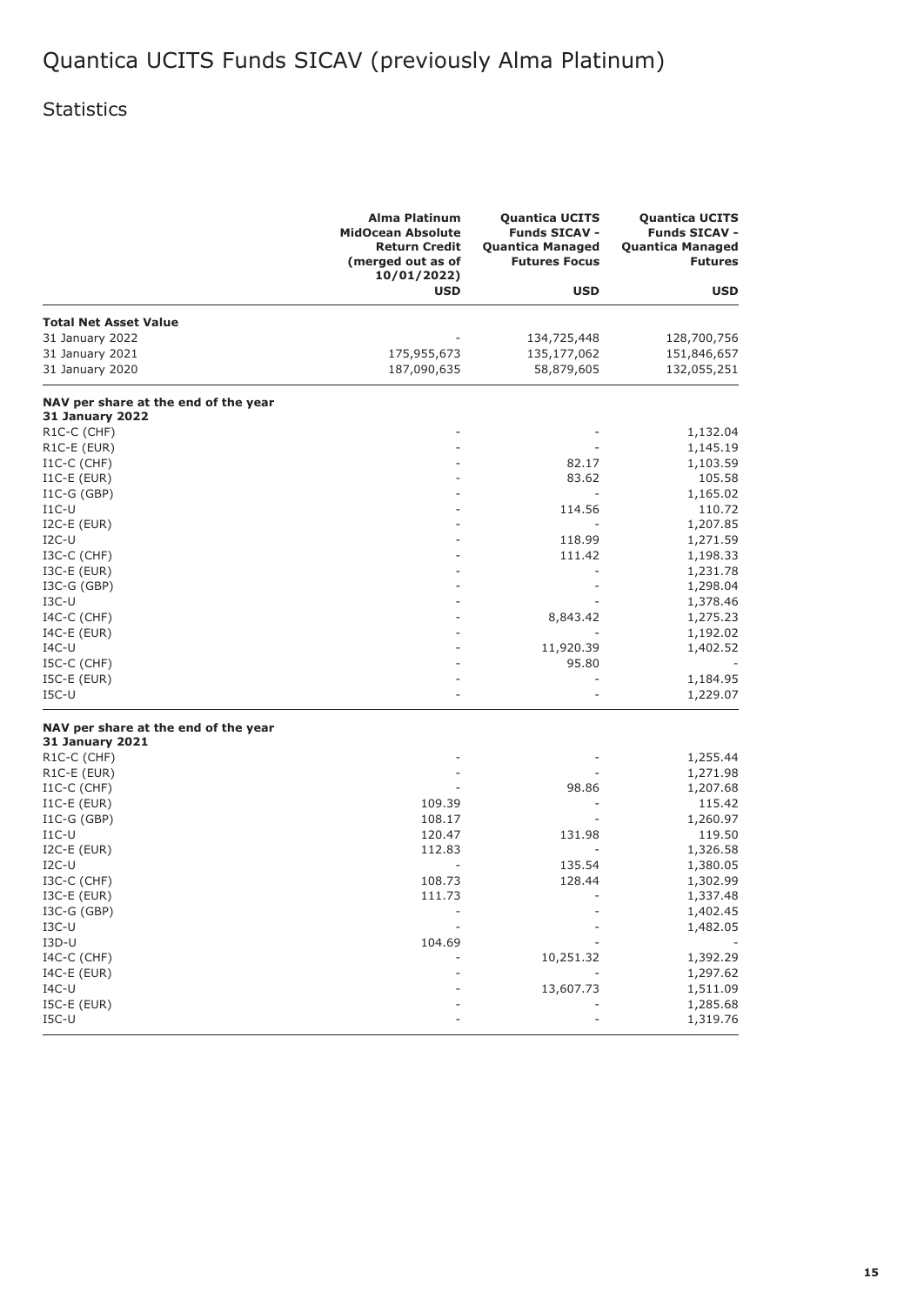## Statistics (continued)

|                                      | <b>Alma Platinum</b><br><b>Quantica UCITS</b><br><b>MidOcean Absolute</b><br><b>Funds SICAV -</b><br><b>Return Credit</b><br><b>Quantica Managed</b><br>(merged out as of<br><b>Futures Focus</b><br>10/01/2022) |            | <b>Quantica UCITS</b><br><b>Funds SICAV -</b><br><b>Quantica Managed</b><br><b>Futures</b> |
|--------------------------------------|------------------------------------------------------------------------------------------------------------------------------------------------------------------------------------------------------------------|------------|--------------------------------------------------------------------------------------------|
|                                      | <b>USD</b>                                                                                                                                                                                                       | <b>USD</b> | <b>USD</b>                                                                                 |
| NAV per share at the end of the year |                                                                                                                                                                                                                  |            |                                                                                            |
| <b>31 January 2020</b>               |                                                                                                                                                                                                                  |            |                                                                                            |
| R <sub>1</sub> C-C (CHF)             |                                                                                                                                                                                                                  |            | 1,223.42                                                                                   |
| R1C-E (EUR)                          |                                                                                                                                                                                                                  |            | 1,236.04                                                                                   |
| $I1C-C$ (CHF)                        |                                                                                                                                                                                                                  | 98.71      | 1,170.80                                                                                   |
| $I1C-E$ (EUR)                        | 102.47                                                                                                                                                                                                           |            | 111.84                                                                                     |
| $I1C-G(GBP)$                         | 101.57                                                                                                                                                                                                           |            | 1,216.32                                                                                   |
| $I1C-U$                              | 111.21                                                                                                                                                                                                           | 129.82     | 114.15                                                                                     |
| $I2C-E$ (EUR)                        | 104.82                                                                                                                                                                                                           |            | 1,283.09                                                                                   |
| $I2C-U$                              |                                                                                                                                                                                                                  | 132.72     | 1,316.26                                                                                   |
| I3C-C (CHF)                          | 100.88                                                                                                                                                                                                           | 127.84     | 1,250.92                                                                                   |
| $ISC-E$ (EUR)                        | 103.46                                                                                                                                                                                                           |            | 1,280.36                                                                                   |
| $ISC-G(GBP)$                         |                                                                                                                                                                                                                  |            | 1,343.41                                                                                   |
| $_{\text{ISC-U}}$                    |                                                                                                                                                                                                                  |            | 1,400.47                                                                                   |
| $I3D-U$                              | 95.25                                                                                                                                                                                                            |            |                                                                                            |
| $I4C-C$ (CHF)                        |                                                                                                                                                                                                                  | 10,257.93  | 1,342.57                                                                                   |
| $I4C-E$ (EUR)                        |                                                                                                                                                                                                                  |            | 1,251.10                                                                                   |
| $IAC-U$                              |                                                                                                                                                                                                                  | 13,382.00  | 1,435.30                                                                                   |
| $ISC-E$ (EUR)                        | 10,116.64                                                                                                                                                                                                        |            | 1,227.82                                                                                   |
| $ISC-U$                              |                                                                                                                                                                                                                  |            | 1,243.76                                                                                   |
| $I5D-U$                              | 10,080.72                                                                                                                                                                                                        |            |                                                                                            |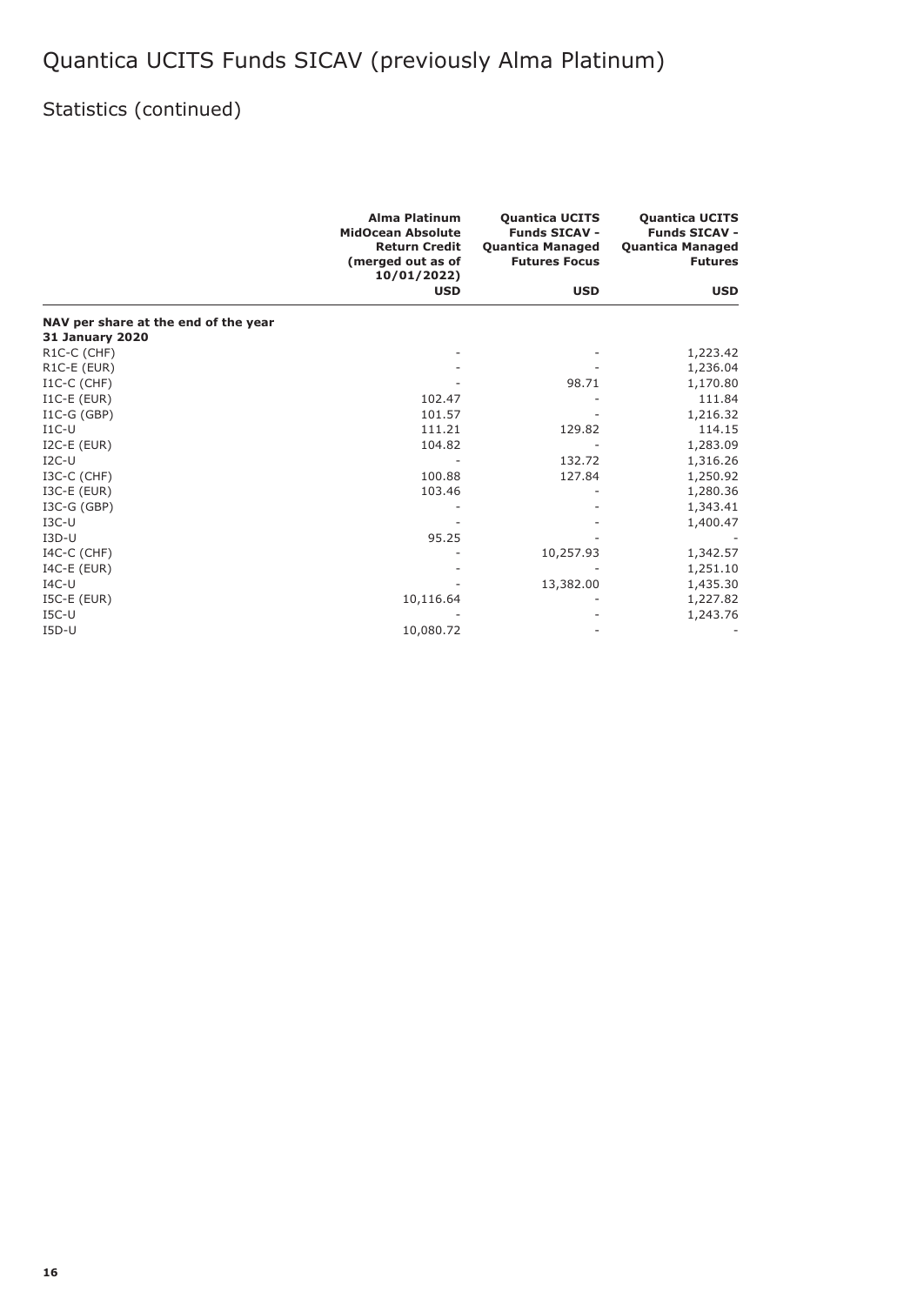## Quantica UCITS Funds SICAV - Quantica Managed Futures Focus

## Statement of Investments

|  |  |  | as at 31 January 2022 |  |
|--|--|--|-----------------------|--|
|--|--|--|-----------------------|--|

| (expressed in USD)                                                     | Quantity/<br>Face value | Currency   | Cost       | Evaluation | % net<br>assets |
|------------------------------------------------------------------------|-------------------------|------------|------------|------------|-----------------|
| Description                                                            |                         |            |            |            |                 |
| Transferable securities admitted to an official stock exchange listing |                         |            |            |            |                 |
| <b>Bonds</b>                                                           |                         |            |            |            |                 |
| <b>United States</b>                                                   |                         |            |            |            |                 |
| Intl Bk Rec Frn 19-06.08.24                                            | 8,500,000               | <b>USD</b> | 8,545,061  | 8,543,308  | 6.34            |
| Usa 2% 13-15.02.23 Tho S B-2023                                        | 10,000,000              | <b>USD</b> | 10,191,015 | 10,121,614 | 7.51            |
|                                                                        |                         |            | 18,736,076 | 18,664,922 | 13.85           |
| <b>Total - Bonds</b>                                                   |                         |            | 18,736,076 | 18,664,922 | 13.85           |
| Total - Transferable securities admitted to an official stock exchange |                         |            |            |            |                 |
| listing                                                                |                         |            | 18,736,076 | 18,664,922 | 13.85           |
| <b>TOTAL INVESTMENT PORTFOLIO</b>                                      |                         |            | 18,736,076 | 18,664,922 | 13.85           |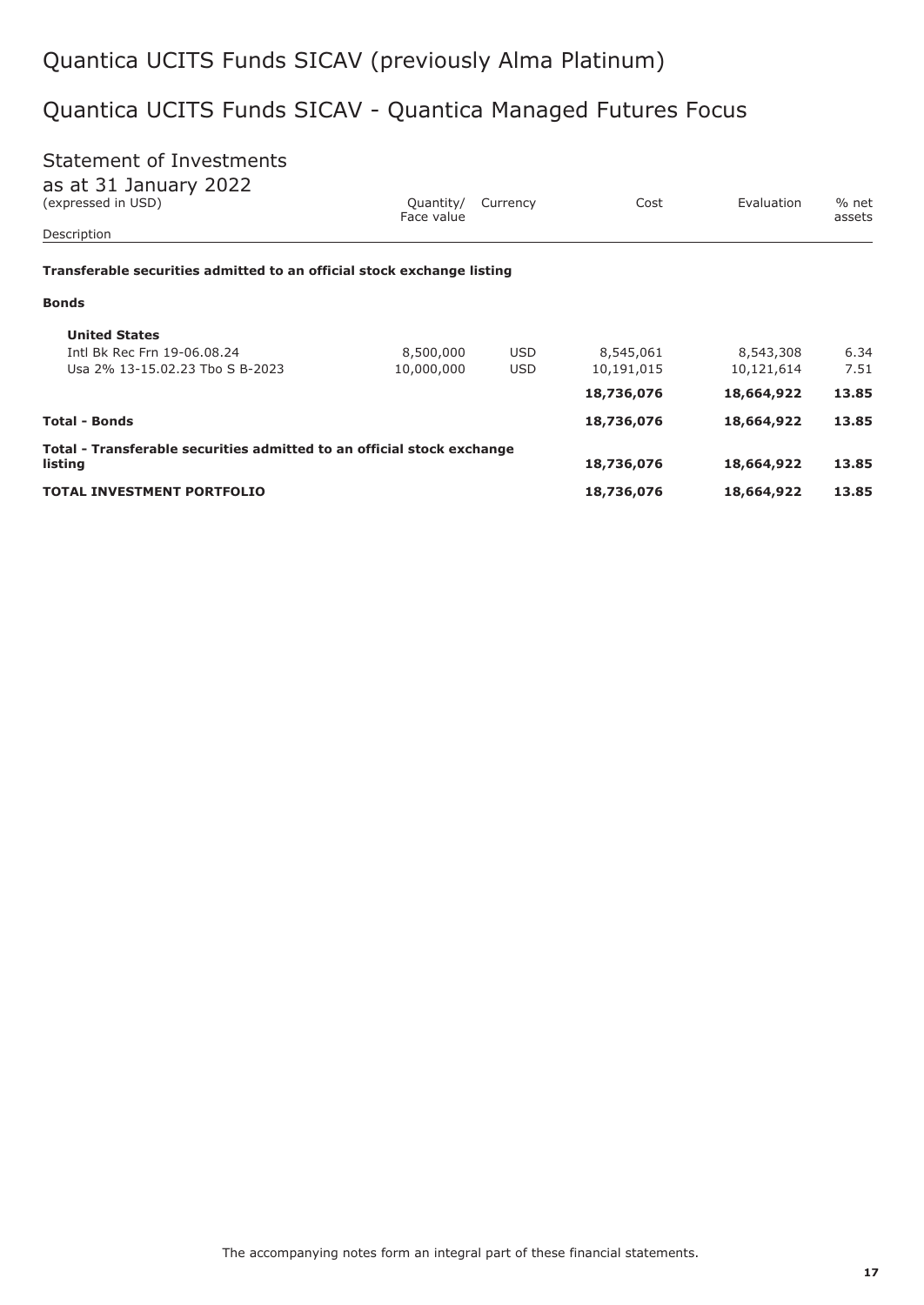## Quantica UCITS Funds SICAV - Quantica Managed Futures

## Statement of Investments

| as at 31 January 2022 |  |
|-----------------------|--|
| (expressed in USD)    |  |

| (expressed in USD)                                                                | Quantity/<br>Face value | Currency   | Cost       | Evaluation | % net<br>assets |
|-----------------------------------------------------------------------------------|-------------------------|------------|------------|------------|-----------------|
| Description                                                                       |                         |            |            |            |                 |
| Transferable securities admitted to an official stock exchange listing            |                         |            |            |            |                 |
| <b>Bonds</b>                                                                      |                         |            |            |            |                 |
| <b>United States</b>                                                              |                         |            |            |            |                 |
| Usa 1.625% 19-15.12.22 /Tbo                                                       | 10,000,000              | <b>USD</b> | 10,132,812 | 10,079,731 | 7.83            |
| Usa 1.75% 19-15.07.22 /Tbo                                                        | 10,000,000              | <b>USD</b> | 10,173,047 | 10,059,602 | 7.82            |
| Usa 1.875% 15-31.08.22 /Tbo                                                       | 10,000,000              | <b>USD</b> | 10,137,500 | 10,077,632 | 7.83            |
| Usa 2% 13-15.02.23 Tbo S B-2023                                                   | 10,000,000              | <b>USD</b> | 10,192,969 | 10,121,614 | 7.87            |
| Usa 2% 15-30.11.22 /Tbo                                                           | 10,000,000              | <b>USD</b> | 10,243,750 | 10,106,274 | 7.85            |
|                                                                                   |                         |            | 50,880,078 | 50,444,853 | 39.20           |
| <b>Total - Bonds</b>                                                              |                         |            | 50,880,078 | 50,444,853 | 39.20           |
| <b>Warrants</b>                                                                   |                         |            |            |            |                 |
| <b>Great Britain</b>                                                              |                         |            |            |            |                 |
| Deutsche Bk 19-06.03.29 / Wrt                                                     | 15                      | <b>USD</b> | 7,298,862  | 9,474,364  | 7.36            |
|                                                                                   |                         |            | 7,298,862  | 9,474,364  | 7.36            |
| <b>Total - Warrants</b>                                                           |                         |            | 7,298,862  | 9,474,364  | 7.36            |
| Total - Transferable securities admitted to an official stock exchange<br>listing |                         |            | 58,178,940 | 59,919,217 | 46.56           |
|                                                                                   |                         |            |            |            |                 |
| Transferable securities dealt in on another regulated market                      |                         |            |            |            |                 |
| <b>Treasury Bills</b>                                                             |                         |            |            |            |                 |
| <b>United States</b>                                                              |                         |            |            |            |                 |
| Usa 0% 21-17.02.22 Tb                                                             | 10,000,000              | <b>USD</b> | 9,998,631  | 9,999,888  | 7.77            |
|                                                                                   |                         |            | 9,998,631  | 9,999,888  | 7.77            |
| <b>Total - Treasury Bills</b>                                                     |                         |            | 9,998,631  | 9,999,888  | 7.77            |
| Total - Transferable securities dealt in on another regulated market              |                         |            | 9,998,631  | 9,999,888  | 7.77            |
| <b>TOTAL INVESTMENT PORTFOLIO</b>                                                 |                         |            | 68,177,571 | 69,919,105 | 54.33           |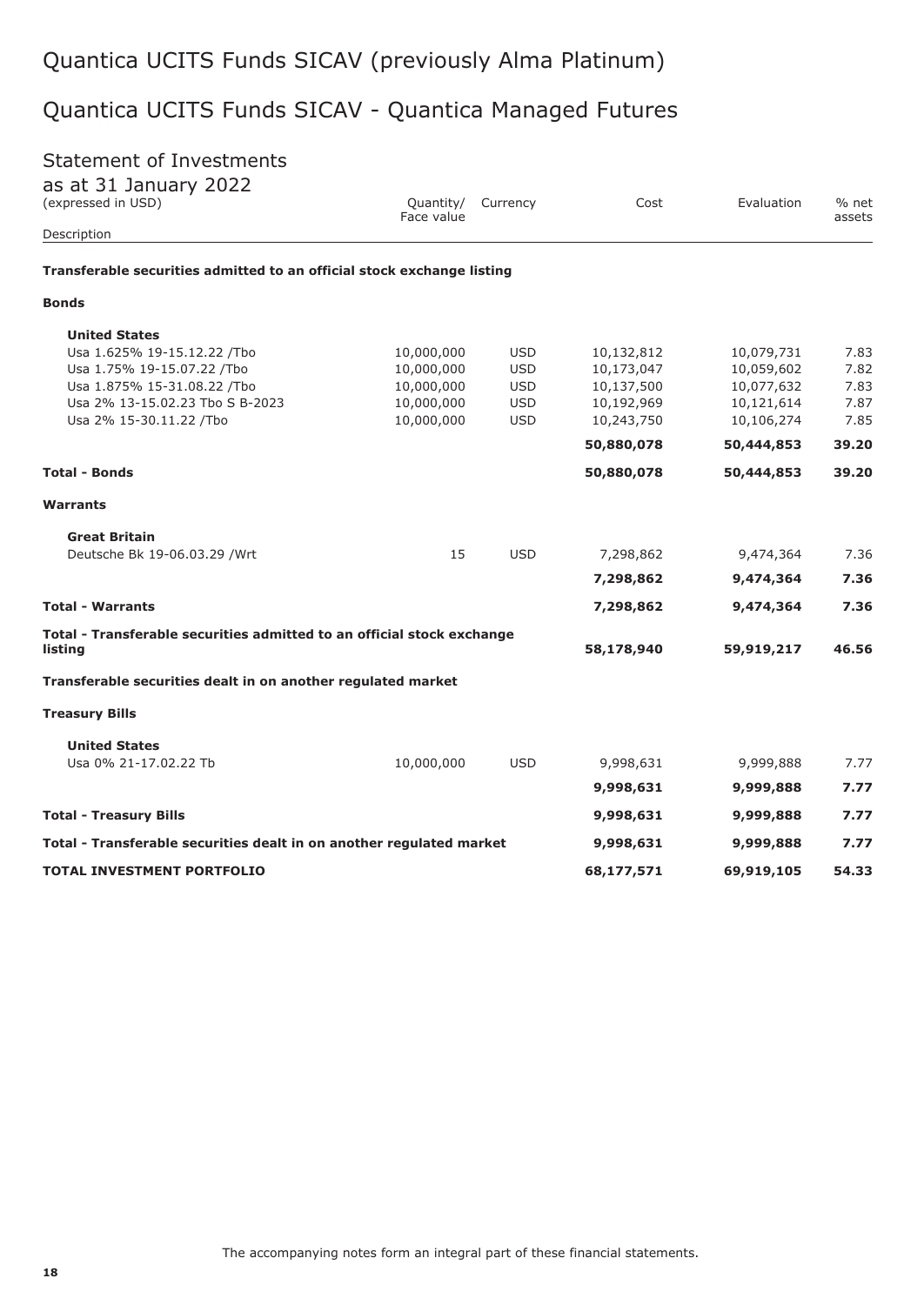Notes to the Financial Statements as at 31 January 2022

### **1. General**

Quantica UCITS Funds SICAV (previously Alma Platinum) (the "Company") is registered in the Grand Duchy of Luxembourg as an undertaking for collective investment pursuant to Part I of the Luxembourg law of 17 December 2010 relating to undertakings for collective investment, as may be amended (the "Law"). The Company qualifies as an undertaking for collective investment in transferable securities ("UCITS") under Article 1(2) of the Directive 2009/65/EC of the European Parliament and of the Council of 13 July 2009 on the coordination of laws, regulations and administrative provisions relating to undertakings for collective investment in transferable securities, as may be amended (the "UCITS Directive") and may therefore be offered for sale in each member state of the European Union ("EU Member State"), subject to registration.

The Company is an investment company that has been incorporated under the laws of the Grand Duchy of Luxembourg as a société d'investissement à capital variable ("SICAV") on 1 December 2004 for an unlimited period.

The Articles of Incorporation have been deposited with the Luxembourg Trade and Companies' Register (*"Registre de Commerce et des Sociétés de Luxembourg*") and have been published in the *Recueil des Sociétés et Associations* of the Grand Duchy of Luxembourg (the "*Mémorial*") on 17 December 2004. The Company is registered with the Luxembourg Trade and Companies' Register under number B-104.413. The Articles of Incorporation have been lastly amended by an extraordinary shareholders' meeting held on 11 January 2020. The minutes of such extraordinary shareholders' meeting were published in the Mémorial on 29 January 2020.

The Company is presently structured as an umbrella fund to provide investors with a variety of Sub-Funds of which the performance may be linked partially or fully to the performance of an underlying asset, such as, for instance, a basket of securities or an index (the "Underlying Asset").

The Shares are divided into Classes "I" and "R". Shares of Class "I" are available only to Institutional Investors whilst Shares of Class "R" are primarily designed for Retail Investors. Shares of Classes "I" and "R" may be further sub-divided into Shares of Classes with different fee structures, currencies or other characteristics (identified by a combination of numbers and letters) and differentiated between Distribution Shares (identified by the letter "D") and Capitalisation Shares (identified by the letter "C"). Shares of Classes may be listed for trading on one or more stock exchanges.

As of 31 January 2022, the Company has 2 active Sub-Funds:

- Quantica UCITS Funds SICAV Quantica Managed Futures Focus
- Quantica UCITS Funds SICAV Quantica Managed Futures

During the year ending 31 January 2022, the following Sub-Fund has been merged out:

- Alma Platinum MidOcean Absolute Return Credit.

### **2. Accounting Policies**

The financial statements of the Company have been prepared according to accounting principles generally accepted in Luxembourg and applicable for investment funds. The significant accounting policies used detail as follows:

a) Valuation of investments

The Net Asset Value ("NAV") of Sub-Funds shall be determined in accordance with the following rules:

- (i) The value of any cash on hand or on deposit, bills and demand notes and accounts receivable, prepaid expenses, cash dividends and interest declared or accrued as aforesaid and not yet received is deemed to be the full amount thereof, unless in any case the same is unlikely to be paid or received in full, in which case the value thereof is determined after making such discount as may be considered appropriate in such case to reflect the true value thereof.
- (ii) Contracts for difference (CFD) and credit default swaps (CDS) are valued at market value established by reference to the underlying financial instrument.
- (iii) The value of all securities which are listed or traded on an official stock exchange or traded on any other Regulated Market are valued on the basis of their last available prices on the Business Day immediately preceding the Valuation Day or on the basis of the last available prices on the main market on which the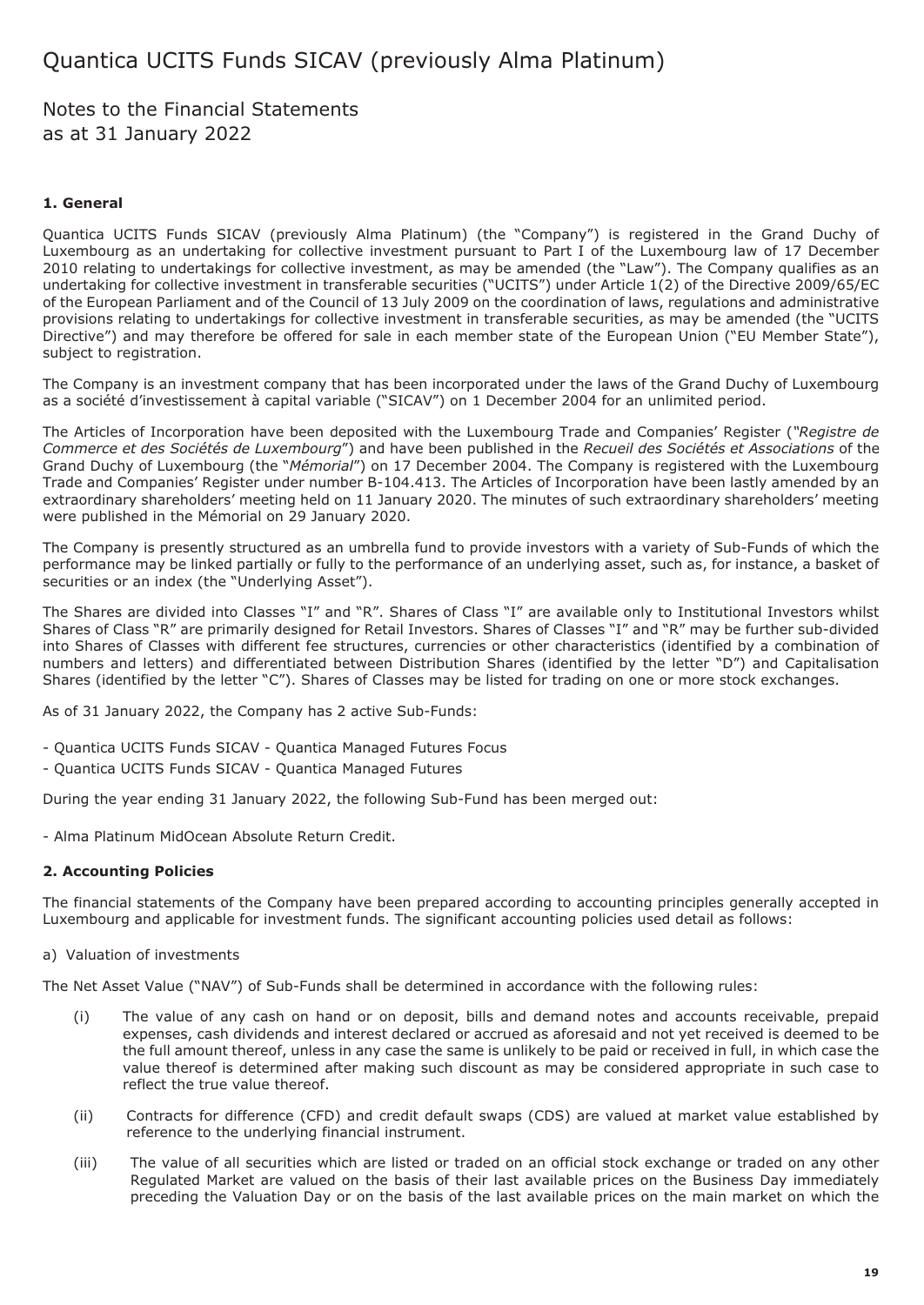## Notes to the Financial Statements (continued) as at 31 January 2022

### **2. Accounting Policies** (continued)

### a) Valuation of investments (continued)

investments of the Sub-Funds are principally traded. The Board of Directors will approve a pricing service which will supply the above prices. If, in the opinion of the Board of Directors, such prices do not truly reflect the fair market value of the relevant securities, the value of such securities will be determined in good faith by the Board of Directors either by reference to any other publicly available source or by reference to such other sources as it deems in its discretion appropriate.

- (iv) Securities not listed or traded on a stock exchange or a Regulated Market are valued on the basis of the probable sales price determined prudently and in good faith by the Board of Directors.
- (v) Securities issued by open-ended investment funds are valued at their last available NAV or in accordance with item (iii) above where such securities are listed.
- (vi) The liquidating value of futures, forward or options contracts that are not traded on exchanges or on other organised markets shall be determined pursuant to the policies established by the Board of Directors, on a basis consistently applied. The liquidating value of futures, forward or options contracts traded on exchanges or on other organised markets shall be based upon the last available settlement prices of these contracts on exchanges and organised markets on which the particular futures, forward or options contracts are traded; provided that if a futures, forward or options contract could not be liquidated on such Business Day with respect to which a NAV is being determined, then the basis for determining the liquidating value of such contract is such value as the Board of Directors may deem fair and reasonable.
- (vii) Liquid assets and money market instruments may be valued at nominal value plus any accrued interest or using an amortised cost method. This amortised cost method may result in periods during which the value deviates from the price the relevant Sub-Fund would receive if it sold the investment. The Management Company may, from time to time, assess this method of valuation and recommend changes, where necessary, to ensure that such assets will be valued at their fair value as determined in good faith pursuant to procedures established by the Board of Directors. If the Board of Directors believes that a deviation from the amortised cost per Share may result in material dilution or other unfair results to Shareholders, the Board of Directors shall take such corrective action, if any, as it deems appropriate, to eliminate or reduce, to the extent reasonably practicable, the dilution or unfair results.
- (viii) The swap transactions will be valued on a consistent basis based on valuations to be received from the Swap Counterparty which may be bid, offer or mid prices as determined in good faith pursuant to procedures established by the Board of Directors. If, in the opinion of the Board of Directors, such values do not reflect the fair market value of the relevant swap transactions, the value of such swap transactions will be determined in good faith by the Board of Directors or by such other method as it deems in its discretion appropriate.
- (ix) All other securities and other permissible assets as well as any of the above-mentioned assets for which the valuation in accordance with the above sub-paragraphs would not be possible or practicable, or would not be representative of their fair value, will be valued at fair value, as determined in good faith pursuant to procedures established by the Board of Directors.
- (x) A Swaption can be defined as the option to enter into an interest rate swap. In exchange for an option premium, the buyer gains the right but not the obligation to enter into a specified swap agreement with the issuer on a specified future date.
- b) Net realised gain / (loss) on sale of investments

The net realised gain or loss on the sale of investments is determined on the basis of the average cost of investments sold.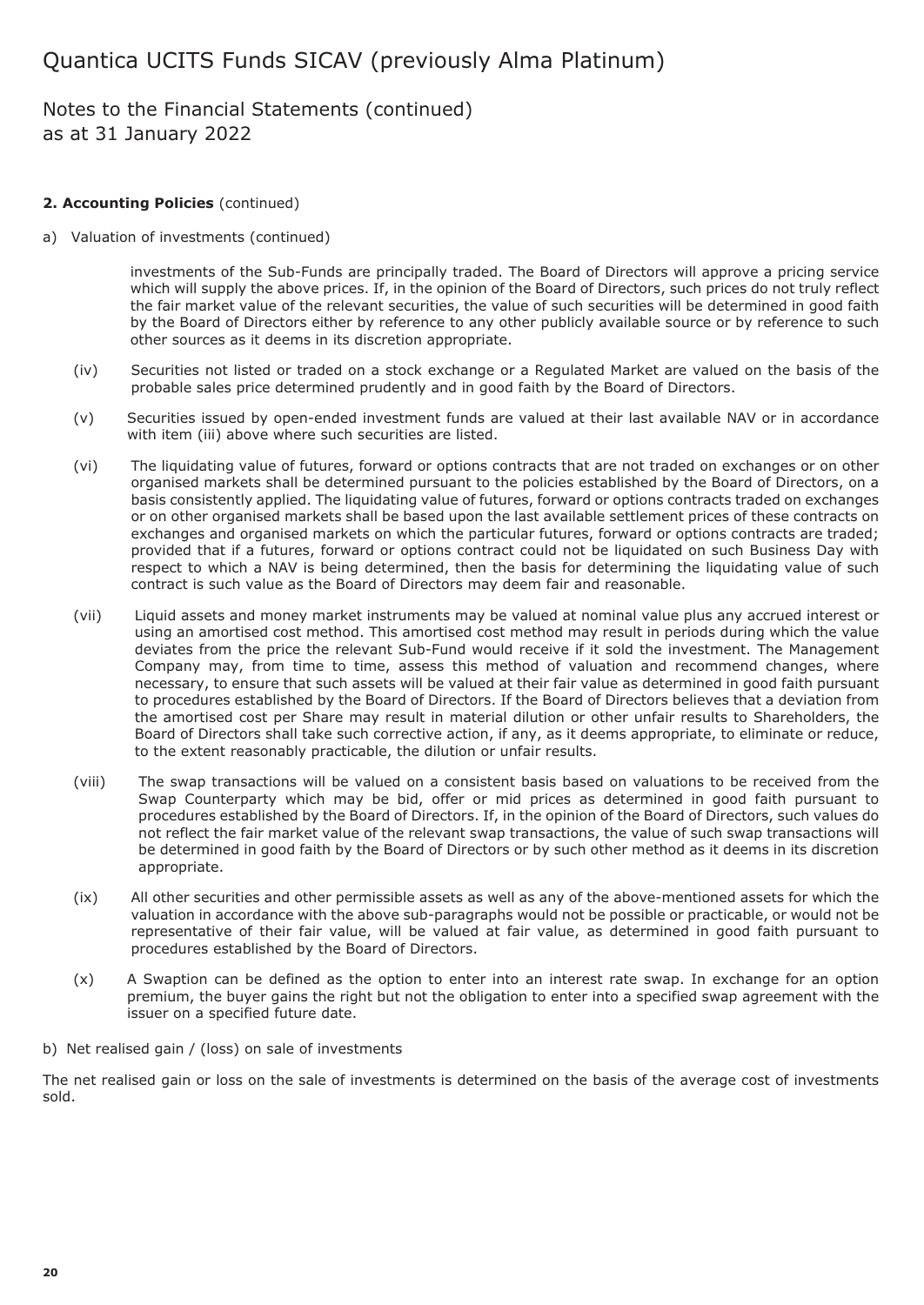## Notes to the Financial Statements (continued) as at 31 January 2022

## **2. Accounting Policies** (continued)

#### c) Conversion of foreign currencies

The accounts of the various Sub-Funds are expressed in the following currencies:

| - Alma Platinum MidOcean Absolute Return Credit (merged out as of 10 January 2022) | USD  |
|------------------------------------------------------------------------------------|------|
| - Quantica UCITS Funds SICAV - Quantica Managed Futures Focus                      | USD. |
| - Quantica UCITS Funds SICAV - Quantica Managed Futures                            | USD. |

The values of assets denominated in currencies which are different to a Sub-Fund's currency are translated into that Sub-Fund's currency at the exchange rates prevailing as at 31 January 2022.

Income and expenses in currencies other than a Sub-Fund's currency are translated into that Sub-Fund's currency at the exchange rates prevailing at the transaction booking date.

### d) Combined financial statements of the Company

The combined statements of the Company are expressed in EUR. The various items of the Statement of Net Assets and the Statement of Operations and Changes in Net Assets at 31 January 2022 of the Company are equal to the sum of the corresponding items in the financial statements of each Sub-Fund translated into EUR at the closing exchange rates.

The exchange rate difference between 31 January 2021 and 31 January 2022 is reported under currency translation in the Statement of Operations and Changes in Net Assets.

The exchange rates used as at 31 January 2022:

| $1$ EUR $=$ | 1.591087 | AUD        | 1 FUR $=$ | 129.167257 | JPY        |
|-------------|----------|------------|-----------|------------|------------|
| $1$ EUR =   | 1.425688 | CAD        | 1 FUR $=$ | 1.706890   | <b>NZD</b> |
| $1$ EUR =   | 1.043707 | <b>CHF</b> | 1 EUR $=$ | 10.463532  | <b>SEK</b> |
| $1$ EUR =   | 0.835538 | GBP        | 1 EUR $=$ | 1.515760   | <b>SGD</b> |
| $1$ EUR $=$ | 8.741082 | HKD        | 1 EUR $=$ | 15.038704  | <b>TRY</b> |
|             |          |            | 1 FUR $=$ | 1.121000   | <b>USD</b> |

### e) Acquisition cost of investments

The costs of investments expressed in currencies which are different to a Sub-Fund's currency are translated into that Sub-Fund's currency at the exchange rate prevailing at the purchase date.

### f) Income

Interest income is accrued pursuant to the terms of the underlying investment. Income is recorded net of respective withholding taxes, if any. Dividends are recognised on ex-date.

### **3. Taxation**

Under current law and practice, the Company is not liable to any Luxembourg income tax.

The Company is, however, liable in Luxembourg to a subscription tax ("Taxe d'Abonnement") of 0.05 per cent per annum in respect of Shares of Class "R" and of 0.01 per cent per annum in respect of Shares of Class "I" in accordance with Article 174 of the Law.

Investments by a Sub-Fund in shares or units of another Luxembourg undertaking for collective investment are excluded from the Net Asset Value of the Sub-Fund serving as basis for the calculation of the *Taxe d'Abonnemen*t payable by that Sub-Fund.

Sub-Funds that comply with the following conditions are also exempt from the *Taxe d'Abonnement*: (i) the Sub-Fund's Shares are reserved for Institutional Investors and, (ii) the exclusive objective is the collective investment in money market instruments or deposits with credit institutions and, (iii) the weighted residual portfolio maturity does not exceed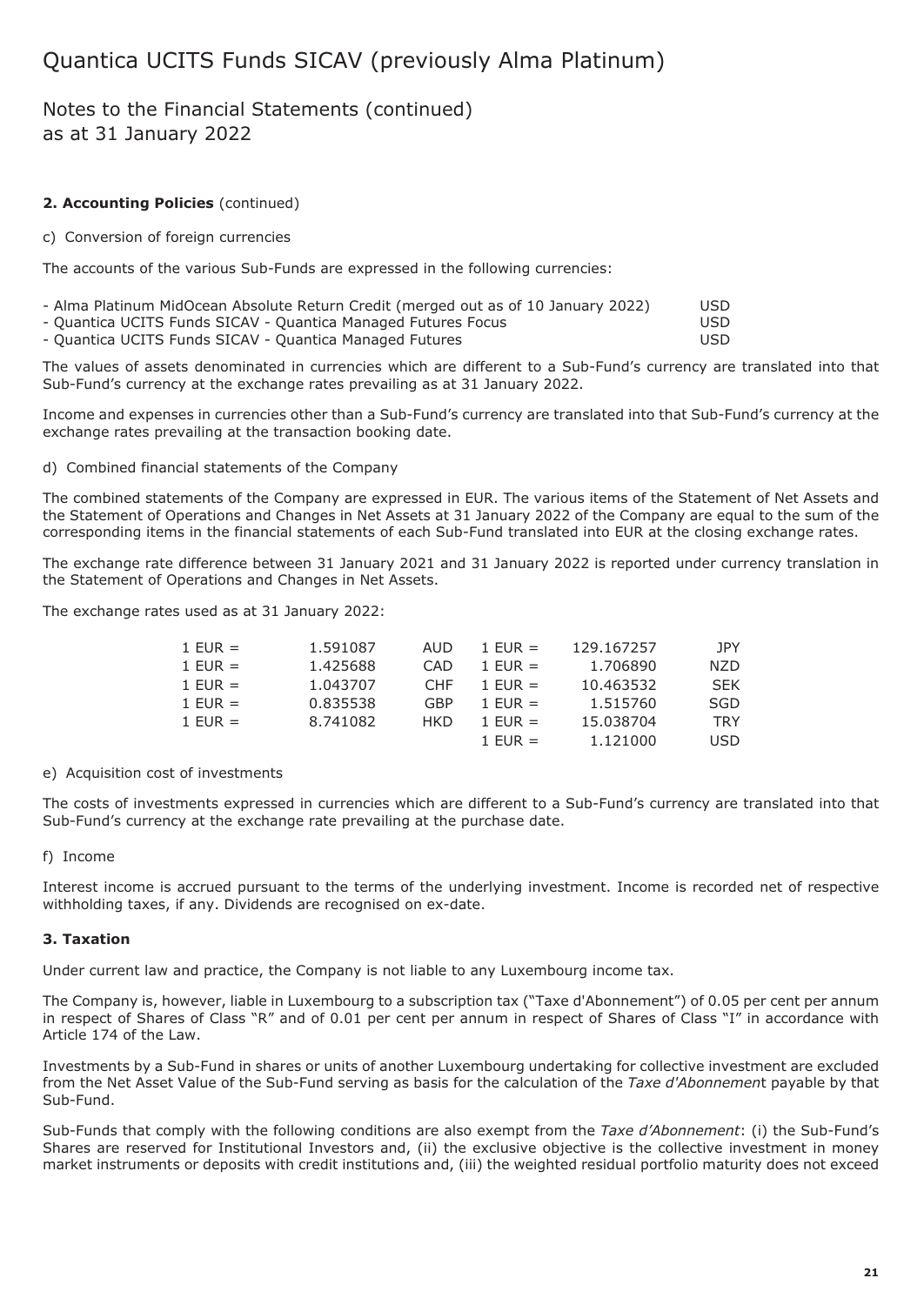## Notes to the Financial Statements (continued) as at 31 January 2022

### **3. Taxation** (continued)

90 days and (iv) the Sub-Fund has obtained the highest possible ranking by a recognised rating agency. In case of several Share Classes within a Sub-Fund, the exemption only applies to the Share Classes whose Shares are reserved for Institutional Investors.

The *Taxe d'Abonnemen*t is payable quarterly on the basis of the Net Asset Value of the Sub-Fund at the end of the relevant calendar quarter. The benefit of the 0.01 per cent *Taxe d'Abonnemen*t is available to Shares of Class "I" on the basis of the Luxembourg legal, regulatory and tax provisions as these are known to the Company at the time of admission of an investor in such Classes of Shares. Such assessment is subject to such changes in the laws and regulations of Luxembourg and to such interpretation on the status of an eligible investor in the Shares of Class "I" by any competent Luxembourg authority as will exist from time to time. Any such reclassification made by an authority as to the status of an investor may submit the entire class to a *Taxe d'Abonnement* at the rate of 0.05 per cent per annum.

No stamp or other tax will be payable in Luxembourg in connection with the issue of Shares by the Company.

Under current law and practice in Luxembourg, no capital gains tax is payable on the realised capital appreciation of the assets of the Company and no tax is payable on the investment income received in respect of the assets. Investment income for dividends and interest received by the Company may however be subject to withholding taxes in the country of origin at varying rates. Such withholding taxes are not recoverable.

Under the Belgian Finance Act of 22 December 2003, a 0.06% yearly tax was applied on all money originating from Belgium included in the Company at 31 December of the prior year. This tax rate has been increased to 0.07% in 2005, to 0.08% in 2007, to 0.0965% in 2013 and decreased to 0.0925% from 2014 onwards.

### **4. Management Company Fee**

In accordance with and subject to the terms of the Management Company Agreement, the annual Management Company Fee is accrued on each calendar day and is calculated on each Valuation Day on the basis of a percentage of (i) the last available Net Asset Value / Gross Asset Value of each Sub-Fund or Class of Shares or (ii) the Initial Issue Price multiplied by the number of outstanding Shares of each Sub-Fund or Class of Shares (as indicated for each Sub-Fund or Class of Shares in the relevant Product Annex). The Management Company Fee is payable monthly. The Management Company is also entitled to receive reimbursements for any reasonable expenses that were made in its capacity as management company of the Company in the context of the execution of the Management Company Agreement and that were not reasonably foreseeable in the ordinary course of business.

The table hereafter reflects the Management Company Fee's annual rate applied to the Sub-Funds of Alma Platinum as at 31 January 2022:

| <b>Sub-Funds</b>                                                      | Sub-Fund<br>currency | <b>ISIN</b>  | Share<br><b>Class</b> | <b>Management</b><br><b>Company Fee</b> |
|-----------------------------------------------------------------------|----------------------|--------------|-----------------------|-----------------------------------------|
|                                                                       |                      |              |                       | p.a.                                    |
| Quantica UCITS Funds SICAV - Quantica Managed Futures<br><b>Focus</b> | <b>USD</b>           | LU1825540146 | $I1C-U$               | up to 1.04%                             |
| Quantica UCITS Funds SICAV - Quantica Managed Futures<br><b>Focus</b> | USD                  | LU1825540062 | $I1C-E$               | up to 1.04%                             |
| Quantica UCITS Funds SICAV - Quantica Managed Futures<br>Focus        | <b>USD</b>           | LU1825540229 | $I1C-C$               | up to 1.04%                             |
| Quantica UCITS Funds SICAV - Quantica Managed Futures<br><b>Focus</b> | <b>USD</b>           | LU1825540575 | $I2C-U$               | up to 0.59%                             |
| Quantica UCITS Funds SICAV - Quantica Managed Futures<br><b>Focus</b> | <b>USD</b>           | LU1825540492 | $_{\rm I3C-C}$        | up to 0.74%                             |
| Quantica UCITS Funds SICAV - Quantica Managed Futures<br><b>Focus</b> | <b>USD</b>           | LU1857216045 | $IAC-C$               | up to 0.84%                             |
| Quantica UCITS Funds SICAV - Quantica Managed Futures<br><b>Focus</b> | <b>USD</b>           | LU1857216391 | $IAC-U$               | up to 0.84%                             |
| Quantica UCITS Funds SICAV - Quantica Managed Futures<br><b>Focus</b> | <b>USD</b>           | LU2379648533 | $IGC-C$               | up to 0.84%                             |
| Quantica UCITS Funds SICAV - Quantica Managed Futures                 | USD.                 | LU1869434909 | $I1C-C$               | up to 1.14%                             |
| Quantica UCITS Funds SICAV - Quantica Managed Futures                 | USD.                 | LU1869435039 | $I1C-E$               | up to 1.14%                             |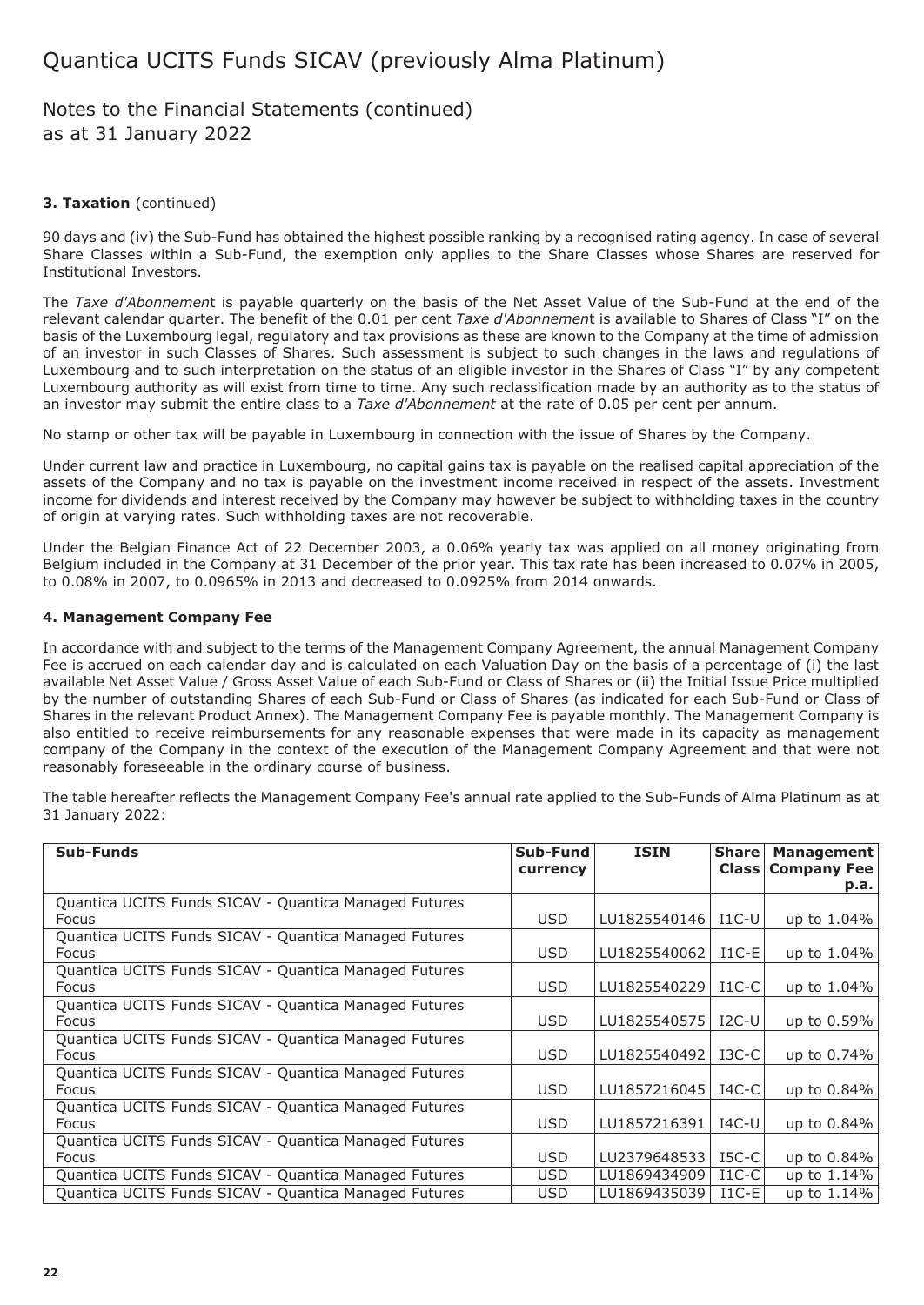## Notes to the Financial Statements (continued) as at 31 January 2022

### **4. Management Company Fee** (continued)

| <b>Sub-Funds</b>                                      | Sub-Fund   | <b>ISIN</b>  | <b>Share</b>       | <b>Management</b>  |
|-------------------------------------------------------|------------|--------------|--------------------|--------------------|
|                                                       | currency   |              | <b>Class</b>       | <b>Company Fee</b> |
|                                                       |            |              |                    | p.a.               |
| Quantica UCITS Funds SICAV - Quantica Managed Futures | <b>USD</b> | LU1869434818 | $I1C-G$            | up to 1.14%        |
| Quantica UCITS Funds SICAV - Quantica Managed Futures | <b>USD</b> | LU1869435112 | $I1C-U$            | up to 1.14%        |
| Quantica UCITS Funds SICAV - Quantica Managed Futures | <b>USD</b> | LU1869435385 | $I2C-E$            | up to 1.14%        |
| Quantica UCITS Funds SICAV - Quantica Managed Futures | <b>USD</b> | LU1869435203 | $I2C-U$            | up to 1.14%        |
| Quantica UCITS Funds SICAV - Quantica Managed Futures | <b>USD</b> | LU1869435898 | $I3C-C$            | up to 0.74%        |
| Quantica UCITS Funds SICAV - Quantica Managed Futures | <b>USD</b> | LU1869435542 | $I3C-E$            | up to 0.74%        |
| Quantica UCITS Funds SICAV - Quantica Managed Futures | USD.       | LU1869435625 | $I3C-G$            | up to 0.74%        |
| Quantica UCITS Funds SICAV - Quantica Managed Futures | USD.       | LU1869435468 | $_{\text{ISC-U}}$  | up to 0.74%        |
| Quantica UCITS Funds SICAV - Quantica Managed Futures | <b>USD</b> | LU1869435971 | $IAC-C$            | up to 0.99%        |
| Quantica UCITS Funds SICAV - Quantica Managed Futures | <b>USD</b> | LU1869436193 | $IAC-E$            | up to 0.99%        |
| Quantica UCITS Funds SICAV - Quantica Managed Futures | <b>USD</b> | LU1869436276 | $IAC-U$            | up to 0.99%        |
| Quantica UCITS Funds SICAV - Quantica Managed Futures | <b>USD</b> | LU1869436359 | $ISC-E$            | up to 0.74%        |
| Quantica UCITS Funds SICAV - Quantica Managed Futures | <b>USD</b> | LU1869436433 | $ISC-U$            | up to 0.74%        |
| Quantica UCITS Funds SICAV - Quantica Managed Futures | USD.       | LU1869434578 | R <sub>1</sub> C-C | up to 1.89%        |
| Quantica UCITS Funds SICAV - Quantica Managed Futures | <b>USD</b> | LU1869434818 | $R1C-E$            | up to 1.89%        |

The Investment Managers are remunerated by the Management Company out of the Management Company Fee.

### **5. Administrative Expenses**

a) Remuneration payable to the Depositary, the Administrative Agent and the Registrar and Transfer Agent.

The Company will pay to the Depositary, the Administrative Agent and the Registrar and Transfer Agent annual fees which will vary up to a maximum of 0.5% of the net asset value at the Company level subject to a minimum fee per Sub-Fund of up to EUR 65,000. These fees are payable on a monthly basis and do not include any transaction related fees, and costs of sub-custodians or similar agents. The Depositary, the Administrative Agent as well as the Registrar and Transfer Agent are also entitled to be reimbursed of reasonable disbursements and out of pocket expenses which are not included in the above mentioned fees.

### b) Other administrative expenses

Other administrative expenses may include but are not limited to, the costs and expenses relating to the establishment of the Company; organisation and registration costs; licence fees payable to licence holders of an index; expenses for legal and auditing services and in respect of any tax reporting; cost of any proposed listings; maintaining such listings; printing Share certificates; all reasonable out-of-pocket expenses of the Board of Directors and any remuneration to be paid to any Director (as may be applicable); foreign registration fees and fees relating to the maintenance of such registrations including translation costs and local legal costs and other expenses due to supervisory authorities in various jurisdictions and local representatives' remunerations in foreign jurisdictions; insurance; interest; costs of publication of the Net Asset Value and such other information which is required to be published in the different jurisdictions; compiling and printing of prospectuses, key investor information documents and shareholder reports; preparation, maintenance, translation and updating of investors fact-sheets of Sub-Funds and monitoring the performance of the Sub-Funds including the costs of any software associated with such monitoring; and, maintaining the website in respect of the Company and the Sub-Funds which provides investors with information on the Company and the Sub-Funds including, but not limited to, provision of Net Asset Values, secondary market prices and updated prospectuses.

### **6. Performance Fee**

Performance Fees exist for 3 Sub-Funds:

1) Alma Platinum MidOcean Absolute Return Credit\*

If the Gross Asset Value per Share for a Share Class is above the relevant High Water Mark, an amount per Share is calculated on each Valuation Day, equal to: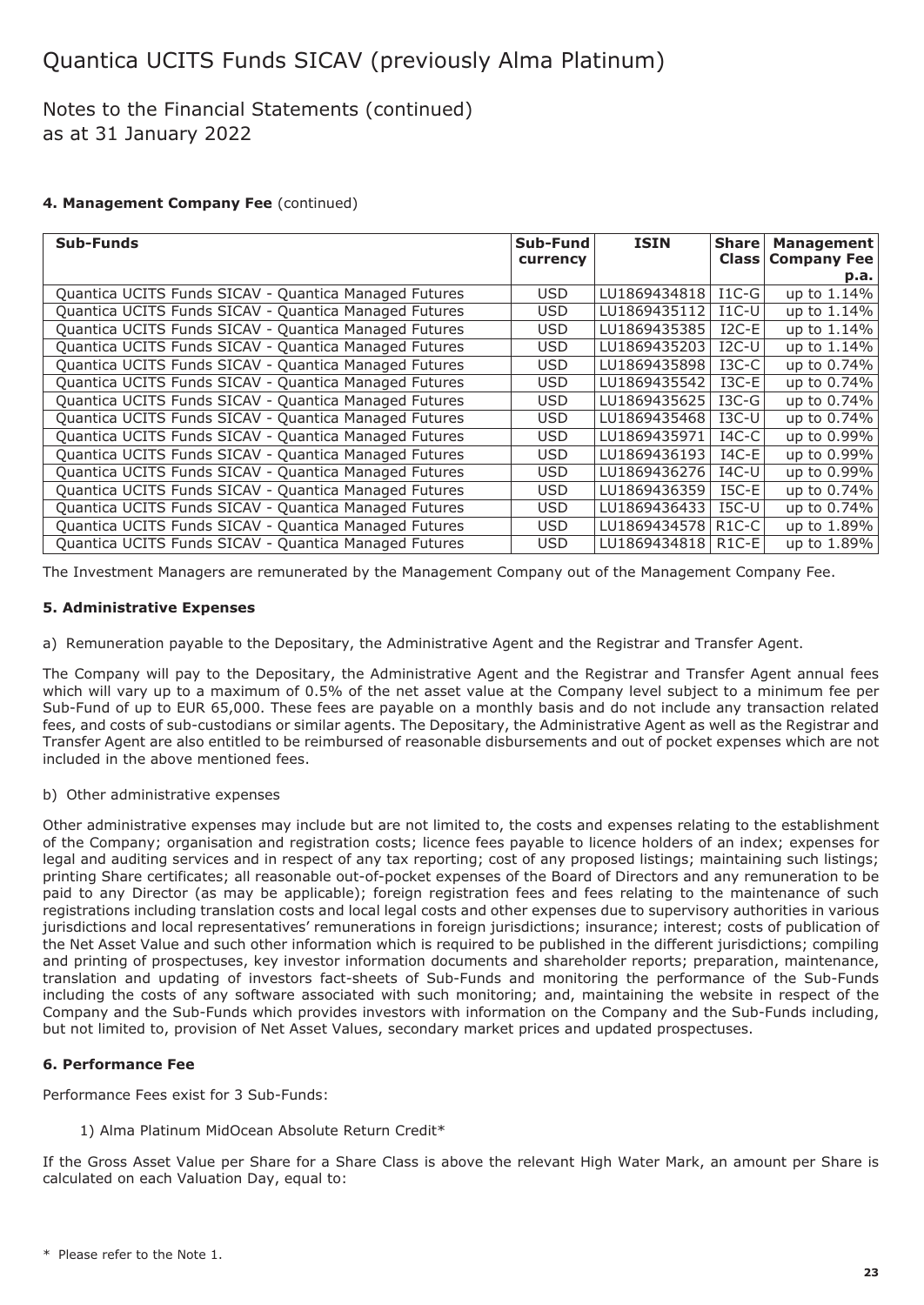Notes to the Financial Statements (continued) as at 31 January 2022

### **6. Performance Fee** (continued)

1) Alma Platinum MidOcean Absolute Return Credit\* (continued)

(i) for all Share Classes other than I2C, I3, I5, R5 and R6 Share Classes, 20% of the Daily Percentage Return;

- (ii) for I2C Share Classes, 15% of the Daily Percentage Return;
- (iii) for I3 Share Classes, up to 15% of the Daily Percentage Return; and
- (iv) for I5, R5 and R6 Share Classes, 17% of the Daily Percentage Return.

Each Performance Fee Amount (positive or negative) will contribute to the accrued performance fee of that Share Class and will be reflected in the Net Asset Value.

"Daily Percentage Return" means the percentage return between the Gross Asset Value per Share and the larger of a) the prior day Net Asset Value per share and b) the High Water Mark.

"Gross Asset Value" means on any Valuation Day, the Net Asset Value of the relevant Share Class calculated on such Valuation Day without taking into account any deduction for the day's Performance Fee Amount.

"Gross Asset Value per Share" means on any Valuation Day, the Gross Asset Value attributable to all the Shares issued in a respective Share Class, divided by the number of Shares issued by the relevant Share Class.

"High Water Mark" means (i) on any Valuation Day up to, and including, the first Performance Fee Period End Date, the Initial Issue Price and (ii) on any Valuation Day thereafter, the greater of (a) the Net Asset Value per Share as at the first immediately preceding Performance Fee Period End Date in respect of which a Performance Fee was payable and (b) the Initial Issue Price.

"Performance Fee Period End Dates" means the last Valuation Day of December in each year.

"Performance Fee Period" means the period from, but excluding a Performance Fee Period End Date to, and including, the next succeeding Performance Fee Period End Date, provided that the first Performance Fee Period will commence on the Launch Date and end on the first Performance Fee Period End Date.

"Performance Fee Payment Dates" means the aggregate of the Performance Fee Amounts (if any) accrued during the Performance Fee Period and will be payable out of the assets of the Sub-Fund on an annual basis, within 14 Business Days following each Performance Fee Period End Date.

If a Share is redeemed during a Performance Fee Period and prior to a Performance Fee Period End Date, the Performance Fee Amount calculated in respect of such Share as at the Valuation Day as of which such Share is redeemed shall be crystallised and become payable to the Investment Manager on the next following Performance Fee Payment Date following such redemption.

During the year, performance fees have been recorded of USD 1,227,239 for Alma Platinum MidOcean Absolute Return Credit.

#### 2) Quantica UCITS Funds SICAV - Quantica Managed Futures Focus

If the Gross Asset Value per Share for a Share Class is above the relevant High Water Mark, an amount per Share, calculated on each Valuation Day, equal to:

(i) for all Share Classes other than I2C, I3C and I4C Share Classes, 20% of the Daily Percentage Return; and (ii) for I2C, I3C and I4C Share Classes, 15% of the Daily Percentage Return.

Each Performance Fee Amount, positive or negative, will contribute to the accrued performance fee of that Share Class and will be reflected in the Net Asset Value.

"Daily Percentage Return" means the percentage return between the Gross Asset Value per Share and the larger of a) the prior day Net Asset Value per share and b) the High Water Mark.

"Gross Asset Value" means, on any Valuation Day, the Net Asset Value of the relevant Share Class calculated on such Valuation Day without taking into account any deduction for the day's Performance Fee Amount.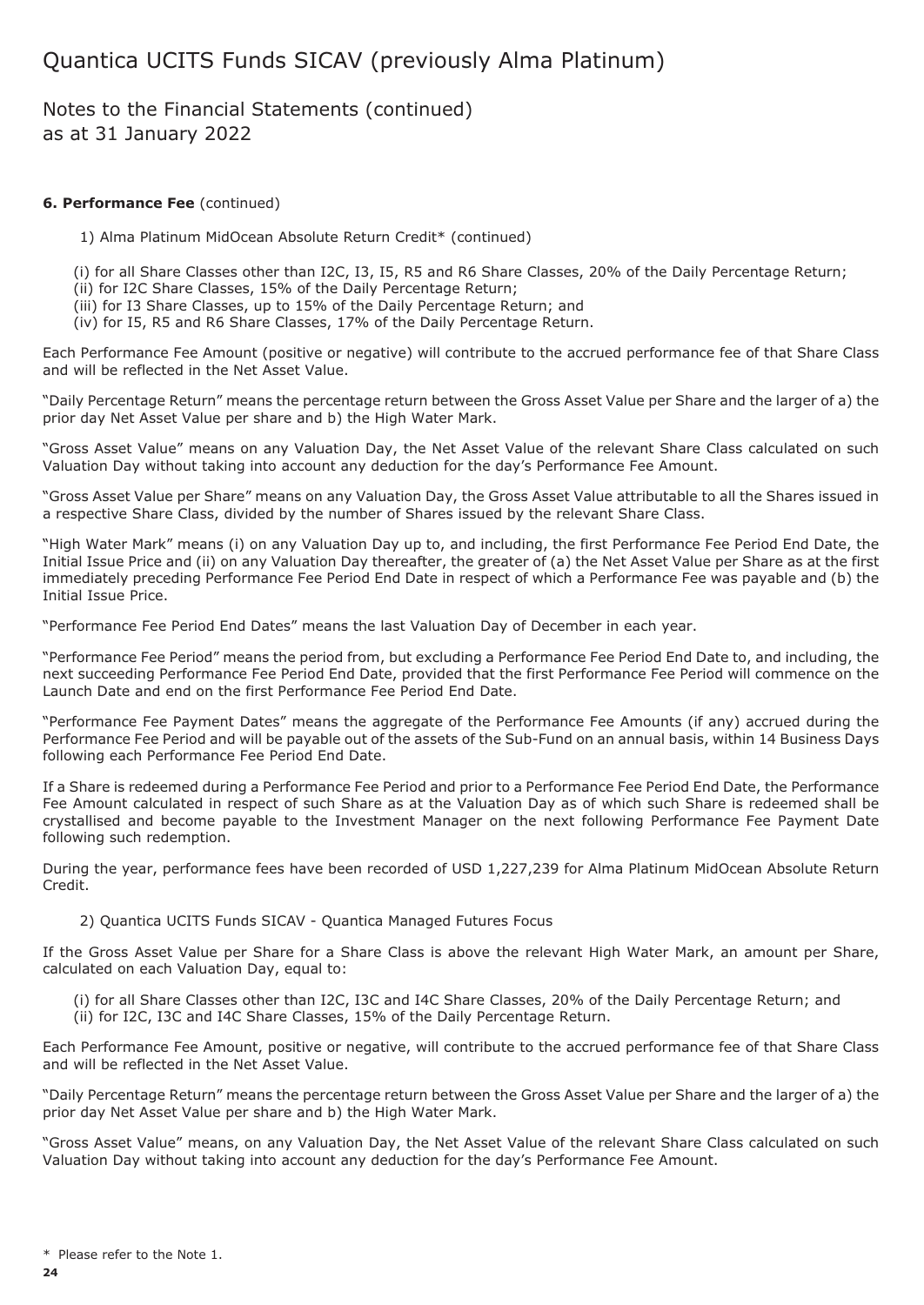## Notes to the Financial Statements (continued) as at 31 January 2022

### **6. Performance Fee** (continued)

2) Quantica UCITS Funds SICAV - Quantica Managed Futures Focus (continued)

"Gross Asset Value per Share" means, on any Valuation Day, the Gross Asset Value attributable to all the Shares issued in a respective Share Class, divided by the number of Shares issued by the relevant Share Class.

"High Water Mark" means (i) on any Valuation Day up to, and including, the first Performance Fee Period End Date, the Initial Issue Price and (ii) on any Valuation Day thereafter, the greater of (a) the Net Asset Value per Share as at the first immediately preceding Performance Fee Period End Date in respect of which a Performance Fee was payable and (b) the Initial Issue Price.

"Performance Fee Period End Dates" means the last Valuation Day of December in each year.

"Performance Fee Period" means the period from, but excluding a Performance Fee Period End Date to, and including, the next succeeding Performance Fee Period End Date, provided that the first Performance Fee Period will commence on the Launch Date and end on the first Performance Fee Period End Date.

"Performance Fee Payment Dates" means the Performance Fee Amount (if any) is payable out of the assets of the Sub-Fund on an annual basis, within 14 Business Days following each Performance Fee Period End Date.

During the year, performance fees have been recorded of USD 59,146 for Alma Platinum Quantica Managed Futures Focus.

In application of the ESMA Guidelines on performance fees (ESMA34-39-992) and Circular CSSF 20/764, the information below displays the actual amount of performance fees charged by each relevant Share Class and the percentage of these fees based on the Share Class Net Asset Value ("NAV"). Therefore, only the Share Classes subject to performance fees which were launched after 06.01.21 are shown below:

|               | Amount (in base) % of share class |          |
|---------------|-----------------------------------|----------|
| $IC-E$ (EUR)  | $\overline{\phantom{0}}$          | $0.00\%$ |
| $I5C-C$ (CHF) | -                                 | $0.00\%$ |

3) Quantica UCITS Funds SICAV - Quantica Managed Futures

If the Gross Asset Value per Share for a Share Class is above the relevant High Water Mark, an amount per Share, calculated on each Valuation Day, equal to:

(i) for all Share Classes other than I3C, I4C and I5C Share Classes, 20% of the Daily Percentage Return; and

(ii) for I3C and I5C Share Classes, 10% of the Daily Percentage Return.

(iii) for I4C Share Classes, 15% of the Daily Percentage Return.

Each Performance Fee Amount, positive or negative, will contribute to the accrued performance fee of that Share Class and will be reflected in the Net Asset Value.

"Daily Percentage Return" means the percentage return between the Gross Asset Value per Share and the larger of a) the prior day Net Asset Value per share and b) the High Water Mark.

"Gross Asset Value" means, on any Valuation Day, the Net Asset Value of the relevant Share Class calculated on such Valuation Day without taking into account any deduction for the day's Performance Fee Amount.

"Gross Asset Value per Share" means, on any Valuation Day, the Gross Asset Value attributable to all the Shares issued in a respective Share Class, divided by the number of Shares issued by the relevant Share Class.

"High Water Mark" means (i) on any Valuation Day up to, and including, the first Performance Fee Period End Date, the Initial Issue Price and (ii) on any Valuation Day thereafter, the greater of (a) the Net Asset Value per Share as at the first immediately preceding Performance Fee Period End Date in respect of which a Performance Fee was payable and (b) the Initial Issue Price.

"Performance Fee Period End Dates" means the last Valuation Day of December in each year.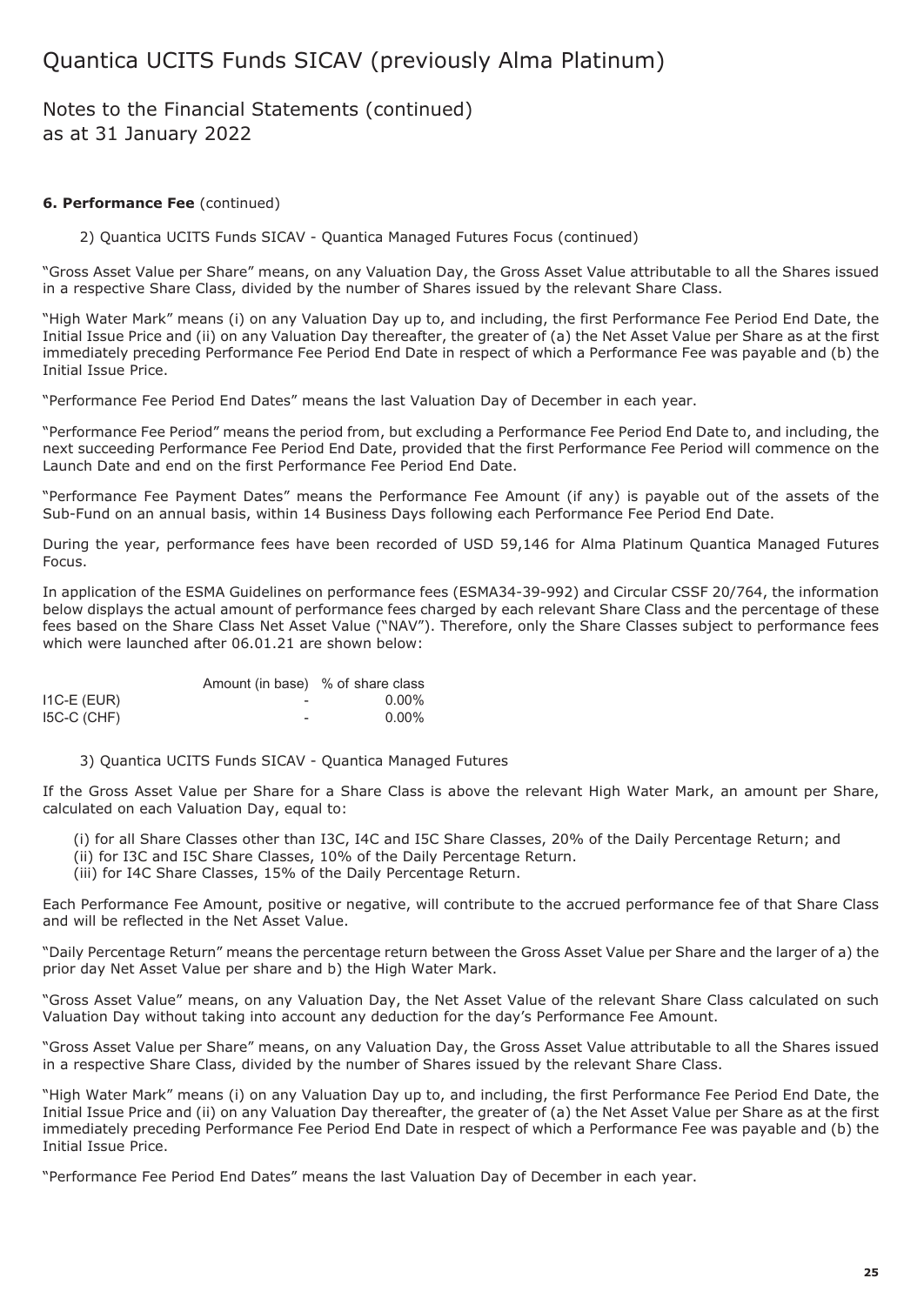## Notes to the Financial Statements (continued) as at 31 January 2022

#### **6. Performance Fee** (continued)

3) Quantica UCITS Funds SICAV - Quantica Managed Futures (continued)

"Performance Fee Period" means the period from, but excluding a Performance Fee Period End Date to, and including, the next succeeding Performance Fee Period End Date, provided that the first Performance Fee Period will commence on the Launch Date and end on the first Performance Fee Period End Date.

"Performance Fee Payment Dates" means the Performance Fee Amount (if any) is payable out of the assets of the Sub-Fund on an annual basis, within 14 Business Days following each Performance Fee Period End Date.

During the year, performance fees have been recorded of USD 131,404 for Alma Platinum Quantica Managed Futures.

### **7. Forward Foreign Exchange Contracts**

At 31 January 2022, the Sub-Fund Quantica UCITS Funds SICAV - Quantica Managed Futures Focus had the following forward foreign exchange contracts outstanding:

| Purchase   | <b>Share Class</b> |            | Sale       |            | Maturity date | Unrealised gain /<br>(loss) USD |
|------------|--------------------|------------|------------|------------|---------------|---------------------------------|
| <b>USD</b> |                    | 23,607     | <b>CHF</b> | 21,752     | 01/02/2022    | 244                             |
| <b>USD</b> |                    | 122,330    | <b>CHF</b> | 113,980    | 02/02/2022    | (94)                            |
| <b>USD</b> |                    | 13,677     | <b>CHF</b> | 12,726     | 03/02/2022    | 8                               |
| <b>EUR</b> | $I1C-E$ (EUR)      | 6,333,925  | <b>USD</b> | 7,149,952  | 28/02/2022    | (45, 910)                       |
| <b>USD</b> | $I1C-E$ (EUR)      | 137,461    | <b>EUR</b> | 121,776    | 28/02/2022    | 878                             |
| <b>CHF</b> | $I1C-C$ (CHF)      | 24,647     | <b>USD</b> | 26,779     | 28/02/2022    | (289)                           |
| <b>CHF</b> | I3C-C (CHF)        | 15,549,405 | <b>USD</b> | 16,894,659 | 28/02/2022    | (182,470)                       |
| <b>CHF</b> | $I4C-C$ (CHF)      | 143,020    | <b>USD</b> | 155,393    | 28/02/2022    | (1,678)                         |
| <b>CHF</b> | I5C-C (CHF)        | 53,962,346 | <b>USD</b> | 58,630,890 | 28/02/2022    | (633,239)                       |
|            |                    |            |            |            |               | (862,550)                       |

The forward foreign exchange contracts were conducted with the counterparty RBC Investor Services Bank S.A.

At 31 January 2022, the Sub-Fund Quantica UCITS Funds SICAV - Quantica Managed Futures had the following forward foreign exchange contracts outstanding:

| Purchase   | <b>Share Class</b>       |            | Sale       |            | Maturity date | Unrealised gain /<br>(loss) USD |
|------------|--------------------------|------------|------------|------------|---------------|---------------------------------|
| <b>EUR</b> |                          | 245,506    | <b>USD</b> | 277,107    | 01/02/2022    | (1,889)                         |
| <b>USD</b> |                          | 13,704     | <b>EUR</b> | 12,294     | 02/02/2022    | (79)                            |
| <b>EUR</b> |                          | 166,294    | <b>USD</b> | 185,727    | 03/02/2022    | 697                             |
| <b>CHF</b> | R <sub>1</sub> C-C (CHF) | 200,324    | <b>USD</b> | 217,656    | 28/02/2022    | (2, 351)                        |
| <b>EUR</b> | R1C-E (EUR)              | 177,314    | <b>USD</b> | 200,154    | 28/02/2022    | (1,282)                         |
| <b>USD</b> | R1C-E (EUR)              | 5,651      | <b>EUR</b> | 5,006      | 28/02/2022    | 36                              |
| GBP        | $I1C-G(GBP)$             | 1,367,725  | <b>USD</b> | 1,847,638  | 28/02/2022    | (12, 954)                       |
| <b>CHF</b> | $I1C-C$ (CHF)            | 5,657,539  | <b>USD</b> | 6,145,251  | 28/02/2022    | (64, 640)                       |
| <b>USD</b> | $I1C-C$ (CHF)            | 132,198    | <b>CHF</b> | 121,697    | 28/02/2022    | 1,400                           |
| <b>EUR</b> | $I1C-E$ (EUR)            | 12,230,005 | <b>USD</b> | 13,807,798 | 28/02/2022    | (90, 795)                       |
| <b>EUR</b> | $I2C-E$ (EUR)            | 37,551,706 | <b>USD</b> | 42,396,252 | 28/02/2022    | (278, 784)                      |
| <b>EUR</b> | $ISC-E$ (EUR)            | 4,323,056  | <b>USD</b> | 4,880,367  | 28/02/2022    | (31, 688)                       |
| <b>USD</b> | $ISC-E$ ( $EUR$ )        | 136,498    | <b>EUR</b> | 122,184    | 28/02/2022    | (542)                           |
| GBP        | I3C-G (GBP)              | 128,942    | <b>USD</b> | 174,186    | 28/02/2022    | (1,221)                         |
| <b>CHF</b> | I3C-C (CHF)              | 6,259,064  | <b>USD</b> | 6,800,566  | 28/02/2022    | (73, 449)                       |
| <b>CHF</b> | $I4C-C$ (CHF)            | 1,287,711  | <b>USD</b> | 1,399,117  | 28/02/2022    | (15, 111)                       |
| <b>EUR</b> | $I4C-E$ (EUR)            | 2,532,612  | <b>USD</b> | 2,858,843  | 28/02/2022    | (18, 301)                       |
| <b>USD</b> | $I4C-E$ (EUR)            | 63,577     | <b>EUR</b> | 56,323     | 28/02/2022    | 406                             |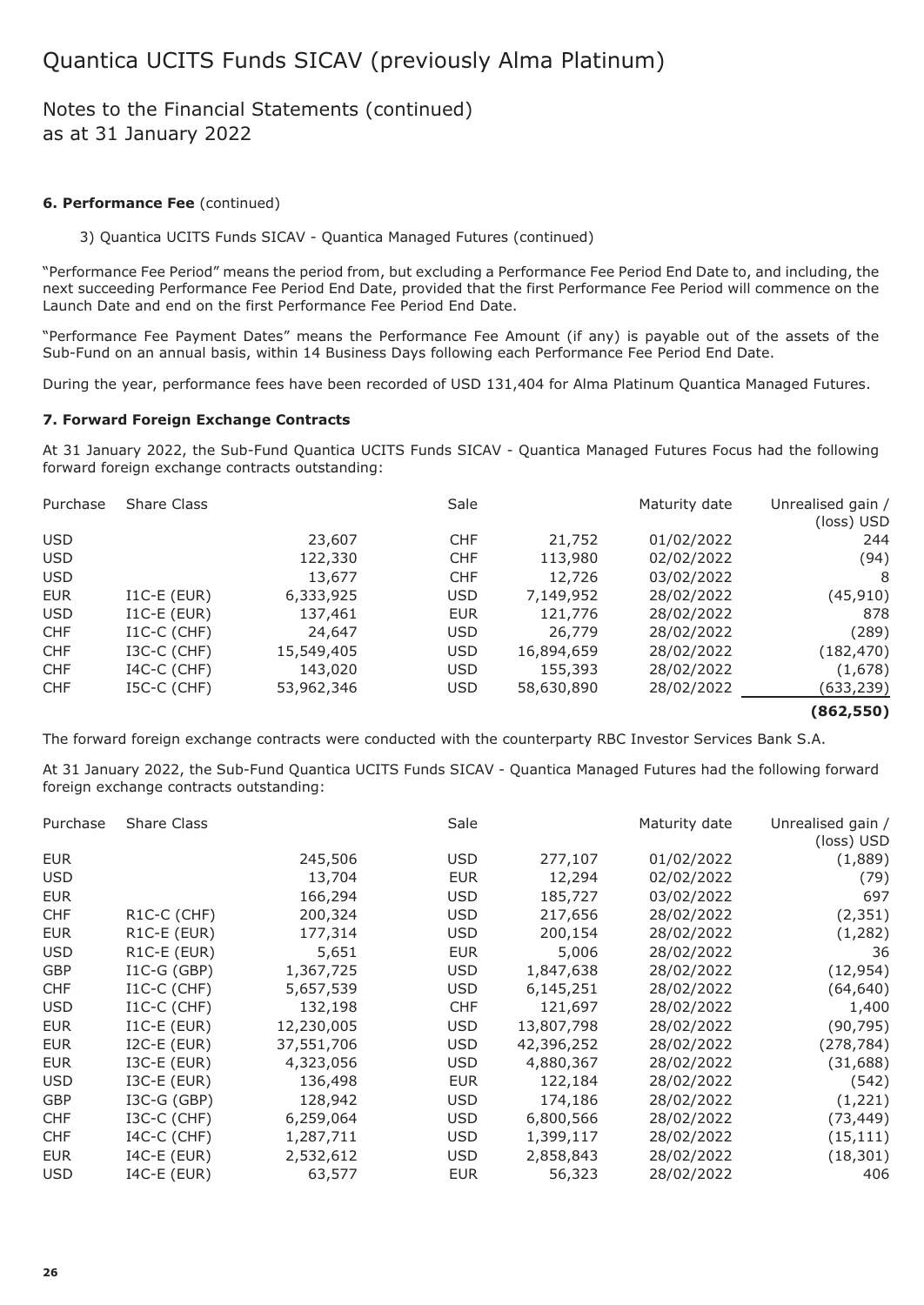## Notes to the Financial Statements (continued) as at 31 January 2022

## **7. Forward Foreign Exchange Contracts** (continued)

| Purchase   | <b>Share Class</b> |           | Sale       |           | Maturity date | Unrealised gain /<br>(loss) USD |
|------------|--------------------|-----------|------------|-----------|---------------|---------------------------------|
| EUR        | $ISC-E$ (EUR)      | 4,263,916 | <b>USD</b> | 4,813,159 | 28/02/2022    | (30,811)                        |
| <b>USD</b> | $ISC-E$ (EUR)      | 103,014   | <b>EUR</b> | 91,260    | 28/02/2022    | 658                             |
|            |                    |           |            |           |               | (620, 700)                      |

The forward foreign exchange contracts were conducted with the counterparty RBC Investor Services Bank S.A.

### **8. Futures**

At 31 January 2022, the Sub-Fund Quantica UCITS Funds SICAV - Quantica Managed Futures Focus had the following futures contracts outstanding:

| Description                                  | contracts |            | Number of Currency Commitment in<br>Future currency |            | Maturity date Unrealised gain /<br>(loss) USD |
|----------------------------------------------|-----------|------------|-----------------------------------------------------|------------|-----------------------------------------------|
| AEX 18/02/2022                               | (3)       | <b>EUR</b> | (452, 406)                                          | 18/02/2022 | (7,684)                                       |
| CAC 40 18/02/2022                            | 38        | <b>EUR</b> | 2,658,670                                           | 18/02/2022 | (55, 661)                                     |
| SWED OPTI OMX STOCKHOLM 30 IDX<br>18/02/2022 | 33        | <b>SEK</b> | 7,563,600                                           | 18/02/2022 | (9, 546)                                      |
| FTSE TW RCA 24/02/2022                       | 51        | <b>USD</b> | 3,119,670                                           | 24/02/2022 | (141, 293)                                    |
| NSE S&P CNX NIFTY INDEX 24/02/2022           | 21        | <b>USD</b> | 728,637                                             | 24/02/2022 | 6,134                                         |
| HONG KONG HANG SENG INDICES<br>25/02/2022    | (51)      | <b>HKD</b> | (60, 848, 100)                                      | 25/02/2022 | 160,282                                       |
| HSCEI - HKD CHINA ENT 25/02/2022             | (144)     | <b>HKD</b> | (60, 228, 000)                                      | 25/02/2022 | 162,884                                       |
| XIN9I FTSE CHINA A50 INDEX 25/02/2022        | (140)     | <b>USD</b> | (2,065,140)                                         | 25/02/2022 | 87,637                                        |
| SIMSCI MSCI SINGAPORE FREE 28/02/2022        | (166)     | SGD        | (5,520,330)                                         | 28/02/2022 | (15, 256)                                     |
| 10Y BTP ITALIAN BOND 08/03/2022              | (40)      | <b>EUR</b> | (5,835,200)                                         | 08/03/2022 | (17, 559)                                     |
| EURO BUND 08/03/2022                         | (12)      | <b>EUR</b> | (2,029,320)                                         | 08/03/2022 | 7,937                                         |
| EURO OAT FUTURES 08/03/2022                  | 5         | <b>EUR</b> | 805,050                                             | 08/03/2022 | (30, 974)                                     |
| EURO SCHATZ 08/03/2022                       | 97        | <b>EUR</b> | 10,851,875                                          | 08/03/2022 | (22, 762)                                     |
| EURO-BUXL-FUTURES 08/03/2022                 | 3         | <b>EUR</b> | 609,900                                             | 08/03/2022 | (45, 131)                                     |
| SHORT EURO BTP IT 08/03/2022                 | 121       | <b>EUR</b> | 13,676,630                                          | 08/03/2022 | (5,687)                                       |
| NIKKEI 225 INDICES D 11/03/2022              | (52)      | <b>USD</b> | (7, 105, 800)                                       | 11/03/2022 | 116,399                                       |
| NIKKEI 225 INDICES D 11/03/2022              | (10)      | JPY        | (270, 500, 000)                                     | 11/03/2022 | 63,733                                        |
| TOPIX INDEX (TOKYO) 11/03/2022               | (5)       | JPY        | (94, 925, 000)                                      | 11/03/2022 | (14, 971)                                     |
| AUD/USD SPOT CROSS 14/03/2022                | (25)      | <b>USD</b> | (1,768,625)                                         | 14/03/2022 | 21,879                                        |
| EUR/USD SPOT - CROSS RATES 14/03/2022        | (209)     | <b>USD</b> | (29, 399, 769)                                      | 14/03/2022 | 249,357                                       |
| GBP/USD SPOT CROSS 14/03/2022                | (21)      | <b>USD</b> | (1,765,969)                                         | 14/03/2022 | (29, 730)                                     |
| JAPANESE GOV. BDS FUTURE 10Y<br>14/03/2022   | 5         | JPY        | 753,600,000                                         | 14/03/2022 | (59, 571)                                     |
| JPY/USD SPOT CROSS 14/03/2022                | (263)     | <b>USD</b> | (28, 597, 963)                                      | 14/03/2022 | (59, 591)                                     |
| MXN/USD SPOT/CROSS 14/03/2022                | 324       | <b>USD</b> | 7,805,160                                           | 14/03/2022 | (58, 490)                                     |
| SPOT / CROSS CHF / USD 14/03/2022            | 24        | <b>USD</b> | 3,245,700                                           | 14/03/2022 | (12,900)                                      |
| 10 YEAR TREAS.BOND AUSTRAL.6%<br>15/03/2022  | (37)      | <b>AUD</b> | (5,069,601)                                         | 15/03/2022 | 56,656                                        |
| 3 YEAR TREASURY BOND AUSTRALIA<br>15/03/2022 | (214)     | <b>AUD</b> | (24, 305, 865)                                      | 15/03/2022 | 64,554                                        |
| CURRENCY FUTURE / CAD 15/03/2022             | 59        | <b>USD</b> | 4,645,955                                           | 15/03/2022 | (80, 978)                                     |
| S&P / ASX 200 INDEX 17/03/2022               | 13        | <b>AUD</b> | 2,232,100                                           | 17/03/2022 | (131, 205)                                    |
| S&P INDICES S&P/TSX 60 INDEX<br>17/03/2022   | 60        | CAD        | 15,322,800                                          | 17/03/2022 | 84,592                                        |
| DAX-INDEX 18/03/2022                         | (2)       | <b>EUR</b> | (770, 200)                                          | 18/03/2022 | (8, 758)                                      |
| DJ CBOT MINI SIZED DJ IND AV 18/03/2022      | (60)      | <b>USD</b> | (10, 499, 100)                                      | 18/03/2022 | (305, 852)                                    |
| EURO STOXX 50 PR 18/03/2022                  | 20        | <b>EUR</b> | 828,600                                             | 18/03/2022 | (5, 101)                                      |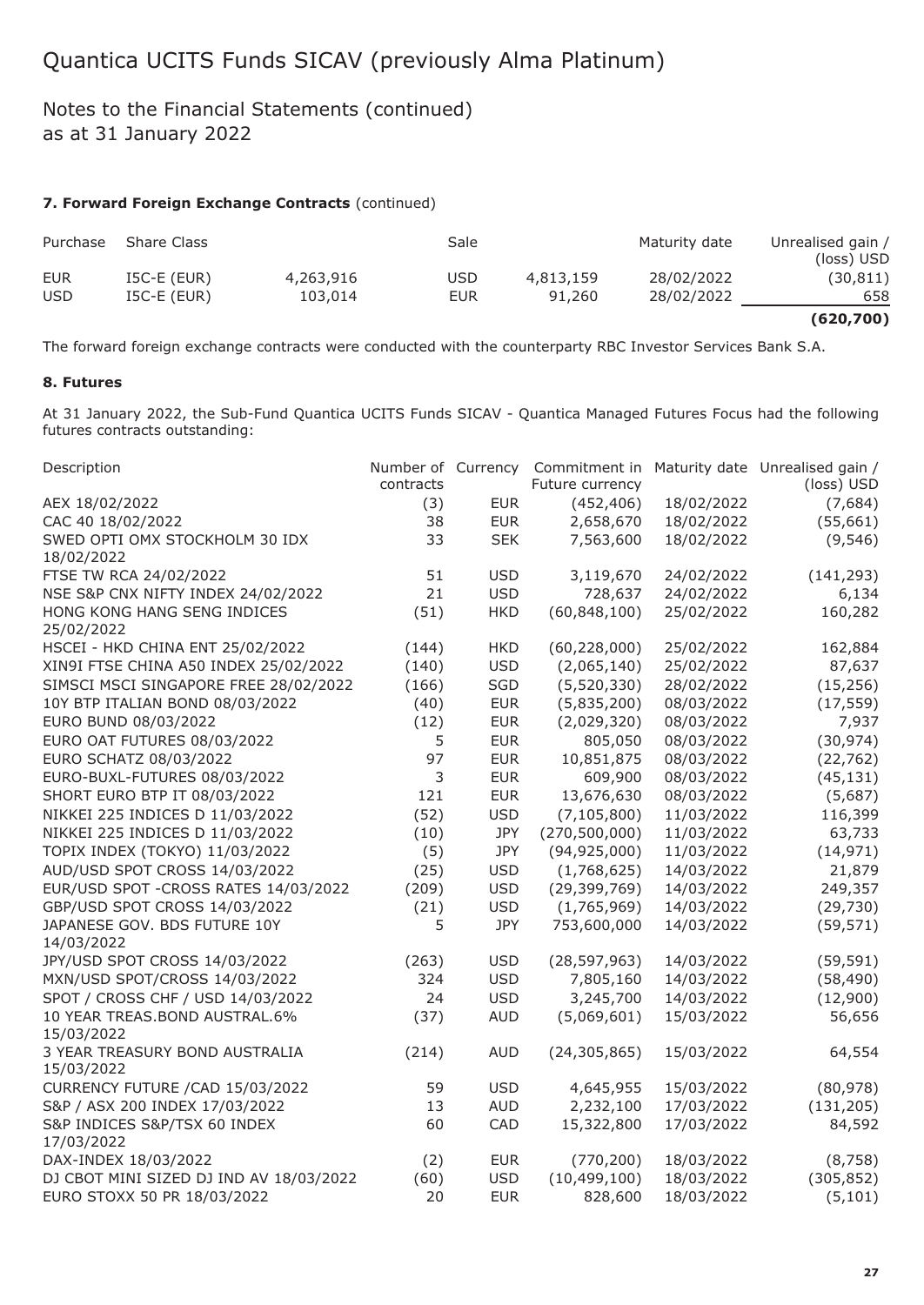## Notes to the Financial Statements (continued) as at 31 January 2022

## **8. Futures** (continued)

| Description                                  | Number of Currency<br>contracts |            | Commitment in<br>Future currency |            | Maturity date Unrealised gain /<br>(loss) USD |
|----------------------------------------------|---------------------------------|------------|----------------------------------|------------|-----------------------------------------------|
| FTSE MIB INDEX 18/03/2022                    | 8                               | <b>EUR</b> | 1,070,680                        | 18/03/2022 | 14,887                                        |
| MSCI EAFE 18/03/2022                         | (28)                            | <b>USD</b> | (3, 129, 420)                    | 18/03/2022 | (51, 134)                                     |
| MSEMI - MSCI EMER MKTS INDEX                 | (185)                           | <b>USD</b> | (11, 329, 400)                   | 18/03/2022 | (92, 929)                                     |
| 18/03/2022                                   |                                 |            |                                  |            |                                               |
| NDX-NASDAQ 100 INDEX 100-INDEX<br>18/03/2022 | (3)                             | <b>USD</b> | (894, 300)                       | 18/03/2022 | (48, 988)                                     |
| RUSSELL 2000 INDEX 18/03/2022                | (124)                           | <b>USD</b> | (12, 551, 280)                   | 18/03/2022 | 802,378                                       |
| S&P 500 EMINI INDEX 18/03/2022               | 5                               | <b>USD</b> | 1,126,063                        | 18/03/2022 | (68, 280)                                     |
| S&P MIDCAP 400 INDEX EMINI 18/03/2022        | (15)                            | <b>USD</b> | (3,944,550)                      | 18/03/2022 | 2,100                                         |
| SMI INDEX/OHNE DIVIDENDENKORR.               | 24                              | <b>CHF</b> | 2,916,000                        | 18/03/2022 | (63, 655)                                     |
| 18/03/2022                                   |                                 |            |                                  |            |                                               |
| UKX FTSE 100 INDEX 18/03/2022                | 41                              | <b>GBP</b> | 3,032,565                        | 18/03/2022 | 2,785                                         |
| 10Y TREASURY NOTES USA 22/03/2022            | 10                              | <b>USD</b> | 1,279,688                        | 22/03/2022 | (34, 507)                                     |
| 30Y TREASURY NOTES USA 22/03/2022            | 21                              | <b>USD</b> | 3,967,688                        | 22/03/2022 | (216, 500)                                    |
| TREASURY BONDS USA 22/03/2022                | 16                              | <b>USD</b> | 2,490,000                        | 22/03/2022 | (107, 189)                                    |
| USA 6% 96-15.02.26 TBO 22/03/2022            | 15                              | <b>USD</b> | 2,142,422                        | 22/03/2022 | (75, 578)                                     |
| LONG GILT STERLING FUTURES 29/03/2022        | (65)                            | GBP        | (7,927,400)                      | 29/03/2022 | 41,664                                        |
| 2Y TREASURY NOTES USA 31/03/2022             | (193)                           | <b>USD</b> | (41, 814, 656)                   | 31/03/2022 | 160,865                                       |
| 5Y TREASURY NOTES USA 31/03/2022             | (179)                           | <b>USD</b> | (21, 337, 359)                   | 31/03/2022 | 106,684                                       |
| BANKERS ACC.CANADIAN 3 MONTHS<br>19/12/2022  | 221                             | <b>CAD</b> | 54,125,662                       | 19/12/2022 | (434, 256)                                    |
| 90 DAY BANK ACCEPTED BILL AUST               | 236                             | <b>AUD</b> | 235,084,138                      | 09/03/2023 | (153, 729)                                    |
| 09/03/2023                                   |                                 |            |                                  |            |                                               |
| 90 DAYS - EURO \$ FUTURE 18/12/2023          | (56)                            | <b>USD</b> | (13,729,100)                     | 18/12/2023 | (5,253)                                       |
| EURIBOR 360 /3 MONATE 18/12/2023             | 201                             | <b>EUR</b> | 50,086,687                       | 18/12/2023 | (234, 687)                                    |
| SONIA/N INDEX 19/03/2024                     | (82)                            | GBP        | (20, 165, 850)                   | 19/03/2024 | 2,802                                         |
|                                              |                                 |            |                                  |            |                                               |

**(489,176)**

The futures were conducted with the counterparty Morgan Stanley & Co. International PLC.

Margin accounts are disclosed under the caption "Cash at bank" in the Statement of Net Assets for a net amount of USD 17,076,839.

At 31 January 2022, the Sub-Fund Quantica UCITS Funds SICAV - Quantica Managed Futures had the following futures contracts outstanding:

| Description                                  | Number of Currency |            | Commitment in   |            | Maturity date Unrealised gain / |
|----------------------------------------------|--------------------|------------|-----------------|------------|---------------------------------|
|                                              | contracts          |            | Future currency |            | (loss) USD                      |
| AEX 18/02/2022                               | (3)                | <b>EUR</b> | (452,406)       | 18/02/2022 | (7,683)                         |
| CAC 40 18/02/2022                            | 30                 | <b>EUR</b> | 2,098,950       | 18/02/2022 | (43, 943)                       |
| SWED OPTI OMX STOCKHOLM 30 IDX<br>18/02/2022 | 26                 | <b>SEK</b> | 5,959,200       | 18/02/2022 | (7, 521)                        |
| FTSE TW RCA 24/02/2022                       | 41                 | <b>USD</b> | 2,507,970       | 24/02/2022 | (113, 588)                      |
| NSE S&P CNX NIFTY INDEX 24/02/2022           | 16                 | <b>USD</b> | 555,152         | 24/02/2022 | 4,674                           |
| HONG KONG HANG SENG INDICES<br>25/02/2022    | (40)               | <b>HKD</b> | (47,724,000)    | 25/02/2022 | 125,711                         |
| HSCEI - HKD CHINA ENT 25/02/2022             | (114)              | <b>HKD</b> | (47,680,500)    | 25/02/2022 | 128,950                         |
| XIN9I FTSE CHINA A50 INDEX 25/02/2022        | (112)              | <b>USD</b> | (1,652,112)     | 25/02/2022 | 70,109                          |
| SIMSCI MSCI SINGAPORE FREE 28/02/2022        | (130)              | SGD        | (4,323,150)     | 28/02/2022 | (11, 947)                       |
| 10Y BTP ITALIAN BOND 08/03/2022              | (32)               | <b>EUR</b> | (4,668,160)     | 08/03/2022 | (14, 187)                       |
| EURO BUND 08/03/2022                         | (9)                | <b>EUR</b> | (1,521,990)     | 08/03/2022 | 5,953                           |
| EURO OAT FUTURES 08/03/2022                  | 4                  | <b>EUR</b> | 644,040         | 08/03/2022 | (24, 779)                       |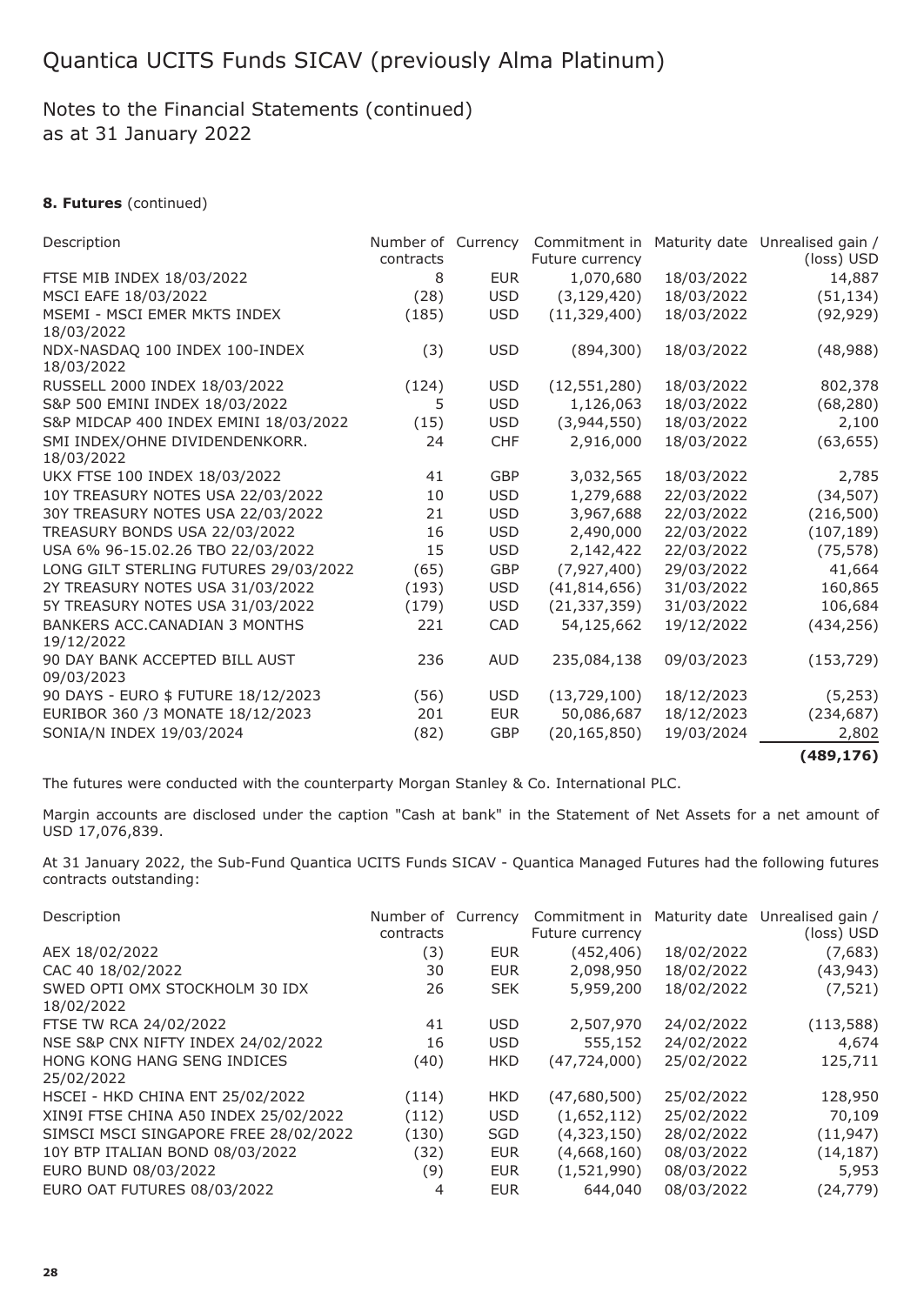## Notes to the Financial Statements (continued) as at 31 January 2022

## **8. Futures** (continued)

| Description                             | Number of Currency |            | Commitment in   |            | Maturity date Unrealised gain / |
|-----------------------------------------|--------------------|------------|-----------------|------------|---------------------------------|
|                                         | contracts          |            | Future currency |            | (loss) USD                      |
| EURO SCHATZ 08/03/2022                  | 77                 | <b>EUR</b> | 8,614,375       | 08/03/2022 | (18,906)                        |
| EURO-BUXL-FUTURES 08/03/2022            | 3                  | <b>EUR</b> | 609,900         | 08/03/2022 | (45, 131)                       |
| SHORT EURO BTP IT 08/03/2022            | 95                 | <b>EUR</b> | 10,737,850      | 08/03/2022 | (4,083)                         |
| NIKKEI 225 INDICES D 11/03/2022         | (41)               | <b>USD</b> | (5,602,650)     | 11/03/2022 | 96,739                          |
| NIKKEI 225 INDICES D 11/03/2022         | (8)                | JPY        | (216, 400, 000) | 11/03/2022 | 55,749                          |
| TOPIX INDEX (TOKYO) 11/03/2022          | (4)                | JPY        | (75, 940, 000)  | 11/03/2022 | (11, 977)                       |
| AUD/USD SPOT CROSS 14/03/2022           | (20)               | <b>USD</b> | (1,414,900)     | 14/03/2022 | 17,503                          |
| EUR/USD SPOT - CROSS RATES 14/03/2022   | (165)              | <b>USD</b> | (23, 210, 344)  | 14/03/2022 | 209,313                         |
| GBP/USD SPOT CROSS 14/03/2022           | (17)               | <b>USD</b> | (1,429,594)     | 14/03/2022 | (24,068)                        |
| JAPANESE GOV. BDS FUTURE 10Y            | $\overline{4}$     | JPY        | 602,880,000     | 14/03/2022 | (45, 476)                       |
| 14/03/2022                              |                    |            |                 |            |                                 |
| JPY/USD SPOT CROSS 14/03/2022           | (207)              | <b>USD</b> | (22, 508, 663)  | 14/03/2022 | (43, 865)                       |
| MXN/USD SPOT/CROSS 14/03/2022           | 254                | <b>USD</b> | 6,118,860       | 14/03/2022 | (45, 375)                       |
| SPOT / CROSS CHF / USD 14/03/2022       | 22                 | <b>USD</b> | 2,975,225       | 14/03/2022 | (11, 825)                       |
| 10 YEAR TREAS.BOND AUSTRAL.6%           | (29)               | <b>AUD</b> | (3,973,471)     | 15/03/2022 | 44,406                          |
| 15/03/2022                              |                    |            |                 |            |                                 |
| 3 YEAR TREASURY BOND AUSTRALIA          | (168)              | <b>AUD</b> | (19,081,240)    | 15/03/2022 | 50,678                          |
| 15/03/2022                              |                    |            |                 |            |                                 |
| CURRENCY FUTURE / CAD 15/03/2022        | 47                 | <b>USD</b> | 3,701,015       | 15/03/2022 | (64, 508)                       |
| S&P / ASX 200 INDEX 17/03/2022          | 10                 | <b>AUD</b> | 1,717,000       | 17/03/2022 | (97, 562)                       |
| S&P INDICES S&P/TSX 60 INDEX            | 48                 | CAD        | 12,258,240      | 17/03/2022 | 109,502                         |
| 17/03/2022                              |                    |            |                 |            |                                 |
| DAX-INDEX 18/03/2022                    | (1)                | <b>EUR</b> | (385, 100)      | 18/03/2022 | (4, 379)                        |
| DJ CBOT MINI SIZED DJ IND AV 18/03/2022 | (48)               | <b>USD</b> | (8,399,280)     | 18/03/2022 | (246, 654)                      |
| EURO STOXX 50 PR 18/03/2022             | 16                 | <b>EUR</b> | 662,880         | 18/03/2022 | (4,081)                         |
| FTSE MIB INDEX 18/03/2022               | 7                  | <b>EUR</b> | 936,845         | 18/03/2022 | 13,026                          |
| MSCI EAFE 18/03/2022                    | (22)               | <b>USD</b> | (2,458,830)     | 18/03/2022 | (38, 406)                       |
| MSEMI - MSCI EMER MKTS INDEX            | (145)              | <b>USD</b> | (8,879,800)     | 18/03/2022 | (72, 453)                       |
| 18/03/2022                              |                    |            |                 |            |                                 |
| NDX-NASDAQ 100 INDEX 100-INDEX          | (3)                | <b>USD</b> | (894, 300)      | 18/03/2022 | (48, 988)                       |
| 18/03/2022                              |                    |            |                 |            |                                 |
| RUSSELL 2000 INDEX 18/03/2022           | (98)               | <b>USD</b> | (9,919,560)     | 18/03/2022 | 612,478                         |
| S&P 500 EMINI INDEX 18/03/2022          | 4                  | <b>USD</b> | 900,850         | 18/03/2022 | (42, 821)                       |
| S&P MIDCAP 400 INDEX EMINI 18/03/2022   | (12)               | <b>USD</b> | (3, 155, 640)   | 18/03/2022 | 25,696                          |
| SMI INDEX/OHNE DIVIDENDENKORR.          | 19                 | <b>CHF</b> | 2,308,500       | 18/03/2022 | (50, 946)                       |
| 18/03/2022                              |                    |            |                 |            |                                 |
| UKX FTSE 100 INDEX 18/03/2022           | 32                 | GBP        | 2,366,880       | 18/03/2022 | 2,352                           |
| LONG GILT STERLING FUTURES 29/03/2022   | (51)               | GBP        | (6, 219, 960)   | 29/03/2022 | 33,550                          |
| BANKERS ACC.CANADIAN 3 MONTHS           | 173                | CAD        | 42,369,863      | 19/12/2022 | (313, 768)                      |
| 19/12/2022                              |                    |            |                 |            |                                 |
| 90 DAY BANK ACCEPTED BILL AUST          | 187                | <b>AUD</b> | 186,274,296     | 09/03/2023 | (151, 170)                      |
| 09/03/2023                              |                    |            |                 |            |                                 |
| 90 DAYS - EURO \$ FUTURE 18/12/2023     | (44)               | <b>USD</b> | (10, 787, 150)  | 18/12/2023 | (4, 128)                        |
| EURIBOR 360 /3 MONATE 18/12/2023        | 158                | <b>EUR</b> | 39,371,625      | 18/12/2023 | (197, 859)                      |
| SONIA/N INDEX 19/03/2024                | (64)               | GBP        | (15,739,200)    | 19/03/2024 | 2,187                           |
|                                         |                    |            |                 |            |                                 |
|                                         |                    |            |                 |            | (203, 501)                      |

The futures were conducted with the counterparty Morgan Stanley & Co. International PLC.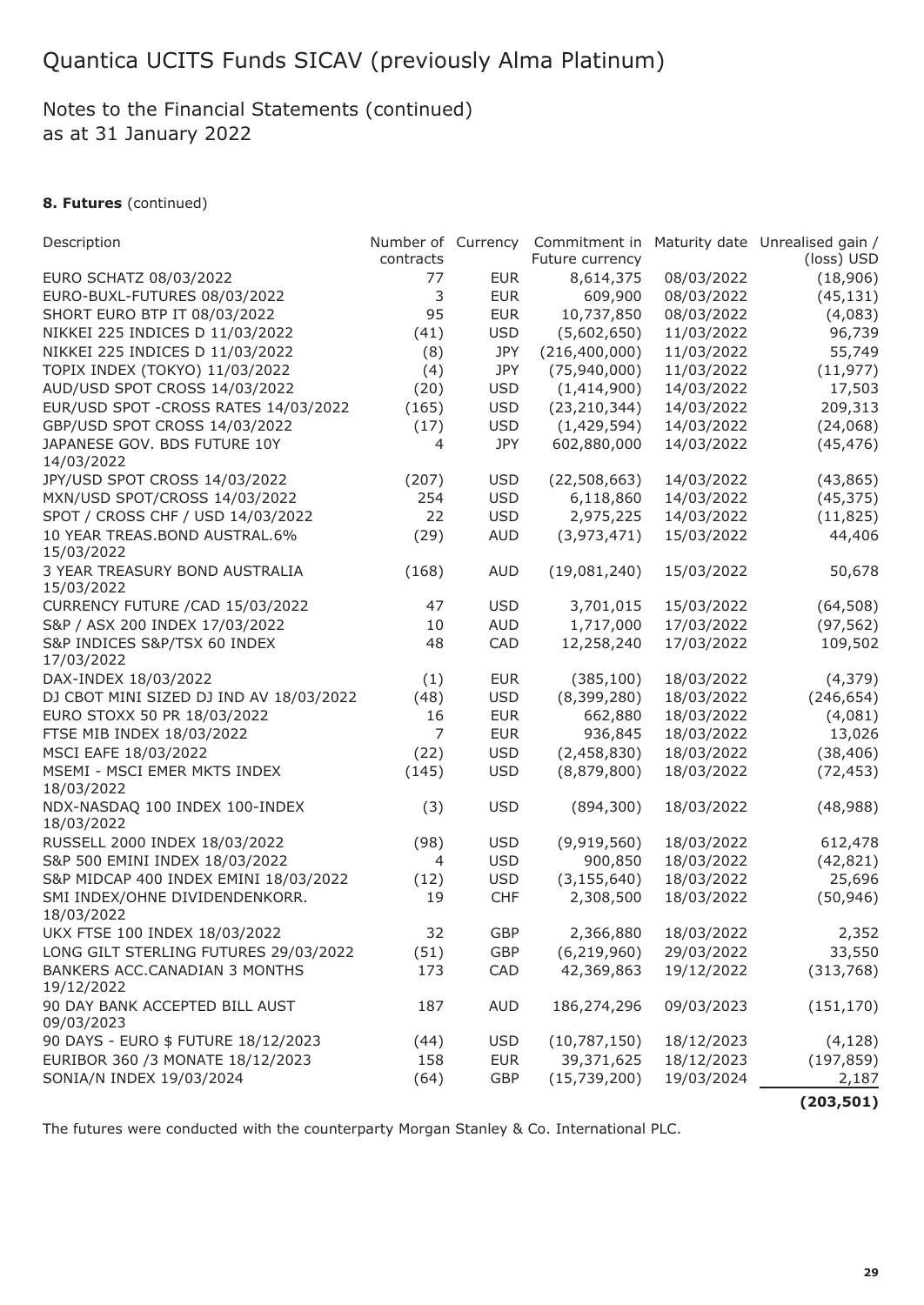## Notes to the Financial Statements (continued) as at 31 January 2022

## **9. Collateral**

The following table lists the portion of collateral posted by the Sub-Funds, as at 31 January 2022:

| Sub-Fund                                      |            | Sub-Fund   Collateral posted   % of Net Assets |        |
|-----------------------------------------------|------------|------------------------------------------------|--------|
|                                               | currency   |                                                |        |
| QUANTICA UCITS FUNDS SICAV - QUANTICA MANAGED |            |                                                |        |
| <b>FUTURES FOCUS</b>                          | <b>USD</b> | 58,034,859                                     | 43.08% |
| QUANTICA UCITS FUNDS SICAV - QUANTICA MANAGED |            |                                                |        |
| <b>FUTURES</b>                                | <b>USD</b> | 45,610,554                                     | 35.44% |

The following table lists the portion of collateral received by the Sub-Funds, as at 31 January 2022:

| Sub-Fund                                      |            | Sub-Fund   Collateral posted   % of Net Assets |          |
|-----------------------------------------------|------------|------------------------------------------------|----------|
|                                               | currency   |                                                |          |
| QUANTICA UCITS FUNDS SICAV - QUANTICA MANAGED |            |                                                |          |
| <b>FUTURES FOCUS</b>                          | <b>USD</b> |                                                | $0.00\%$ |
| QUANTICA UCITS FUNDS SICAV - QUANTICA MANAGED |            |                                                |          |
| <b>FUTURES</b>                                | <b>USD</b> |                                                | $0.00\%$ |

The table below lists the value of collateral received by type of instruments and by rating for bonds, as of 31 January 2022:

| Sub-Fund                              | Sub-Fund   | currency   collateral |           | Type of   Rating   Collateral received   % of Net  <br>in Sub-Fund | <b>Assets</b> |
|---------------------------------------|------------|-----------------------|-----------|--------------------------------------------------------------------|---------------|
|                                       |            |                       |           | currency                                                           |               |
| QUANTICA UCITS FUNDS SICAV - QUANTICA | <b>USD</b> | <b>NA</b>             | <b>NA</b> |                                                                    | $0.00\%$      |
| MANAGED FUTURES FOCUS                 |            |                       |           |                                                                    |               |
| QUANTICA UCITS FUNDS SICAV - QUANTICA |            | <b>NA</b>             | <b>NA</b> |                                                                    | $0.00\%$      |
| MANAGED FUTURES                       | <b>USD</b> |                       |           |                                                                    |               |

The table below provides an analysis of the maturity tenor of collateral received by the Sub-Funds, as of 31 January 2022:

| Sub-Fund                                                              | Sub-Fund<br>currency | <b>Maturity</b><br><b>Tenor</b> | <b>Collateral</b><br>received | $%$ of Net<br><b>Assets</b> |
|-----------------------------------------------------------------------|----------------------|---------------------------------|-------------------------------|-----------------------------|
| QUANTICA UCITS FUNDS SICAV - QUANTICA MANAGED<br><b>FUTURES FOCUS</b> | <b>USD</b>           | <b>NA</b>                       | NA.                           | $0.00\%$                    |
| QUANTICA UCITS FUNDS SICAV - QUANTICA MANAGED                         |                      | <b>NA</b>                       | NA.                           | $0.00\%$                    |
| <b>FUTURES</b>                                                        | USD                  |                                 |                               |                             |

The table below provides an analysis of the currency of collateral received by the Sub-Funds, as of 31 January 2022:

| Sub-Fund                                      | currency   | Sub-Fund   Collateral Currency   Collateral Received |  |
|-----------------------------------------------|------------|------------------------------------------------------|--|
| QUANTICA UCITS FUNDS SICAV - QUANTICA MANAGED |            |                                                      |  |
| <b>FUTURES FOCUS</b>                          | <b>USD</b> | ΝA                                                   |  |
| QUANTICA UCITS FUNDS SICAV - QUANTICA MANAGED |            |                                                      |  |
| <b>FUTURES</b>                                | <b>USD</b> | ΝA                                                   |  |

### **10. Commercialisation of the Sub-Funds**

In addition to the Grand Duchy of Luxembourg, the Company as at 31 January 2022 has certain Sub-Funds registered for public distribution in the following jurisdictions: Austria, Belgium, Finland, France, Germany, Ireland, Italy, the Netherlands, Norway, Singapore, Spain, Sweden, Switzerland and the United Kingdom.

### **11. Portfolio Movements**

A detailed schedule of portfolio movements as at 31 January 2022 is available free of charge upon request at the registered office of the Company.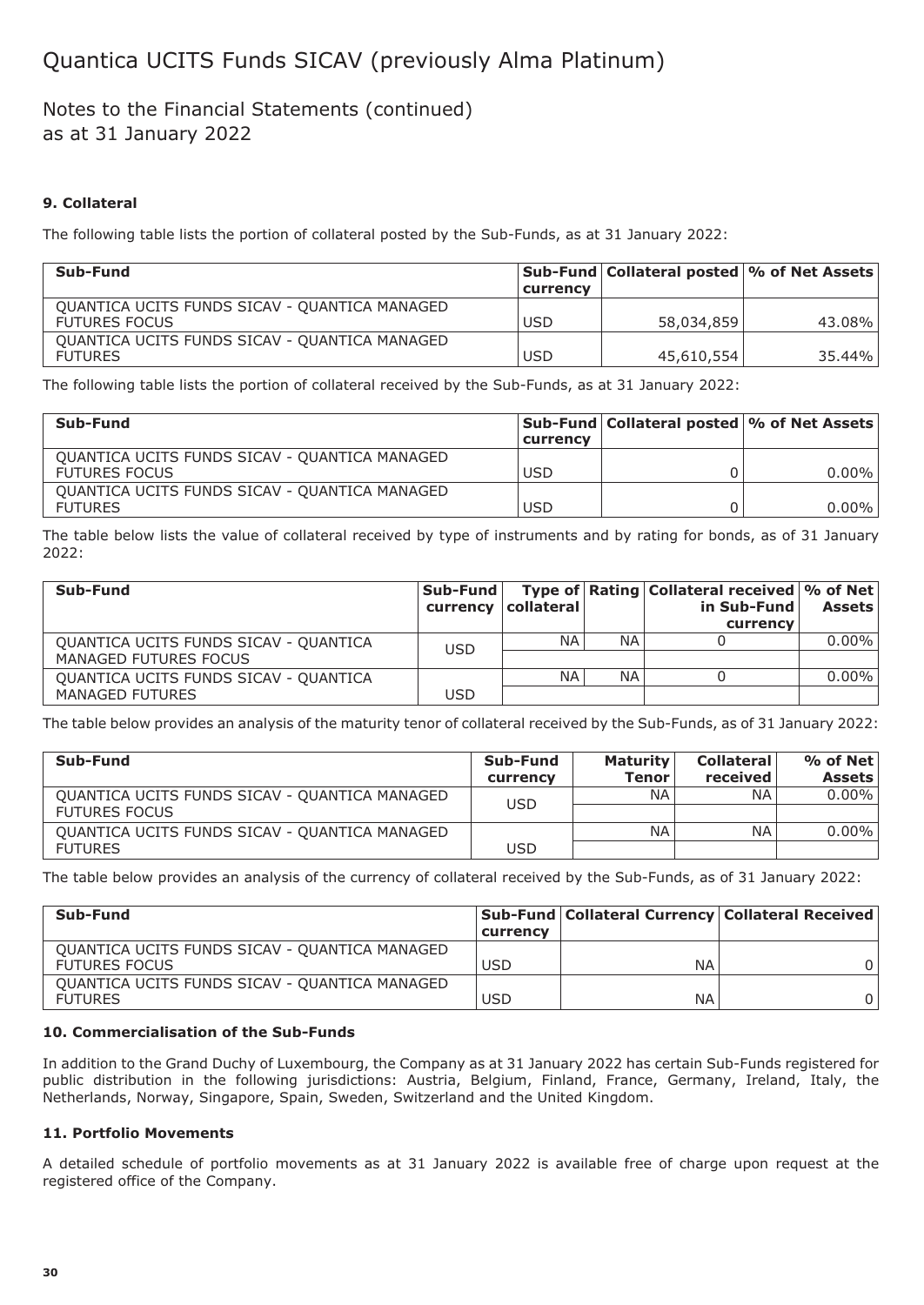Notes to the Financial Statements (continued) as at 31 January 2022

### **12. Dividend Payment**

There was no dividend paid during the year.

### **13. Soft Commissions (unaudited)**

Soft commission arrangements were entered into by the Investment Managers as follows:

No soft commission arrangements were entered into by the Management Company, MidOcean Credit Fund Management L.P. or Quantica Capital AG with brokers during the year with respect to the Company.

### **14. Pre-Hedging**

Sub-Funds to which a Maturity Date is designated will follow an investment strategy that aims at providing investors with one or more predefined payout(s) upon maturity of the Sub-Fund. The predefined payout(s) may be either relating to minimum payout(s) or to fixed payout(s).

The ability to provide investors with such a predefined payout is dependent upon a number of parameters, including certain market movements between the determination of the payout upon the inception of the Sub-Fund and the moment the Sub-Fund or one of its particular Share Classes is launched.

In order to avoid any adverse effect of such market movements, the Sub-Fund intends to take pre-hedging arrangements to the extent and size required to deliver the pre-defined payout and in accordance with the Investment Restrictions.

The cost per Share of such pre-hedging transactions will be equal to the difference between the Initial Issue Price per Share and the value per Share of the Sub-Fund's portfolio (or in the case of the launch of new Class, the value per Share of the Sub-Fund's portfolio attributable to such Class) (including such pre-hedging transactions) at the Launch Date.

This cost (the "Pre-Hedging Costs") represents the cost of the Swap Counterparty bearing the market risk of entering into such pre-hedging arrangements prior to the Launch Date. Such Pre-Hedging Costs will be accounted for in the relevant OTC Swap Transaction(s) and accordingly in determining the NAV per Share. Therefore, such Pre-Hedging Costs will, when positive, be borne by investors upon subscription. In the event that the value per Share of the Sub- Fund's portfolio at the Launch Date is higher than the Initial Issue Price per Share, the Pre-Hedging Costs will be negative and the Swap Counterparty will bear such negative Pre-Hedging Costs.

The Pre-Hedging Costs as determined above may continue to be borne by new investors in the Sub-Fund, or Class of Shares, as applicable, for a period after the Launch Date, in order to avoid any dilution of the investments made by the investors who invested into the Sub-Fund on or during such period after the Launch Date. Such period will be agreed by the Swap Counterparty and the Management Company on or about the Launch Date and shall expire no later than one year after the Launch date.

After such period of time, the Pre-Hedging Costs will be either written off or accrued, as appropriate, over a predefined period of time, unless otherwise specified in the Sub-Fund's Product Annex.

This note is not applicable for this financial year.

### **15. Appointed Investment Managers**

MidOcean Credit Fund Management, L.P. is acting as Investment Manager for the following Sub-Fund:

- Alma Platinum MidOcean Absolute Return Credit (until 10 January 2022)

Quantica Capital AG is acting as Investment Manager for the following Sub-Funds:

- Quantica UCITS Funds SICAV Quantica Managed Futures Focus
- Quantica UCITS Funds SICAV Quantica Managed Futures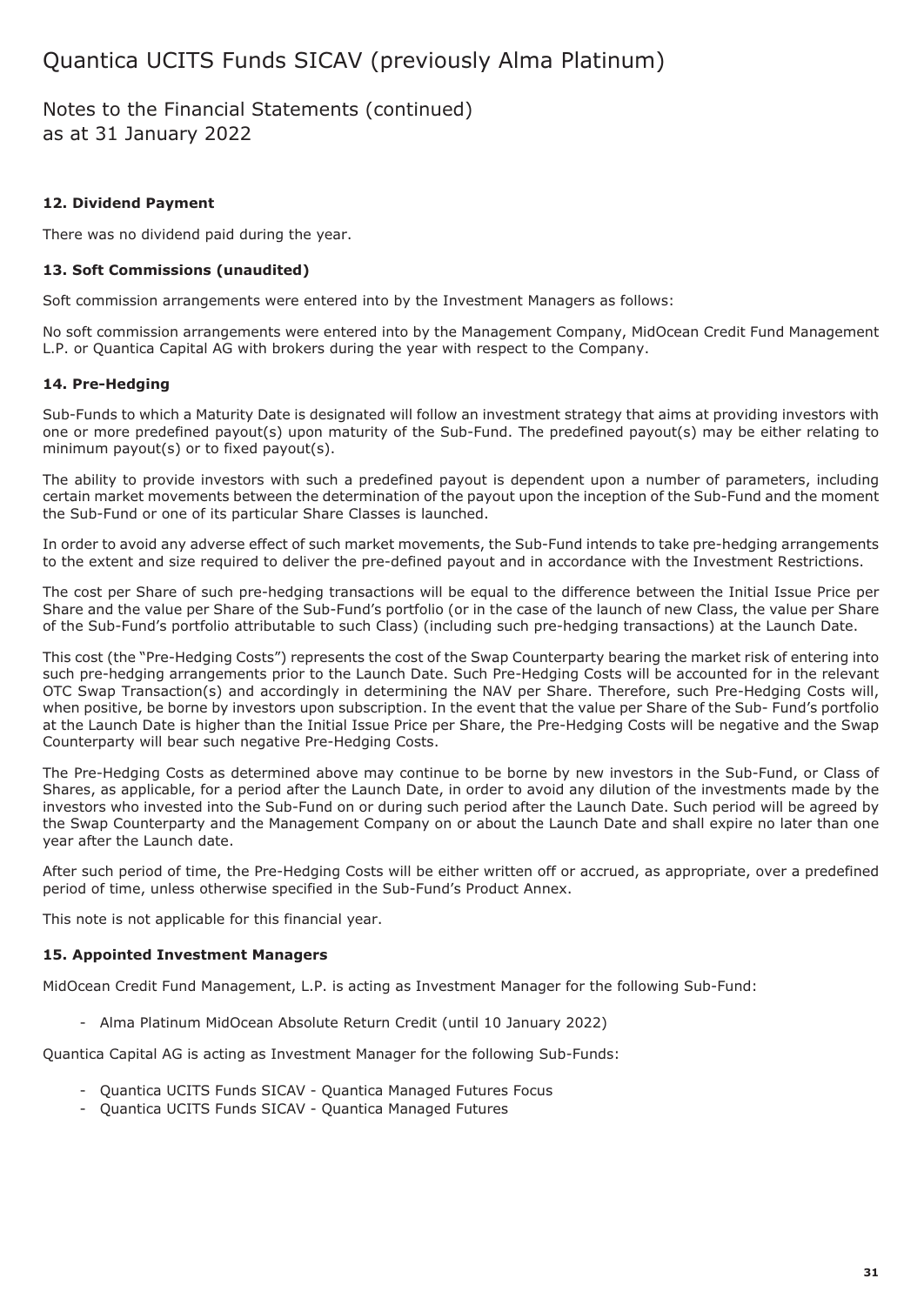## Notes to the Financial Statements (continued) as at 31 January 2022

### **16. Transaction Costs**

The following Sub-Funds incurred transaction costs relating to purchase or sale of transferable securities or derivative instruments as follows:

| Sub-Fund Name                                               | Currency | Amount |
|-------------------------------------------------------------|----------|--------|
| Alma Platinum MidOcean Absolute Return Credit*              | USD      | 4,198  |
| Quantica UCITS Funds SICAV - Quantica Managed Futures Focus | USD      |        |
| Quantica UCITS Funds SICAV - Quantica Managed Futures       | USD      |        |

These transaction costs are composed of brokerage fees, taxes as well as when applicable amounts related to forward value execution and are included in the cost of the transferable securities or derivative instruments.

Other Sub-Funds did not incur any transaction costs (brokerage fees) relating to the purchase or sale of transferable securities and money market instruments for the period from 1 February 2021 to 31 January 2022, due to their structure or to the fact that trades are executed at traded price.

#### **17. Related parties**

Alma Capital Investment Management S.A is acting as Management Company under the Management Company Agreement and is responsible for providing investment management services, administration services and distribution and marketing services to the various Sub-Funds unless otherwise indicated in the relevant Product Annex of the Prospectus. Alma Capital Investment Management is entitled to receive as a compensation for its services to the Company:

- Management Company fees as further detailed in Note 4; and
- Fees covering direct and/or indirect operational costs.

#### **18. Subsequent Events**

All of the current Board of Directors, in place as at 31 January 2022, resigned as at 10 February 2022.

They have been replaced by Frederique Lundgren, Nicolas Mirjolet and Gilles Gabriel with effective appointment as at the same date.

Effective the same date the Company name was updated from Alma Platinum to Quantica UCITS Funds SICAV which will be the legal name going forward.

In February 2022, a number of countries (including the US, UK and EU) imposed sanctions against certain entities and individuals in Russia as a result of the official recognition of the Donetsk People Republic and Lugansk People Republic by the Russian Federation. Announcements of potential additional sanctions have been made following military operations initiated by Russia against the Ukraine on 24 February 2022.

The situation, together with growing turmoil from fluctuations in commodity prices and foreign exchange rates, and the potential to adversely impact global economies, has driven a sharp increase in volatility across markets. The Directors consider these events for the Fund and any of its sub-funds as non-adjusting events after the reporting period.

Although neither the Fund's and any of its sub-funds' performance and going concern nor operations, at the date of this report, have been significantly impacted by the above, the Directors continue to monitor the evolving situation and its impact on the financial position of the Fund and any of its sub-funds.

No other significant events have occurred since the year-end.

<sup>\*</sup> Please refer to the Note 1.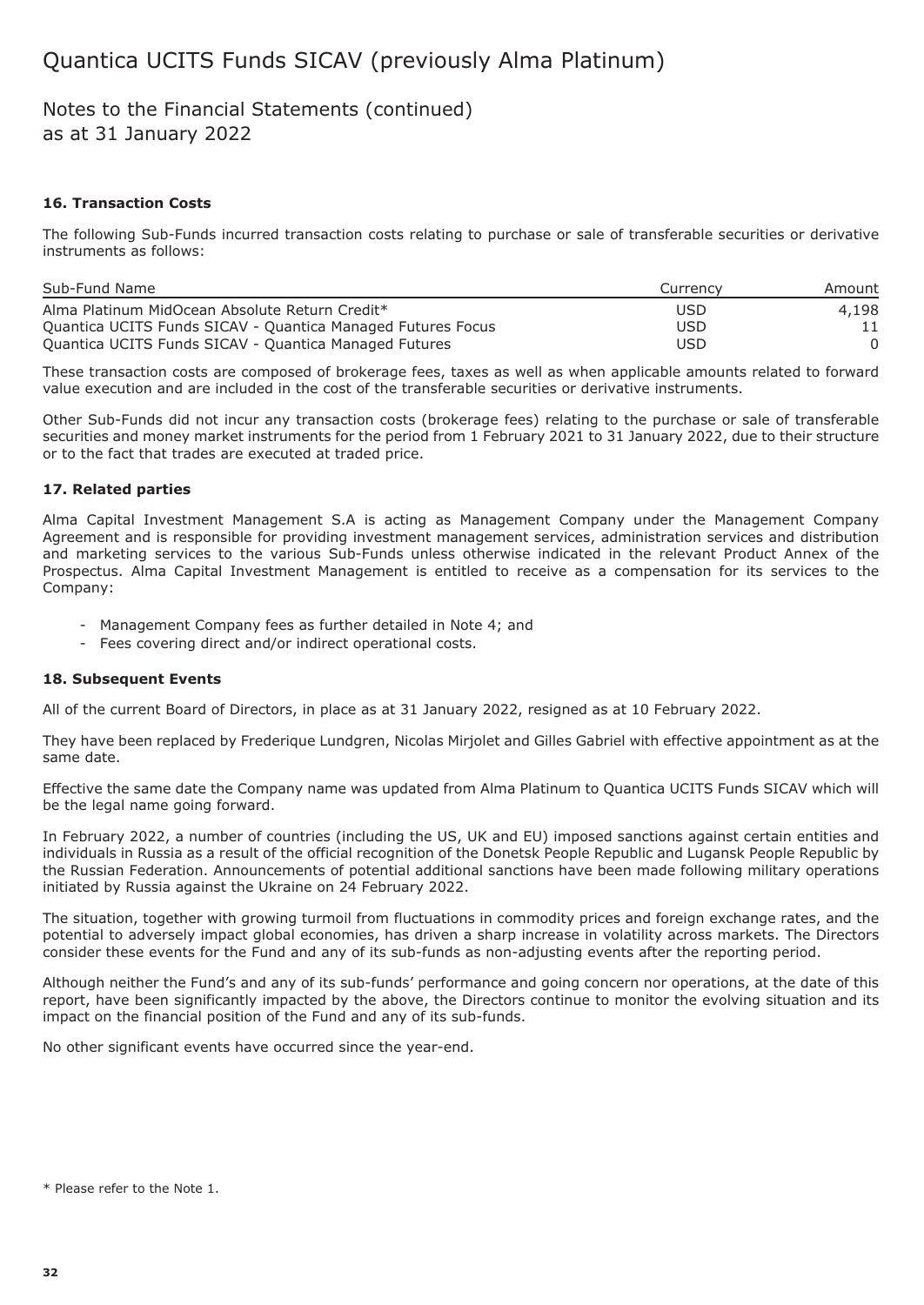## Information to Swiss Investors

### **1. Swiss Representative**

BNP Paribas Securities Services, Paris, Succursale de Zurich Selnaustrasse 16, CH-8002 Zurich.

### **2. Swiss Paying Agent**

BNP Paribas Securities Services, Paris, Succursale de Zurich Selnaustrasse 16, CH-8002 Zurich.

### **3. Access to documents published by the Company**

The Prospectus, Key Investor Information Document, articles of association and the annual and semi-annual reports are available on request free of charge at the registered office of the Swiss Representative and at the Company's registered office. The same applies to the list of purchases and sales.

### **4. Publications**

The publications relating to the foreign collective investment scheme are made available on the Internet platform www.fundinfo.com.

Each time shares are issued or redeemed, the issue and redemption prices or the net asset value together with a note stating "excluding commission" are published on the Internet platform www.fundinfo.com for all share classes. The prices are published at least twice a month; on the first and third Monday of every month.

### **5. Place of fulfilment and jurisdiction**

The place of fulfilment and jurisdiction for shares distributed in and from Switzerland is at the registered office of the Representative.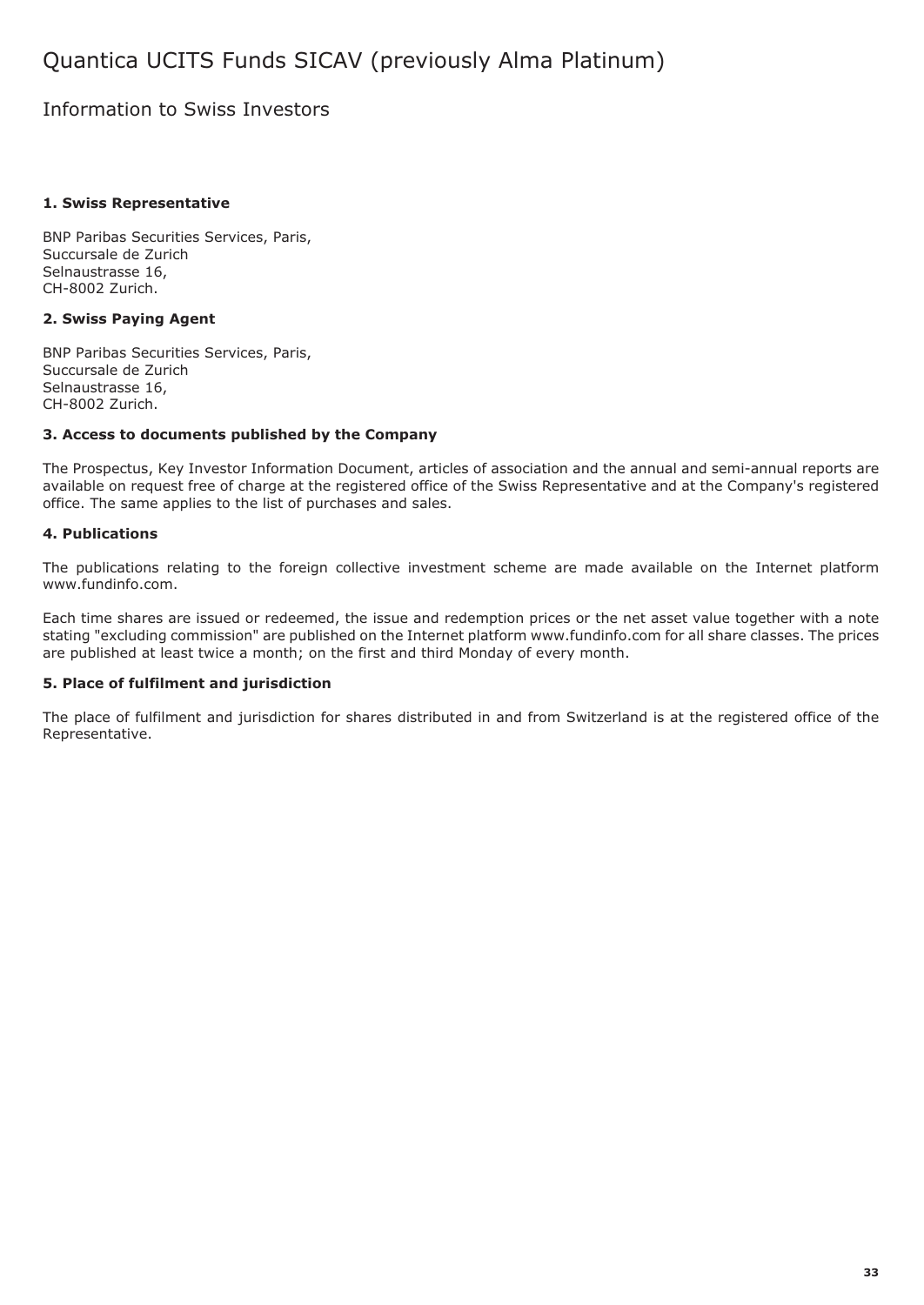## Information to Swiss Investors (continued)

### **6. Publication of the Total Expense Ratio (TER)**

This retrospectively expresses as a percentage of net fund assets the total fees and costs (operating expenses) that were charged to the collective investment scheme's assets on an ongoing basis.

| <b>TER excluding</b>     |                         | <b>Quantica UCITS Funds SICAV - Quantica UCITS Funds SICAV -</b> |
|--------------------------|-------------------------|------------------------------------------------------------------|
| performance fees         | <b>Quantica Managed</b> | <b>Quantica Managed</b>                                          |
|                          | <b>Futures Focus</b>    | <b>Futures</b>                                                   |
| R <sub>1</sub> C-C (CHF) |                         | 2.19 %                                                           |
| R <sub>1</sub> C-E (EUR) |                         | 2.19 %                                                           |
| $I1C-C$ (CHF)            | 1.26 %                  | 1.40 %                                                           |
| $I1C-E$ (EUR)            | 1.27 %                  | 1.40 %                                                           |
| $IC-G(GBP)$              |                         | 1.40 %                                                           |
| $I1C-U$                  | 1.25 %                  | 1.40 %                                                           |
| $I2C-E$ (EUR)            |                         | 1.40 %                                                           |
| $I2C-U$                  | 0.81%                   | 1.40 %                                                           |
| $ISC-C$ ( $CHF$ )        | 0.96%                   | 0.99%                                                            |
| I3C-E (EUR)              |                         | 0.99%                                                            |
| $ISC-G(GBP)$             |                         | 0.99%                                                            |
| $I3C-U$                  |                         | 0.99%                                                            |
| $I4C-C$ (CHF)            | 1.02 %                  | 1.25 %                                                           |
| $I4C-E$ (EUR)            |                         | 1.26 %                                                           |
| $IAC-U$                  | 1.06 %                  | 1.25 %                                                           |
| I5C-C (CHF)              | 1.03 %                  |                                                                  |
| I5C-E (EUR)              |                         | 0.82%                                                            |
| $ISC-U$                  |                         | 0.86%                                                            |

| <b>TER including</b><br>performance fees | <b>Quantica Managed</b><br><b>Futures Focus</b> | Quantica UCITS Funds SICAV - Quantica UCITS Funds SICAV -<br><b>Quantica Managed</b><br><b>Futures</b> |
|------------------------------------------|-------------------------------------------------|--------------------------------------------------------------------------------------------------------|
| R1C-C (CHF)                              |                                                 | 2.19%                                                                                                  |
| R1C-E (EUR)                              |                                                 | 2.19 %                                                                                                 |
| $I1C-C$ (CHF)                            | 1.28 %                                          | 1.26 %                                                                                                 |
| $I1C-E$ (EUR)                            | 1.27 %                                          | 1.35 %                                                                                                 |
| $IC-G(GBP)$                              |                                                 | 1.11 %                                                                                                 |
| $I1C-U$                                  | 1.50 %                                          | 1.61 %                                                                                                 |
| $I2C-E$ (EUR)                            |                                                 | 1.41 %                                                                                                 |
| $I2C-U$                                  | 0.90%                                           | 3.27%                                                                                                  |
| I3C-C (CHF)                              | 0.94%                                           | 0.86%                                                                                                  |
| $ISC-E$ (EUR)                            |                                                 | 0.86%                                                                                                  |
| $ISC-G(GBP)$                             |                                                 | 0.85%                                                                                                  |
| $I3C-U$                                  |                                                 | 0.84%                                                                                                  |
| $I4C-C$ (CHF)                            | 1.02 %                                          | 1.24 %                                                                                                 |
| $I4C-E$ (EUR)                            |                                                 | 2.59 %                                                                                                 |
| $IAC-U$                                  | 1.28 %                                          | 1.02 %                                                                                                 |
| $ISC-C$ ( $CHF$ )                        | 1.03 %                                          |                                                                                                        |
| $ISC-E$ (EUR)                            |                                                 | 1.40 %                                                                                                 |
| $ISC-U$                                  |                                                 | 0.78%                                                                                                  |

The Total Expense Ratio (TER) has been calculated in accordance with Swiss Funds & Asset Management Association directives as of May 16, 2008.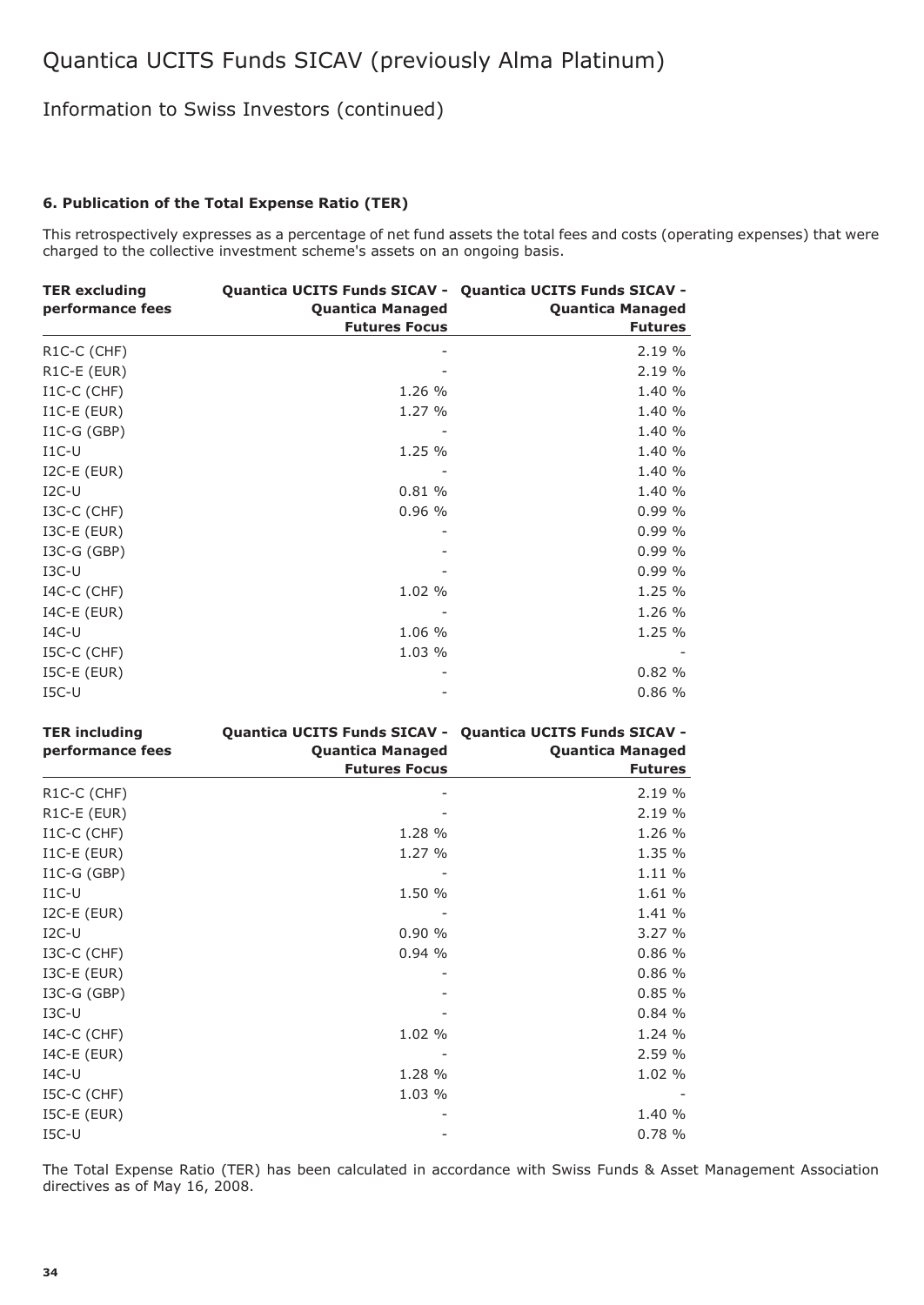Information to Swiss Investors (continued)

## **7. Performance as at 31 January 2022\*:**

Performance for the past 3 years.

| Sub-Funds                                                                   | N<br>$31/01/21 -$<br>$31/01/22**$ | $N-1$<br>2021 | $N-2$<br>2020                             | $N-3$<br>2019                             |
|-----------------------------------------------------------------------------|-----------------------------------|---------------|-------------------------------------------|-------------------------------------------|
| Quantica UCITS Funds SICAV - MidOcean Absolute Return<br>Credit I1C-E***    | N/A                               | 6.75%         | 0.70%                                     | 0.11%                                     |
| Quantica UCITS Funds SICAV - MidOcean Absolute Return<br>Credit I1C-G***    | N/A                               | 6.50%         | 1.50%                                     | 0.07%<br>Since inception<br>31/08/2018    |
| Quantica UCITS Funds SICAV - MidOcean Absolute Return<br>Credit I1C-U***    | N/A                               | 8.33%         | 3.11%                                     | 2.39%                                     |
| Quantica UCITS Funds SICAV - MidOcean Absolute Return<br>Credit I2C-E***    | N/A                               | 7.64%         | 1.12%                                     | 0.59%                                     |
| Quantica UCITS Funds SICAV - MidOcean Absolute Return<br>Credit I3C-C***    | N/A                               | 7.78%         | 0.77%                                     | 0.08%                                     |
| Quantica UCITS Funds SICAV - MidOcean Absolute Return<br>Credit I3C-E***    | N/A                               | 7.99%         | 1.35%                                     | 0.85%                                     |
| Quantica UCITS Funds SICAV - MidOcean Absolute Return<br>Credit I3D-U***    | N/A                               | 9.91%         | 4.02%                                     | 3.27%                                     |
| Quantica UCITS Funds SICAV - MidOcean Absolute Return<br>Credit I5C-E***    | N/A                               |               | 0.62%                                     | 0.32%                                     |
| Quantica UCITS Funds SICAV - MidOcean Absolute Return<br>Credit I5D-U***    | N/A                               |               | 3.44%                                     | 2.79%                                     |
| Quantica UCITS Funds SICAV - Quantica Managed Futures<br>Focus I1C-C        | $-16.88%$                         | 0.15%         | $-1.29%$<br>Since inception<br>27/11/2019 | N/A                                       |
| Quantica UCITS Funds SICAV - Quantica Managed Futures<br>Focus I1C-U        | $-13.20%$                         | 1.66%         | 29.24%                                    | 0.45%<br>Since inception<br>31/08/2018    |
| Quantica UCITS Funds SICAV - Quantica Managed Futures<br>Focus I1C-E        | $-16.38%$                         |               |                                           |                                           |
| Quantica UCITS Funds SICAV - Quantica Managed Futures<br>Focus I2C-U        | $-12.21%$                         | 2.12%         | 31.82%                                    | 0.68%<br>Since inception<br>12/07/2018    |
| Quantica UCITS Funds SICAV - Quantica Managed Futures<br>Focus I3C-C        | $-13.25%$                         | 0.47%         | 28.04%                                    | $-0.16%$<br>Since inception<br>20/08/2018 |
| Quantica UCITS Funds SICAV - Quantica Managed Futures<br>Focus I4C-C        | $-13.73%$                         | $-0.06%$      | 2.58%<br>Since inception<br>17/10/2019    | N/A                                       |
| Quantica UCITS Funds SICAV - Quantica Managed Futures<br>Focus I4C-U        | $-12.40%$                         | 1.69%         | 31.55%                                    | 1.73%<br>Since inception<br>07/09/2018    |
| Quantica UCITS Funds SICAV - Quantica Managed Futures<br>Focus I5C-C        |                                   | N/A           | N/A                                       | N/A                                       |
| Quantica UCITS Funds SICAV - Quantica Managed Futures<br>$R1C-C$            | $-9.83%$                          | 2.62%         | 16.63%                                    | N/A                                       |
| Quantica UCITS Funds SICAV - Quantica Managed Futures<br>R <sub>1</sub> C-E | $-9.97%$                          | 2.91%         | 16.56%                                    | N/A                                       |
| Quantica UCITS Funds SICAV - Quantica Managed Futures<br>$I1C-C$            | $-8.62%$                          | 3.15%         | 16.66%                                    | N/A                                       |
| Quantica UCITS Funds SICAV - Quantica Managed Futures<br>$I1C-E$            | $-8.53%$                          | 3.20%         | 11.84%<br>Since inception<br>18/04/2019   | N/A                                       |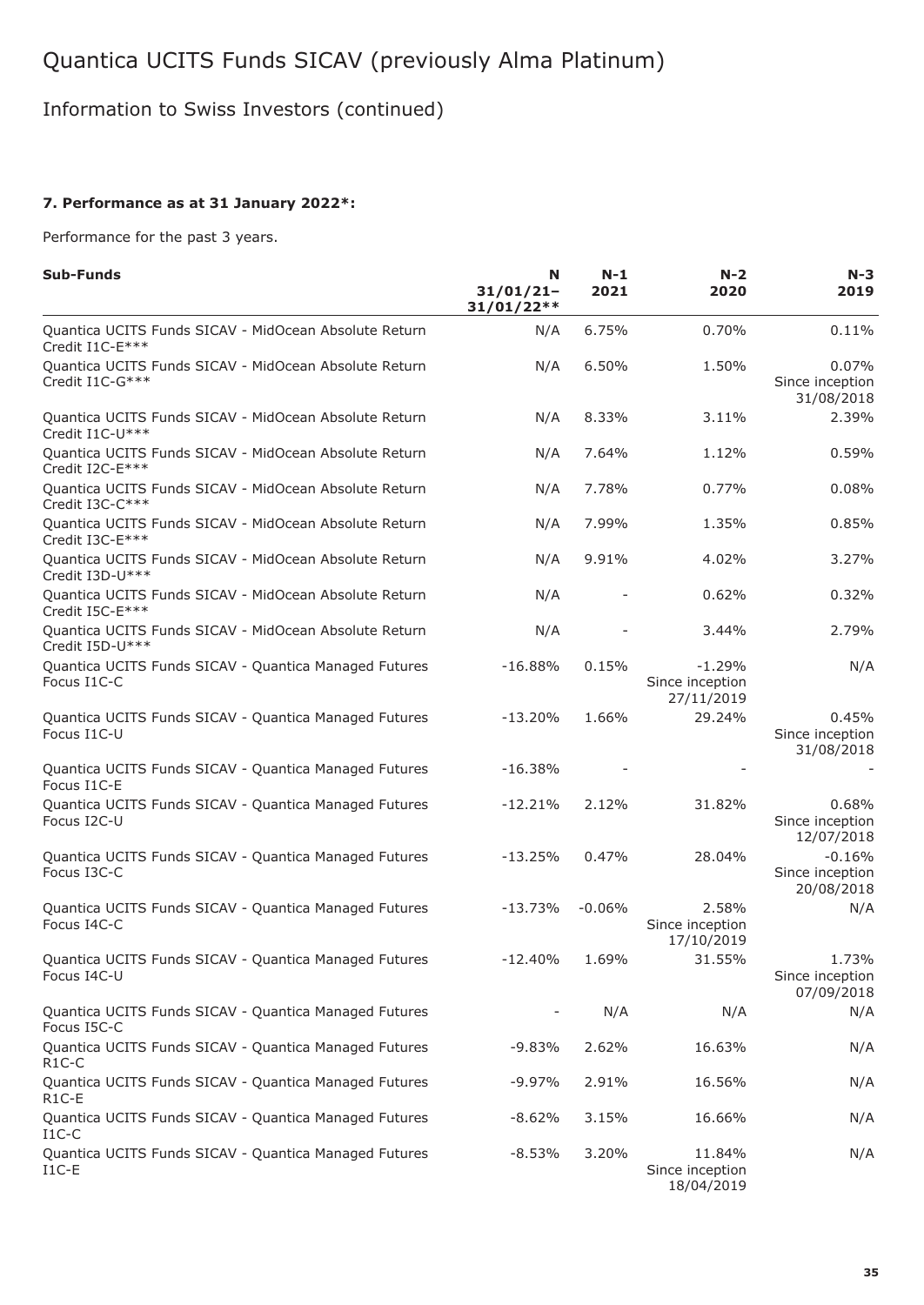## Information to Swiss Investors (continued)

| Sub-Funds                                                        | N<br>$31/01/21 -$<br>$31/01/22**$ | $N-1$<br>2021 | $N-2$<br>2020                           | $N-3$<br>2019 |
|------------------------------------------------------------------|-----------------------------------|---------------|-----------------------------------------|---------------|
| Quantica UCITS Funds SICAV - Quantica Managed Futures<br>$I1C-G$ | $-7.61%$                          | 3.67%         | 18.22%                                  | N/A           |
| Quantica UCITS Funds SICAV - Quantica Managed Futures<br>$I1C-U$ | $-7.35%$                          | 4.69%         | 14.15%<br>Since inception<br>11/04/2019 | N/A           |
| Quantica UCITS Funds SICAV - Quantica Managed Futures<br>$I2C-E$ | $-8.95%$                          | 3.39%         | 17.14%                                  | N/A           |
| Quantica UCITS Funds SICAV - Quantica Managed Futures<br>$I2C-U$ | $-7.86%$                          | 4.85%         | 19.82%                                  | N/A           |
| Quantica UCITS Funds SICAV - Quantica Managed Futures<br>$I3C-C$ | $-8.03%$                          | 4.16%         | 19.39%                                  | N/A           |
| Quantica UCITS Funds SICAV - Quantica Managed Futures<br>$I3C-E$ | $-7.90%$                          | 4.46%         | 19.90%                                  | N/A           |
| Quantica UCITS Funds SICAV - Quantica Managed Futures<br>$IGC-G$ | $-7.44%$                          | 4.39%         | 21.06%                                  | N/A           |
| Quantica UCITS Funds SICAV - Quantica Managed Futures<br>$I3C-U$ | $-6.99%$                          | 5.83%         | 22.91%                                  | N/A           |
| Quantica UCITS Funds SICAV - Quantica Managed Futures<br>$IAC-C$ | $-8.41%$                          | 3.70%         | 18.02%                                  | N/A           |
| Quantica UCITS Funds SICAV - Quantica Managed Futures<br>$IAC-E$ | $-8.14%$                          | 3.72%         | 18.48%                                  | N/A           |
| Quantica UCITS Funds SICAV - Quantica Managed Futures<br>$IAC-U$ | $-7.18%$                          | 5.28%         | 21.30%                                  | N/A           |
| Quantica UCITS Funds SICAV - Quantica Managed Futures<br>$ISC-E$ | $-7.83%$                          | 4.71%         | 22.78%                                  | N/A           |
| Quantica UCITS Funds SICAV - Quantica Managed Futures<br>$ISC-U$ | $-6.87%$                          | 6.11%         | 24.38%                                  | N/A           |

\* Past performance is no indication of current or future performance. The performance data do not take account of the commissions<br>and costs incurred on the issue and redemption of shares.<br>\*\* Share Class Performance was cal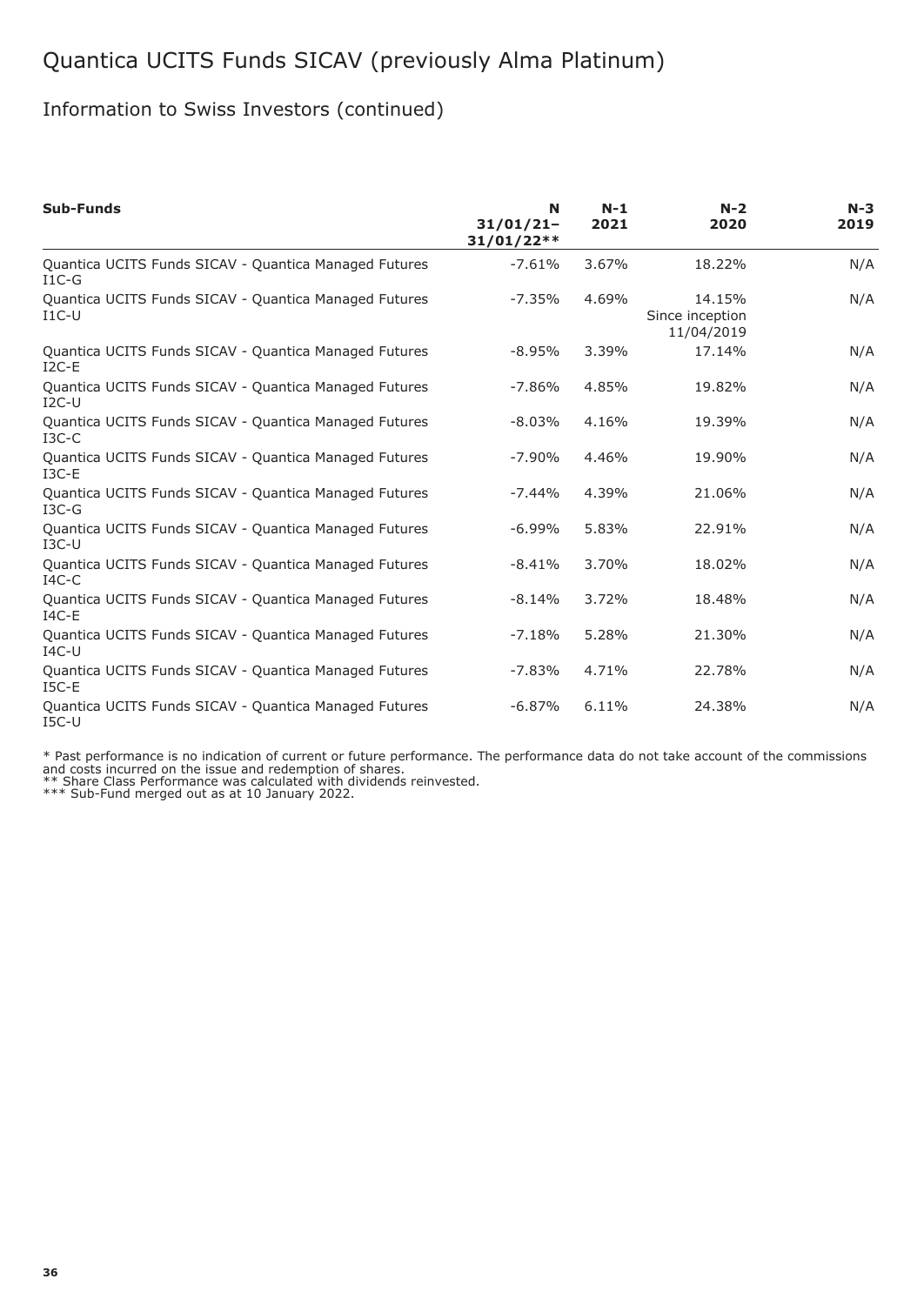## Information to Shareholders (unaudited)

### **A) Remuneration**

The Management Company adopted a remuneration policy, which is available free of charge at the Management Company's registered office at the request of investors.

This Remuneration policy intends to reflect the following commitments of the Management Company:

- foster a good social and corporate governance;
- ensure a sustained and long-term value creation for the investors;
- promote a sound and effective risk management which does not induce excessive risk-taking.

To this end, the Management Company's compensation scheme is based on the following criteria:

- ensure a proper balance between fixed salary and variable pay;
- linked to its financial results and performance;
- and aligned with its long-term strategy.

The remuneration granted by the Management Company consists of the following elements:

- fixed salary, according to the employee's role and experience, local practice and market rates;
- variable pay, intended to motivate and reward deserving employees, granted on a discretionary basis, based on the persons' individual performances and the long-term profitability of the Management Company and associated risks;
- additional benefits, in line with local market practices.

In consideration for its size, nature, internal organisation, scope and complexity of its activities, the Management Company applies the principle of proportionality, as set out in ESMA's guidelines on sound remuneration policies, and in particular:

- defer the payment of a bonus awarded annually;
- use financial instruments as a means of compensation.

The salaries and other compensation elements, as well as the Management Company's remuneration policy are reevaluated each year in order to adapt to the career changes of the employees and to the Management Company's activity, market practices and eventual regulatory changes.

For the year ended 31 December 2021, the Management Company paid total gross compensation to all of its employees (23 people) of €4,985,000.

Total amount of Senior Management fixed remuneration: €1,432,800 Total amount of Senior Management variable remuneration: €927,000 Total amount of Staff fixed remuneration: €2,135,200 Total amount of Staff variable remuneration: €490,000.

### **B) Determination of the Global Exposure**

The VaR represents the maximum loss not exceeded with a given probability defined as the confidence level, over a given period of time to monitor the global exposure relating to derivative instruments.

The Absolute VaR approach used shall not exceed 20% of the Sub-Fund's Net Asset Value (determined on the basis of a 99% confidence interval and a holding period of 20 business days).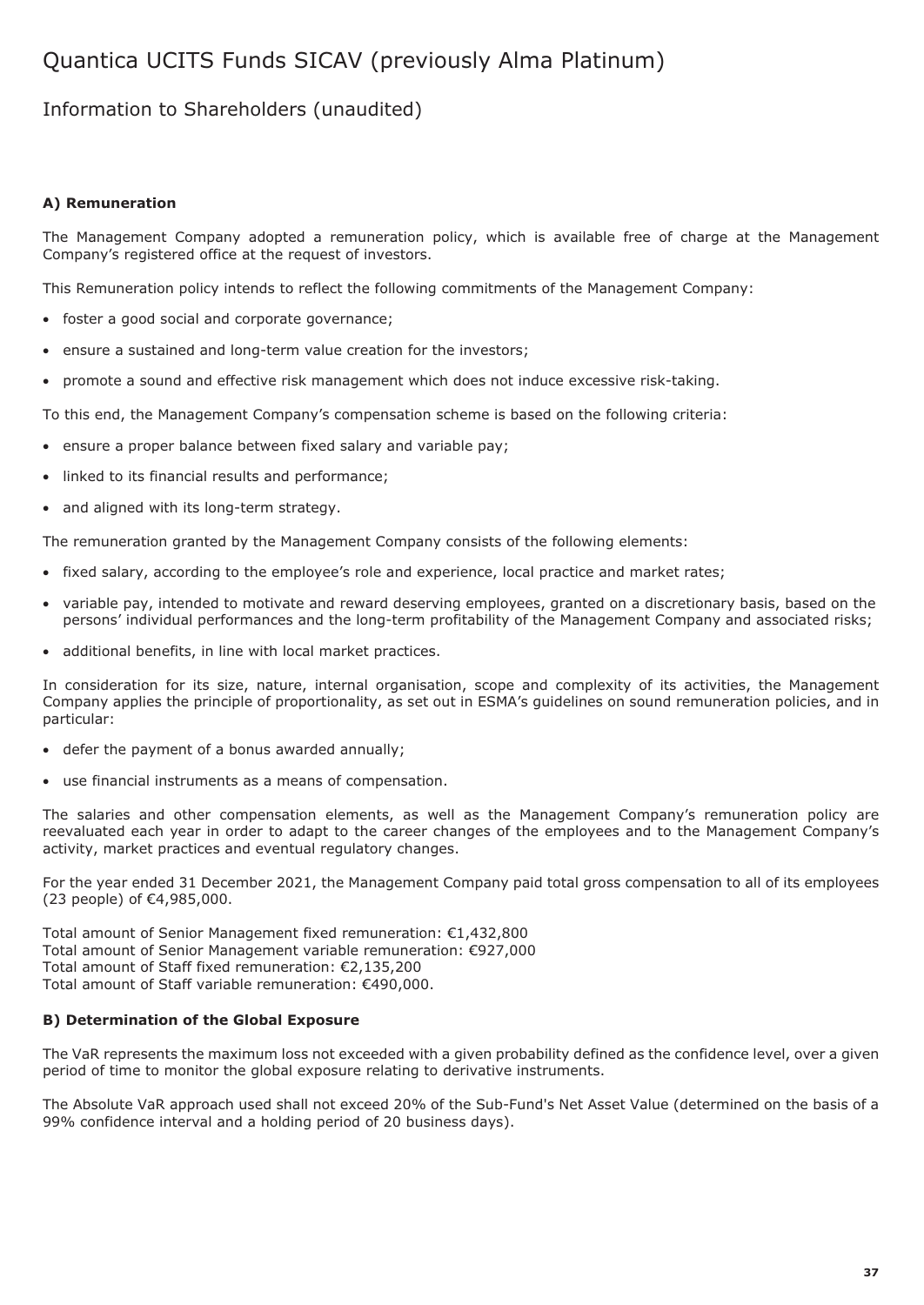## Information to Shareholders (unaudited) (continued)

## **B) Determination of the Global Exposure** (continued)

The minimum, maximum and average VaR levels during the year are as follows:

| <b>Sub-Fund Name</b>                                                                                | <b>Start</b> | End                  | <b>VaR</b> | <b>VaR</b> | Minimum   Average   Maximum<br><b>VaR</b> | Type of<br>Model | <b>Parameters</b>                      | <b>Average</b><br>Level of<br>Leverage<br>(*) |
|-----------------------------------------------------------------------------------------------------|--------------|----------------------|------------|------------|-------------------------------------------|------------------|----------------------------------------|-----------------------------------------------|
| <b>QUANTICA UCITS</b><br><b>FUNDS SICAV -</b><br><b>QUANTICA</b><br>MANAGED<br><b>FUTURES FOCUS</b> |              | 2/1/2021   1/31/2022 | 2.81%      | 5.56%      | 12.73%                                    |                  | Monte Carlo   99% - 20 days   1778.11% |                                               |
| QUANTICA UCITS<br><b>FUNDS SICAV -</b><br><b>QUANTICA</b><br>MANAGED<br><b>FUTURES</b>              | 2/1/2021     | 1/31/2022            | 2.36%      | $6.07\%$   | 10.43%                                    |                  | Monte Carlo   99% - 20days   1434.97%  |                                               |

(\*) Input data are issued on a daily basis. The levels of leverage are determined by summing the notional of the derivatives used in absolute terms, without taking hedging/netting arrangements into account.

### **C) Securities Financing Transactions Regulation (SFTR)**

The SFTR also covers transactions that are commonly referred to as total return swaps ("TRS") which per Prospectus includes contract for difference ("CFD") (refer to below tables).

The Company held total return swaps and contract for difference as at 31 January 2022.

| Sub-Fund                                      | Sub-Fund   | <b>Exposure - Exposure - underlying</b><br>Currency underlying asset(s) $\vert$ asset(s) in % of net<br>assets |
|-----------------------------------------------|------------|----------------------------------------------------------------------------------------------------------------|
| QUANTICA UCITS FUNDS SICAV - QUANTICA MANAGED |            |                                                                                                                |
| <b>FUTURES FOCUS</b>                          | USD        | $0.00\%$                                                                                                       |
| QUANTICA UCITS FUNDS SICAV - QUANTICA MANAGED |            |                                                                                                                |
| <b>FUTURES</b>                                | <b>USD</b> | $0.00\%$                                                                                                       |

As required by the Securities Financing Transactions Regulation, the Company is required to disclose the Top 10 counterparties of the total return swaps (including per Prospectus contract for difference) separately.

| Sub-Fund                                                             | <b>SFT</b> | <b>Currency</b> | Counterparty | <b>Exposure -</b><br>underlying<br>asset(s) | <b>Exposure -</b><br>underlying<br>asset(s) in % of<br>net<br>assets |
|----------------------------------------------------------------------|------------|-----------------|--------------|---------------------------------------------|----------------------------------------------------------------------|
| <b>QUANTICA UCITS</b><br><b>FUNDS SICAV -</b><br>QUANTICA<br>MANAGED | <b>NA</b>  | <b>USD</b>      | <b>NA</b>    | O                                           | $0.00\%$                                                             |
| <b>FUTURES FOCUS</b>                                                 |            |                 | <b>Total</b> |                                             | $0.00\%$                                                             |
| <b>QUANTICA UCITS</b><br><b>FUNDS SICAV -</b><br><b>QUANTICA</b>     |            |                 |              |                                             |                                                                      |
| <b>MANAGED</b>                                                       | <b>NA</b>  | <b>USD</b>      | <b>NA</b>    | 0                                           | $0.00\%$                                                             |
| <b>FUTURES</b>                                                       |            |                 | <b>Total</b> | 0                                           | $0.00\%$                                                             |

All trades open at the year ending 31 January 2022 have been transacted through tri-party settlement.